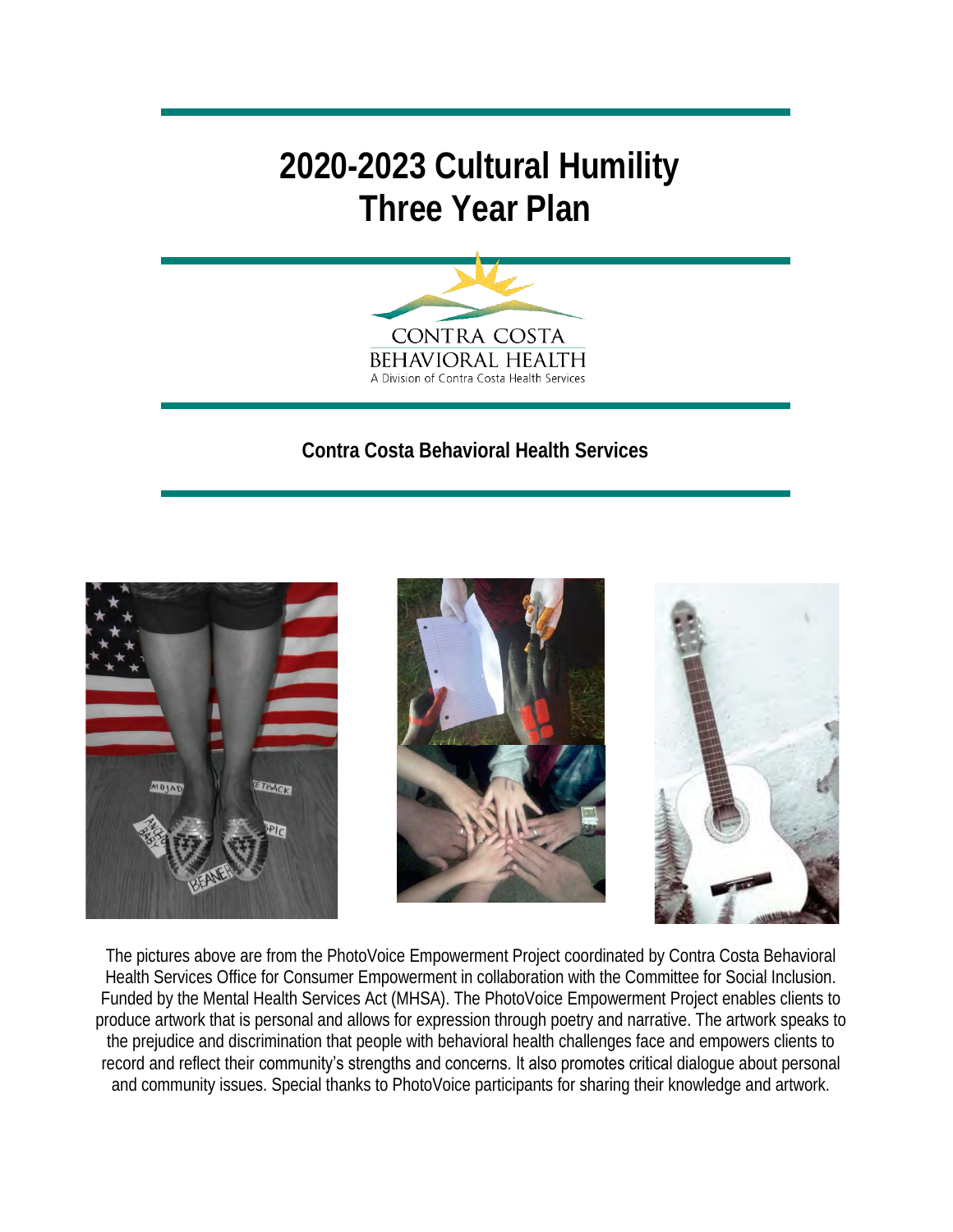| Medi-Cal Population and Penetration Rates for Mental Health & Drug Medi-Cal Organized            |  |
|--------------------------------------------------------------------------------------------------|--|
|                                                                                                  |  |
| Alcohol and Other Drug Services (AODS) Utilization Data by Race and Ethnicity 14                 |  |
|                                                                                                  |  |
|                                                                                                  |  |
|                                                                                                  |  |
|                                                                                                  |  |
| Criterion 3: Strategies and Efforts for Reducing Racial, Ethnic, Cultural, and Linguistic Mental |  |
|                                                                                                  |  |
|                                                                                                  |  |
| Efforts for Access to Substance Use Disorder (SUD) Services for Underserved Populations 20       |  |
| Alcohol and Other Drug Services (AODS) Primary Prevention and Treatment Strategies 20            |  |
| Strategies to Reduce Disparities in Alcohol and Other Drugs Services (AODS) 21                   |  |
| Criterion 4: Client/Family Member/ Community Committee: Integration of the Committee within      |  |
|                                                                                                  |  |
|                                                                                                  |  |
|                                                                                                  |  |
|                                                                                                  |  |
|                                                                                                  |  |
| Criterion 6: County's Commitment to Growing a Multicultural Workforce: Hiring and Retaining      |  |
|                                                                                                  |  |
|                                                                                                  |  |
|                                                                                                  |  |
|                                                                                                  |  |
|                                                                                                  |  |
|                                                                                                  |  |
|                                                                                                  |  |

## **Table of Contents**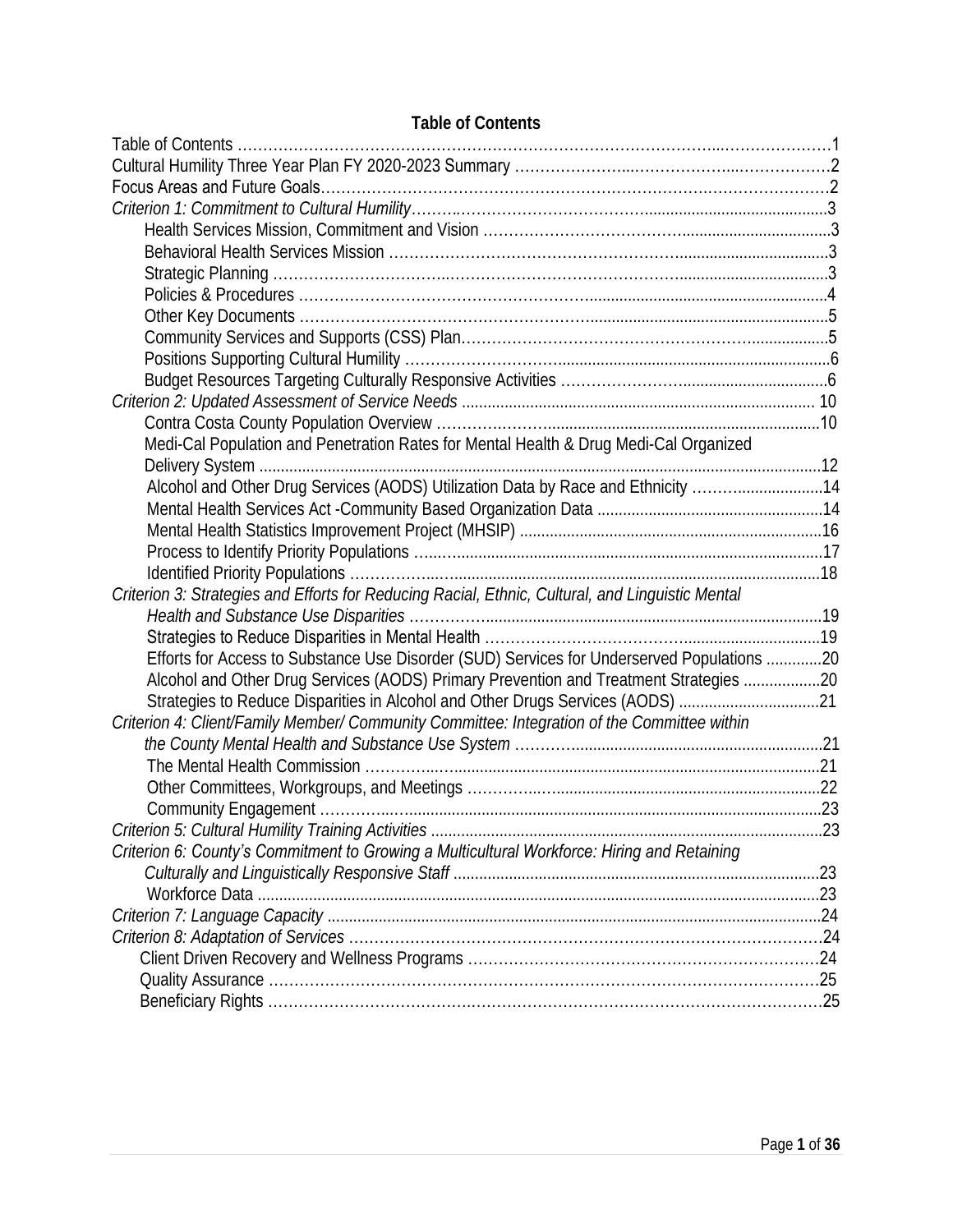#### **2020-2023 Cultural Humility Three Year Plan Summary**

Contra Costa County Behavioral Health Services (BHS) is committed to its ongoing effort in bolstering a system of care that is culturally and linguistically responsive to best meet the needs of the communities served. The 2020-2023 Cultural Humility Three Year Plan details data and efforts that outline BHS's work towards continually striving to address identified disparities inclusive of both mental health, substance use services, and community defined mental health and wellness practices.

In addition, BHS recognizes the importance of developing programs, services, and partnering with community partners that are receptive to the cultural and linguistic diversity of the peers/clients/consumers and families served. It is also necessary to continue investing in a quality workforce that strives to be culturally humble. With the onset of COVID-19, along with the many other challenges and uncertainties communities are facing; BHS and the larger Health Services Department (HSD) has strived to adapt in response of the needs of the community.

#### **Focus Areas & Future Goals**

BHS will work towards previously identified areas of focus, carrying on from the 2019 Cultural Competence Plan Update along with identified areas, further highlighted in the MHSA Three Year Plan for Fiscal Years (FY) 2020-2023. In the upcoming year, efforts will continue to support underserved populations of LatinX and Asian/Pacific Islander (API) communities, young children and LGBTQ+ youth; as well as further focusing on how to leverage and more appropriately serve peers/clients/consumers, and families in ways that align with their cultural values and linguistic needs. Aside from the challenges faced due to COVID-19, much of the inequities, racial disparities and systemic racism that has been seen in 2020 across the country is a reminder of the need to continue to invest in building genuine relationships with Black, Indigenous, People of Color (BIPOC). It is necessary to recommit efforts, attention, policy and most importantly listen to those communities that have historically been marginalized, such as African-American/ Black, LatinX, Asian, LGBTQI+ and other communities; understanding that racism and discrimination is a public health crisis. This discussion has been ongoing and has been raised by community stakeholders and advocates and is something that always warrants on-going assessment, evaluation and when necessary policy change. This has become even more relevant during the pandemic, as existing social and racial inequities have been exacerbated.

The five focus areas identified are:

- 1. Continue strengthening dialogue between the BHS Reducing Health Disparities Committee and BHS Leadership. Continue to improve and invest in a System of Care that fosters space for healing and difficult discussions, recognizing at times, the complex system complicity of causing harm or distrust in communities that are supposed to be served. Revisit approaches and allow for dialogue to encourage peer/clients/consumers, families, community and staff to build equity, health, wellness and trust.
- 2. Build up language access in Spanish, which is this County's threshold language, as well as language access that extends to the changing demographic landscape of the community.
- 3. Work to strengthen community engagement and involvement, including peer/client/consumer and family voices. Track how and where this is happening, to further build healthy equitable relationships.
- 4. Ongoing support of the BHS workforce and partner community agencies to support the diverse needs of the community. Support more specified cultural humility, anti-racism, self-care and trauma informed systems training.
- 5. Promote and invest in professional development programs that support quality staff in BHS including contracted CBOs with specific consideration of those with lived experience, systems involvement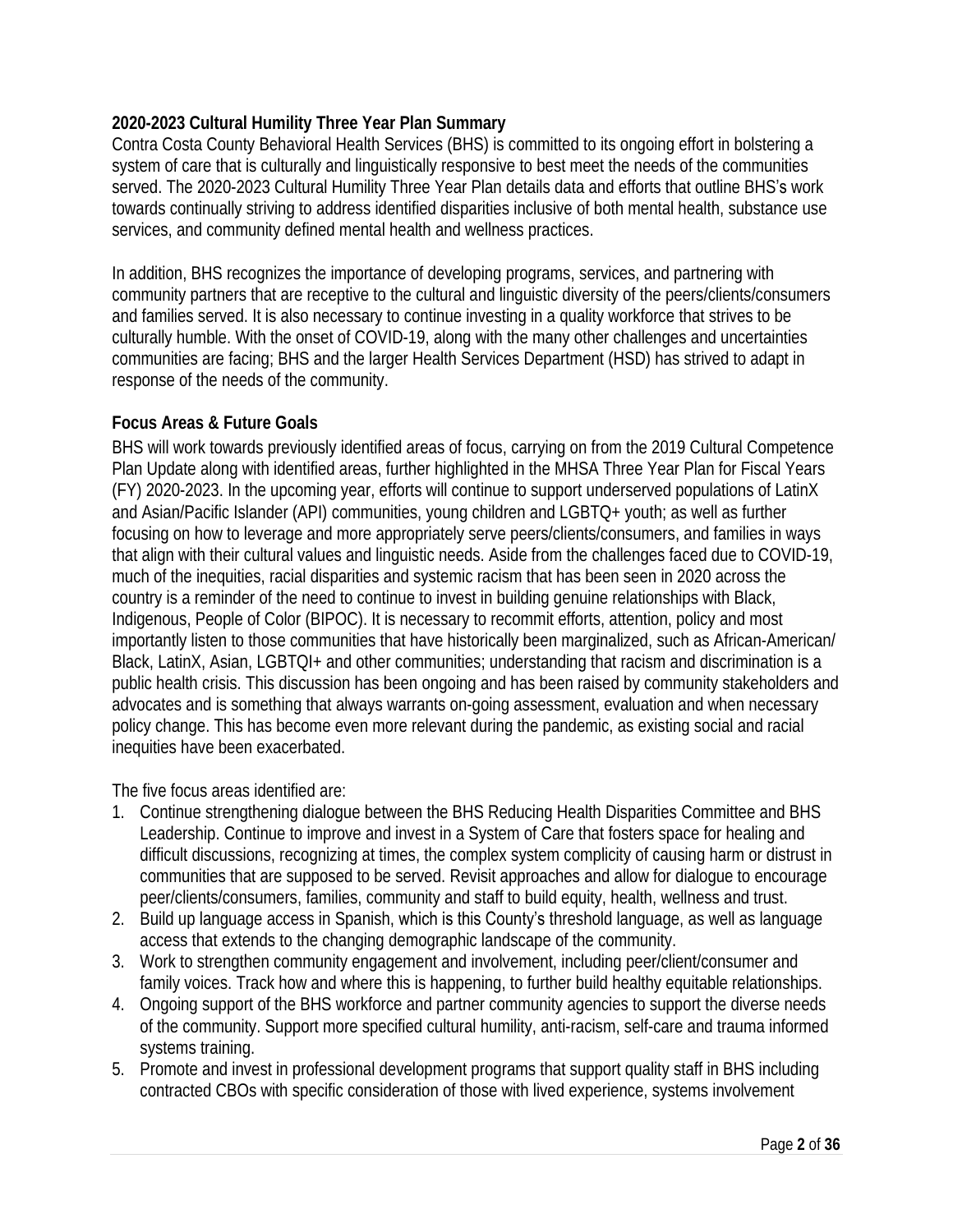experience, or cultural and language capabilities to serve and meet the identified needs of BHS clients and community.

# **Criterion 1: Commitment to Cultural Humility**

**Health Services Mission**, **Commitment and Vision**

The mission of HSD is to care for and improve the health of all people in Contra Costa County with special attention to those who are most vulnerable to health problems. Its commitment and vision is to:

- Provide [high quality services](https://cchealth.org/healthservices/excellence.php) with respect and responsiveness to all.
- Be an [integrated system](https://cchealth.org/healthservices/divisions.php) of health care services, community health improvement and environmental protection.
- Anticipate community health needs and change to meet those needs.
- Work in partnership with our patients, cities and diverse communities, as well as other health, education and human service agencies.
- Encourage creative, ethical and tenacious leadership to implement effective health policies and programs.

In 2019 HSD also launched its Living Contra Costa (formerly Envision Health) planning process to understand, think about, deliver and support health in Contra Costa County to collectively address changing realities. HSD is working with the community and partners in planning for health realities for 10, 20 and even 30 years into the future.

"Ensuring, promoting and protecting the health of everyone in Contra Costa, especially our most vulnerable, demands that we be thoughtful, proactive and bold. We cannot afford to be stuck with plans that respond to yesterday's realities. We owe it to our community to step out of our comfort zone, peer into the future and work with both existing and non-traditional partners to create a future system of health that advances the health of all Contra Costa while being responsive to our changing world."<sup>1</sup>

To better respond to the needs of our community and provide an enhanced and coordinated care approach; Mental Health and Alcohol and Other Drug Services (AODS) were combined into a single Behavioral Health System of Care (SOC) to create BHS; a division under HSD.

# **Behavioral Health Services Mission**

The BHS Division, in partnership with consumers, families, staff, and community-based agencies strives to provide welcoming, integrated services for mental health, substance abuse, and other needs that promote wellness, recovery and resiliency, while respecting the complexity and diversity of the people we serve.

# **Strategic Planning**

BHS is committed to strengthening its ongoing efforts in providing a system of care that works to be culturally responsive and linguistically appropriate to the communities served. The 2020-2023 Cultural Humility Three Year Plan (Cultural Humility Plan) details data and strategies that outline BHS's response and work to address identified language, and cultural needs to build equitable care. The primary purpose of the Cultural Humility Plan is to evaluate services and workforce needs of the populations BHS is intended to serve, while also identifying areas that need strengthening within its System of Care. This document contains strategies and summary updates of the activities identified for reducing disparities. Much of this work is outlined in detail in the Mental Health Services Act (MHSA) Three Year Plan and annual Plan

<sup>1</sup> https://cchealth.org/healthservices/envision-health.php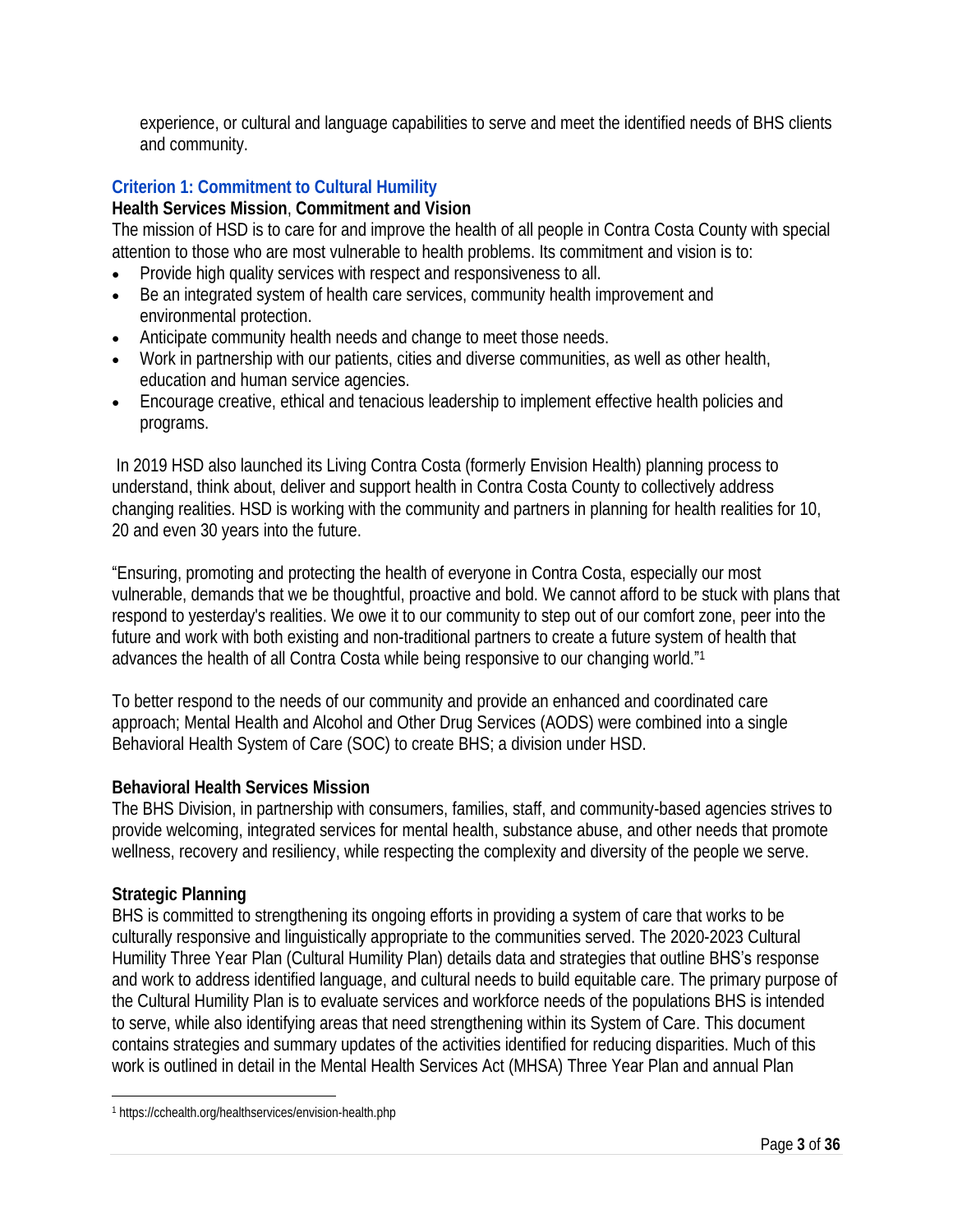Updates as well as the Alcohol and Other Drugs (AODS) Substance Use Disorder Services Strategic Prevention Plan FY 2018-2023. These strategies were designed to identify priority populations and meet key community needs in Contra Costa County.

This Cultural Humility Plan is a working document that has been compiled in collaboration with input and data from various groups including county staff, contracted Community Based Organizations (CBOs); peers/clients/consumers and families, and other community agencies. This Cultural Humility Plan also highlights recently incorporated AODS data, targeted programming and strategies that enrich the culturally integrated approach to behavioral health treatment.

## **Policies & Procedures**

The HSD and BHS Division has standing policies and procedures in place that enable a better coordination of care. These policies and procedures are reviewed and revised every few years to better formulate the changing landscape of services and reinforce the National Standards for Culturally and Linguistically Appropriate Services (NCLAS) in Health and Health Care<sup>2</sup>. These policies include, but are not limited to:

## Contra Costa Health Services Department

- CCHS Policy 110-A: Dissemination of Information (including Patient Information) to the Public and Media
- CCHS Policy 111-A: Mission of Contra Costa Health Services
- CCHS Policy 117-A: Service Excellence Policy
- CCHS Policy 127-A: Reducing Health Disparities
- CCHS Policy 128-A: Non-Discrimination Policy
- CCHS Policy 200-PM: Affirmative Action Policy
- CCHS Policy 402-PCS: Access to Services for Limited English Proficient (LEP) Deaf and Hearing-Impaired Persons
- CCHS Policy 508-PCC: Filing Complaints
- Contra Costa Behavioral Health Services Division
- BHS Policy 104: Cultural Competence Plan
- BHS Policy 117: Physical Accessibility
- BHS Policy 119: Guidelines for the Distribution of Translated Materials to Consumers in the Behavioral Health
- BHS Policy 144: Consumer, Family Member, & Stakeholder Reimbursements for Participation in Mental Health Services Act Planning & Implementation
- BHS Policy 146: Intern Policy
- BHS Policy 151-MH: MHSA-Funded Community Based Organization Internship Program Guidelines
- BHS Policy 153: Cultural Competency Training
- BHS Policy 510: Guidelines for Urgent Mental Health Conditions
- BHS Policy 510-AOD: Guidelines for Urgent Substance Use Disorders (SUD) Conditions
- BHS Policy 750-AOD Behavioral Health Access Line Substance Use Disorder (SUD) Treatment Admission
- BHS Policy 801: Network Adequacy Standards and Monitoring
- BHS Policy 804: Medi-Cal Beneficiary Grievance Procedures

<sup>2</sup> <https://thinkculturalhealth.hhs.gov/assets/pdfs/EnhancedCLASStandardsBlueprint.pdf>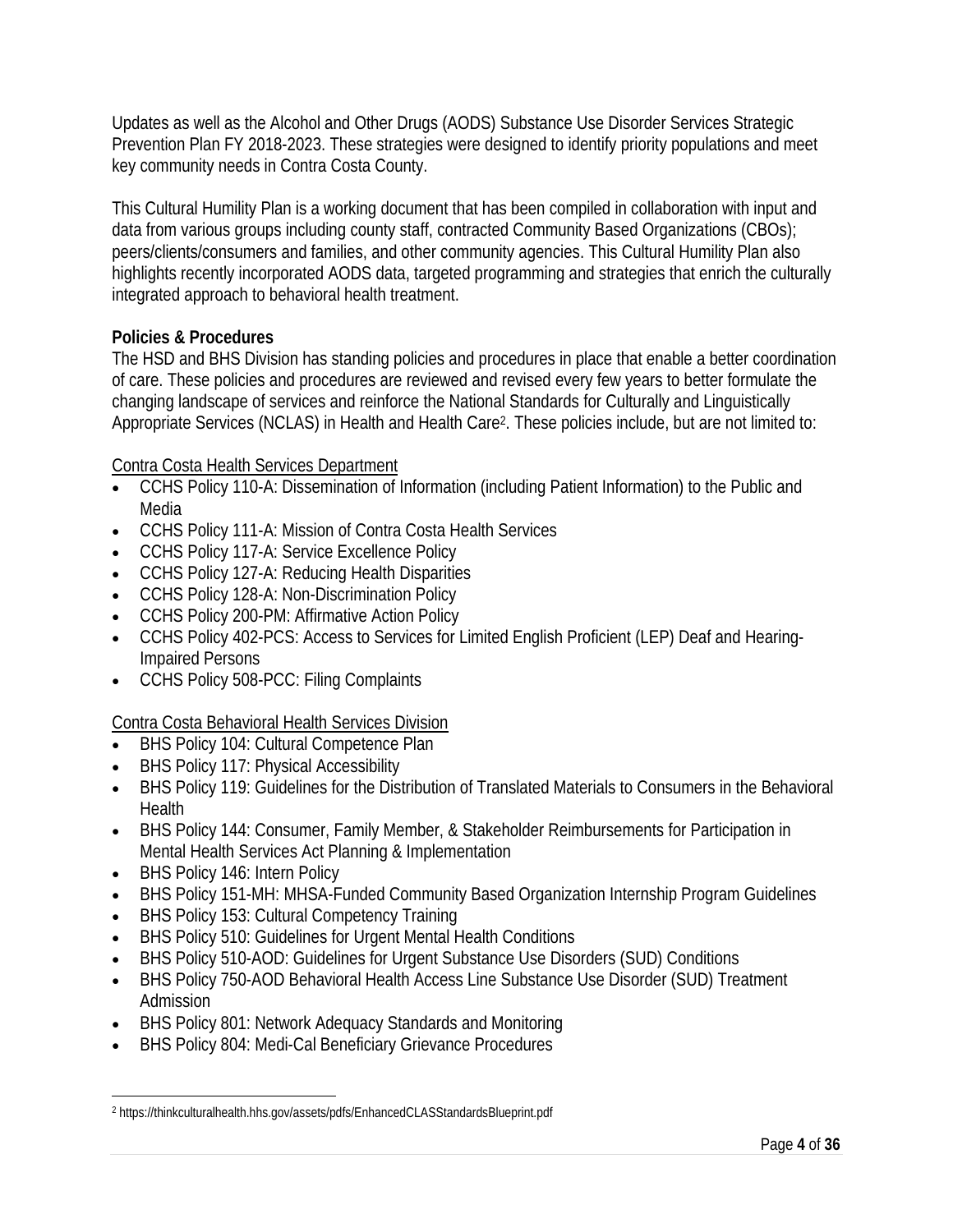#### **Other Key Documents**

Further examples of work that honor culturally responsive and linguistically appropriate practices within HSD and BHS include the following documents:

- BHS 2019 Mental Health System of Care Needs Assessment
- Contra Costa County In 2050: Demography, Economy, Disease, Scenarios<sup>3</sup>
- Fiscal Year (FY) 2019-20 Medi-Cal Specialty Mental Health External Quality Review<sup>4</sup>
- Fiscal Year (FY) 18-19 Drug Medi-Cal Organized Delivery System External Quality Review<sup>5</sup>
- The Three-Year PEI Evaluation Report<sup>6</sup>
- Innovation Annual Report Fiscal Years 17-18<sup>7</sup>
- Substance Use Disorder Services Strategic Prevention Plan 2018-2023<sup>8</sup>

#### **Community Services and Supports (CSS) Plan**

Community Services and Supports (CSS) is one of the five components of the MHSA that refers to service delivery systems for mental health services and supports for children, teens, and transition age youth (ages 16-25), adults (ages 26-59), and older adults (over 60) with a serious emotional disturbance or mental health challenge. BHS utilizes MHSA funding for Full-Service Partnerships (FSPs). The programs and services described below are directly derived through the MHSA Community Program Planning Process (CPPP) in Contra Costa County and expanded by subsequent yearly CPPP. BHS both operates and contracts with partner CBOs to enter collaborative relationships with clients/peers. Personal service coordinators develop an individualized services and support plan with each client, and, when appropriate, the client's family to provide a full spectrum of services in the community necessary to achieve agreed upon goals. Children (0 to 18 years) diagnosed with a serious emotional disturbance, transition age youth (16 to 25 years) diagnosed with a serious emotional disturbance or serious mental illness, and adults and older adults diagnosed with a serious mental illness are eligible. These services and supports include, but are not limited to, crisis intervention/stabilization services, mental health treatment, including alternative and culturally specific treatments, peer support, family education services, access to wellness and recovery centers, and assistance in accessing needed medical, substance abuse, housing, educational, social, vocational rehabilitation and other community services, as appropriate. A qualified service provider is available to respond to the client/family 24 hours a day, seven days a week to provide after-hours intervention.

Strategies to reduce identified disparities include cultural and gender-sensitive outreach; services located in racial/ethnic communities with linkages to the full range of supports, such as transportation, services and supports provided at school, in the community and at home. In another example of key strategies, keys to the cultural competency of programs serving transition age youth are the embedding of its outreach/ personal service coordinators in community-based agencies serving ethnic populations that are often not reached by county systems.

FSP programs are a crucial component that assists in recovery and wellness for individuals with a serious mental illness or serious emotional disturbance. An analysis of FSP programs had identified a need for further expansion of FSP programs to enact a fidelity to Assertive Community Treatment (ACT) model that

<sup>3</sup> [https://docs.wixstatic.com/ugd/ee8930\\_cb8ad455f17b4069beb067b649368a57.pdf](https://docs.wixstatic.com/ugd/ee8930_cb8ad455f17b4069beb067b649368a57.pdf)

<sup>4</sup> https://cchealth.org/mentalhealth/pdf/CAEQRO-Report-2019-2020.pdf

<sup>5</sup> <https://cchealth.org/aod/pdf/DMC-ODS-EQRO-FY18-19-Report.pdf>

<sup>6</sup> <https://cchealth.org/mentalhealth/mhsa/pdf/PEI-evaluation-report-2015-2018.pdf>

<sup>7</sup> https://cchealth.org/mentalhealth/mhsa/pdf/innovation-annual-report-2017-2018.pdf

<sup>8</sup> https://cchealth.org/aod/pdf/Prevention-Strategic-Plan-2018-2023.pdf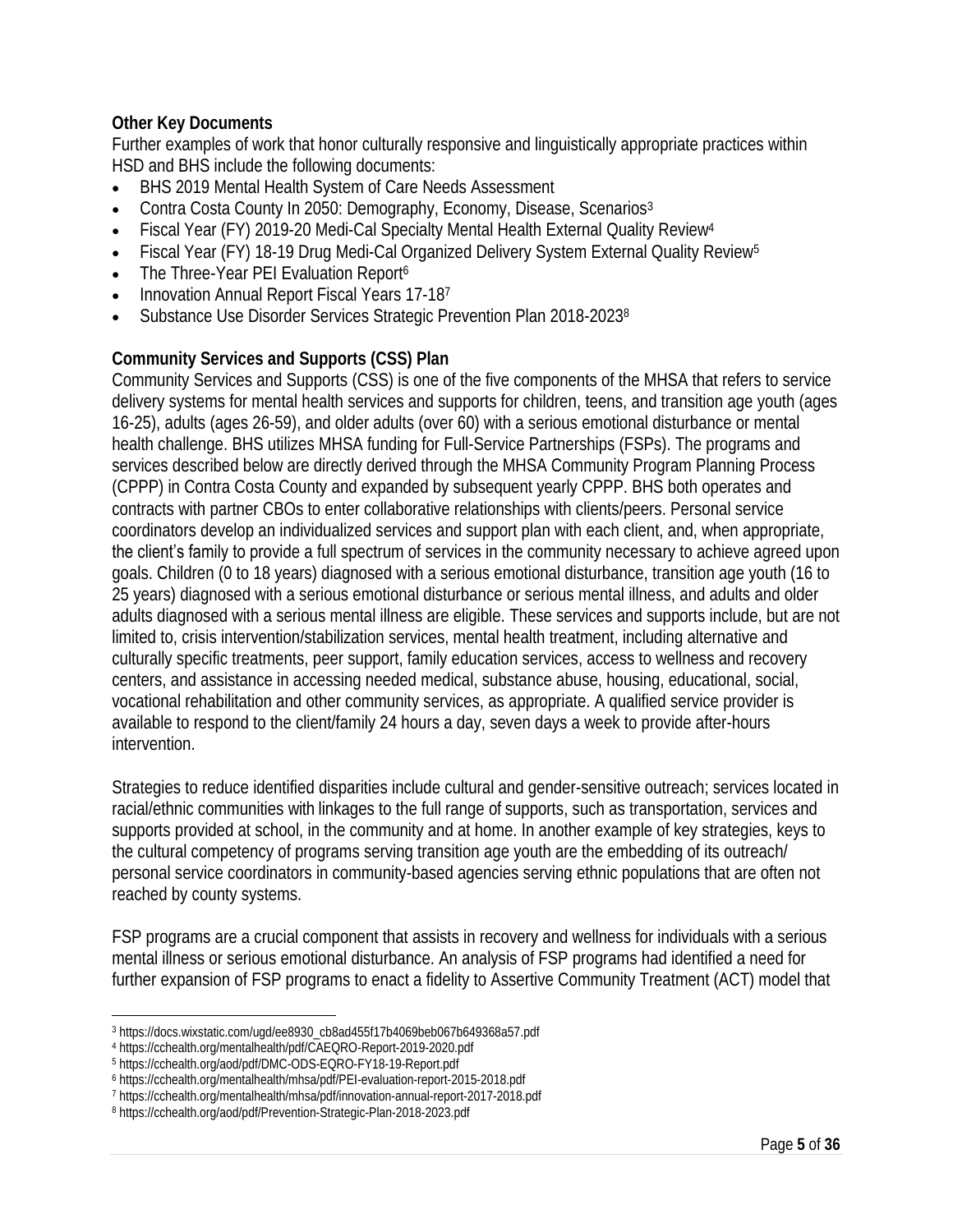has shown to have an impact on decreasing homelessness, incarceration, and psychiatric emergency service (PES) visits and increased engagement in productive and meaningful activities such as; work, education, vocation, or training programs and volunteerism for individuals with serious and debilitating mental health challenges. Prior to the COVID-19 pandemic, BHS had plans to enhance the FSP programs to support the fidelity to ACT model, however additional funding for any programming has been postponed due to the financial challenges and uncertainty that the pandemic has presented.

Housing services and support continues to be a key factor for many of the clients being served by FSP programs. BHS's strategy to address this is the continuum of housing services to support the FSPs. MHSA currently funds several housing specific elements, to include permanent supportive housing, master leasing, shared housing, augmented board and care, shelter beds, and the housing specific services and supports to enable clients/consumers to move in and maintain housing most suited to their situation. BHS has applied to No Place Like Home<sup>9</sup> funding that is intended to be used to house people with serious mental illnesses to further support future housing for clients enrolled in FSP programs.

The rates of in-patient psychiatric hospitalization and PES episodes for participants of FSP programs indicate whether Contra Costa's FSP programs promote less utilization of higher acuity care. For FY 2018-2019 data was obtained for 472 participants who were served by FSP programs. Use of PES and in-patient psychiatric hospitalization was compared before and after FSP participation, with the following results:

- A 38.9% decrease in the number of PES episodes
- A 60.1% decrease in the number of in-patient psychiatric hospitalizations
- A 32.0% decrease in the number of in-patient psychiatric hospitalization days

Further information for children, transition aged youth (TAY) and adult FSP programs are listed in the subsequent tables. A summary of data labels for the FSP tables are identified below:

- PES episodes Psychiatric Emergency Services Episodes
- Inpatient episodes hospitalization
- Inpatient days number of days hospitalized
- JACS Juvenile Assessment and Consultation Services
- DET Bookings Detention facility bookings

## **Children's FSP Programming**

| $5.1.1$ and $5.1.5.1$ and $5.1.1$ and $5.1.1$ and $5.1.1$ and $5.1.1$ and $5.1.1$ and $5.1.1$ and $5.1.1$ and $5.1.1$ and $5.1.1$ and $5.1.1$ and $5.1.1$ and $5.1.1$ and $5.1.1$ and $5.1.1$ and $5.1.1$ and $5.1.1$ and $5.$ |            |            |            |            |          |
|--------------------------------------------------------------------------------------------------------------------------------------------------------------------------------------------------------------------------------|------------|------------|------------|------------|----------|
| Table 1. Community Options for Families and Youth, Inc. (COFY) Children's FSP Pre- and post-                                                                                                                                   |            |            |            |            |          |
| enrollment utilization rates for 79 FSP participants enrolled in the FSP program during FY 18-19                                                                                                                               |            |            |            |            |          |
| Rate post-<br>Rate pre-<br>No. post-<br>No. pre-                                                                                                                                                                               |            |            |            |            |          |
| %change                                                                                                                                                                                                                        |            |            |            |            |          |
|                                                                                                                                                                                                                                | enrollment | enrollment | enrollment | enrollment |          |
| PES episodes                                                                                                                                                                                                                   | 16         |            | 0.024      | 0.008      | $-65.5%$ |
| Inpatient episodes                                                                                                                                                                                                             |            |            | 0.000      | 0.00       |          |
| Inpatient days                                                                                                                                                                                                                 |            |            | 0.000      | 0.000      |          |
| JACS                                                                                                                                                                                                                           | 68         | 49         | 0.103      | 0.136      | +0.033   |

<sup>9</sup> <https://www.hcd.ca.gov/grants-funding/active-funding/nplh.shtml#background>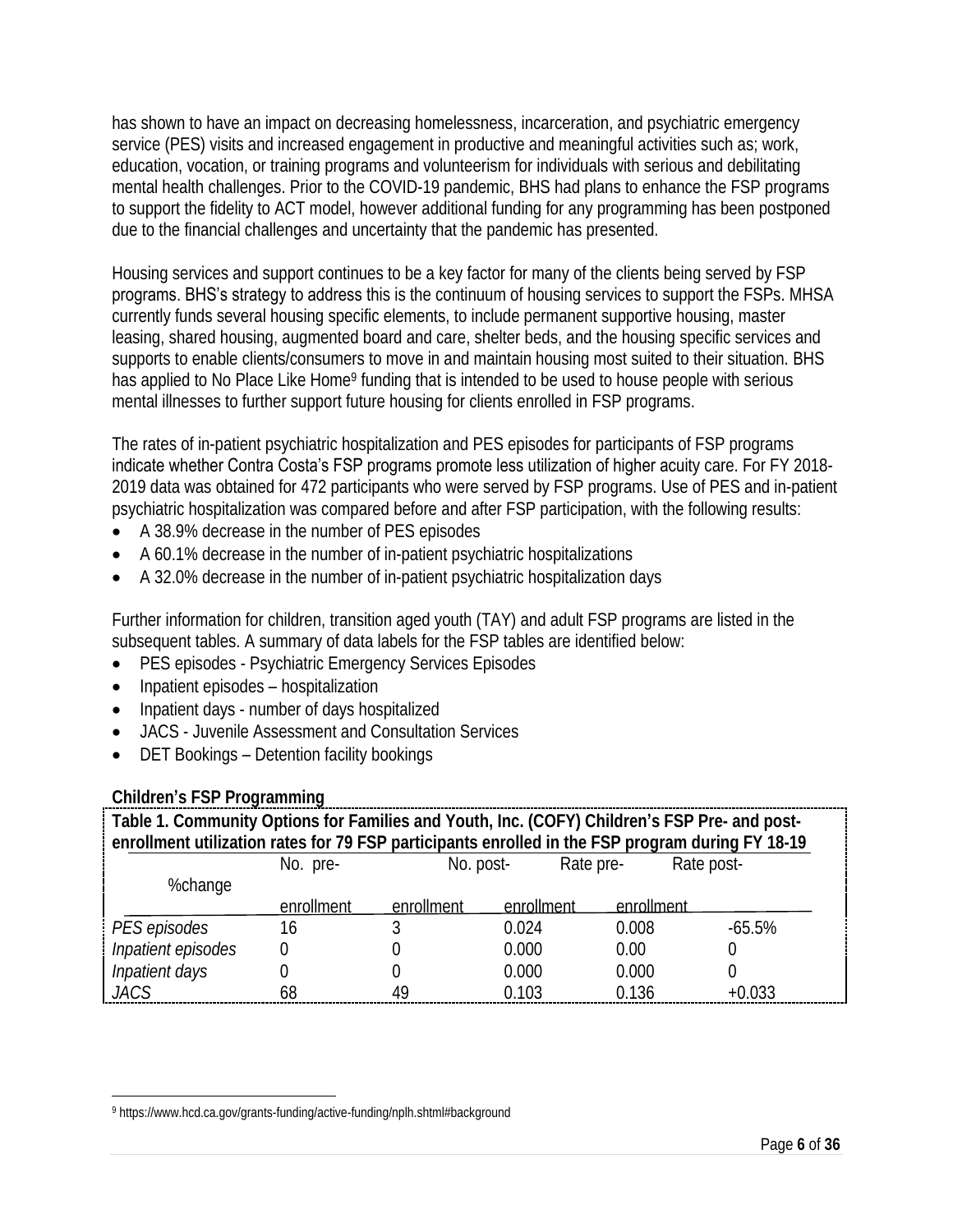**Table 2. Lincoln Children's FSP Pre- and post-enrollment utilization rates for 56 participants enrolled in the FSP program during FY 18-19**

|                    | No. pre-   | No. post-  |            | Rate pre-  | Rate post- |
|--------------------|------------|------------|------------|------------|------------|
| %change            |            |            |            |            |            |
|                    | enrollment | enrollment | enrollment | enrollment |            |
| PES episodes       |            |            | 0.017      | 0.005      | $-69.4%$   |
| Inpatient episodes |            |            | 0.004      | 0.000      | $-100.0\%$ |
| Inpatient days     |            |            | 0.015      | 0.000      | $-100.0\%$ |
| JACS               | 45         | 34         | 0.097      | 0.090      | $-7.7\%$   |

| Table 3. Seneca Start Children's FSP Pre-and post-enrollment utilization rates for 73 FSP |            |            |            |            |          |  |
|-------------------------------------------------------------------------------------------|------------|------------|------------|------------|----------|--|
| participants enrolled in the FSP program during FY 18-19                                  |            |            |            |            |          |  |
| %change<br>Rate post-<br>No. post-<br>Rate pre-<br>No. pre-                               |            |            |            |            |          |  |
|                                                                                           | enrollment | enrollment | enrollment | enrollment |          |  |
| PES episodes                                                                              | 88         |            | 0.151      | 0.061      | $-59.7%$ |  |
| Inpatient episodes                                                                        | 25         |            | 0.043      | 0.030      | $-29.1%$ |  |
| Inpatient days                                                                            | 166        |            | በ 285      | O 241      | $-15.5%$ |  |

#### **Transition Aged Youth (TAY) FSP Programming**

| Table 4. Fred Finch Youth Center (TAY) FSP Pre- and post-enrollment utilization rates for 79 FSP |            |            |            |            |            |
|--------------------------------------------------------------------------------------------------|------------|------------|------------|------------|------------|
| participants enrolled in the FSP program during FY 18-19                                         |            |            |            |            |            |
|                                                                                                  | No. pre-   | No. post-  | Rate pre-  |            | Rate post- |
| %change                                                                                          |            |            |            |            |            |
|                                                                                                  | enrollment | enrollment | enrollment | enrollment |            |
| PES episodes                                                                                     |            |            | 0.024      | 0.008      | $-65.5%$   |
| Inpatient episodes                                                                               |            |            | 0.000      | 0.00       |            |
| Inpatient days                                                                                   |            |            | 0.000      | 0.000      |            |
| JACS                                                                                             | 68         | 49         | ገ 1በ3      | 0.136      | $+0.033$   |

**Table 5. Youth Homes (TAY) FSP Pre- and post-enrollment utilization rates for 40 FSP participants enrolled in the FSP program during FY 18-19**

|                    | No. pre-      | No. post-  | Rate pre-  | Rate post- | %change   |
|--------------------|---------------|------------|------------|------------|-----------|
|                    | enrollment    | enrollment | enrollment | enrollment |           |
| PES episodes       | 23            | 90         | 0.315      | 0.218      | $-30.9\%$ |
| Inpatient episodes | 39            |            | 0.100      | 0.041      | $-58.8%$  |
| Inpatient days     | 307           | 141        | 0.787      | 0.341      | $-56.6%$  |
| DET Bookings       | $\mathfrak h$ |            | 0.038      | 0.022      | $-43.9%$  |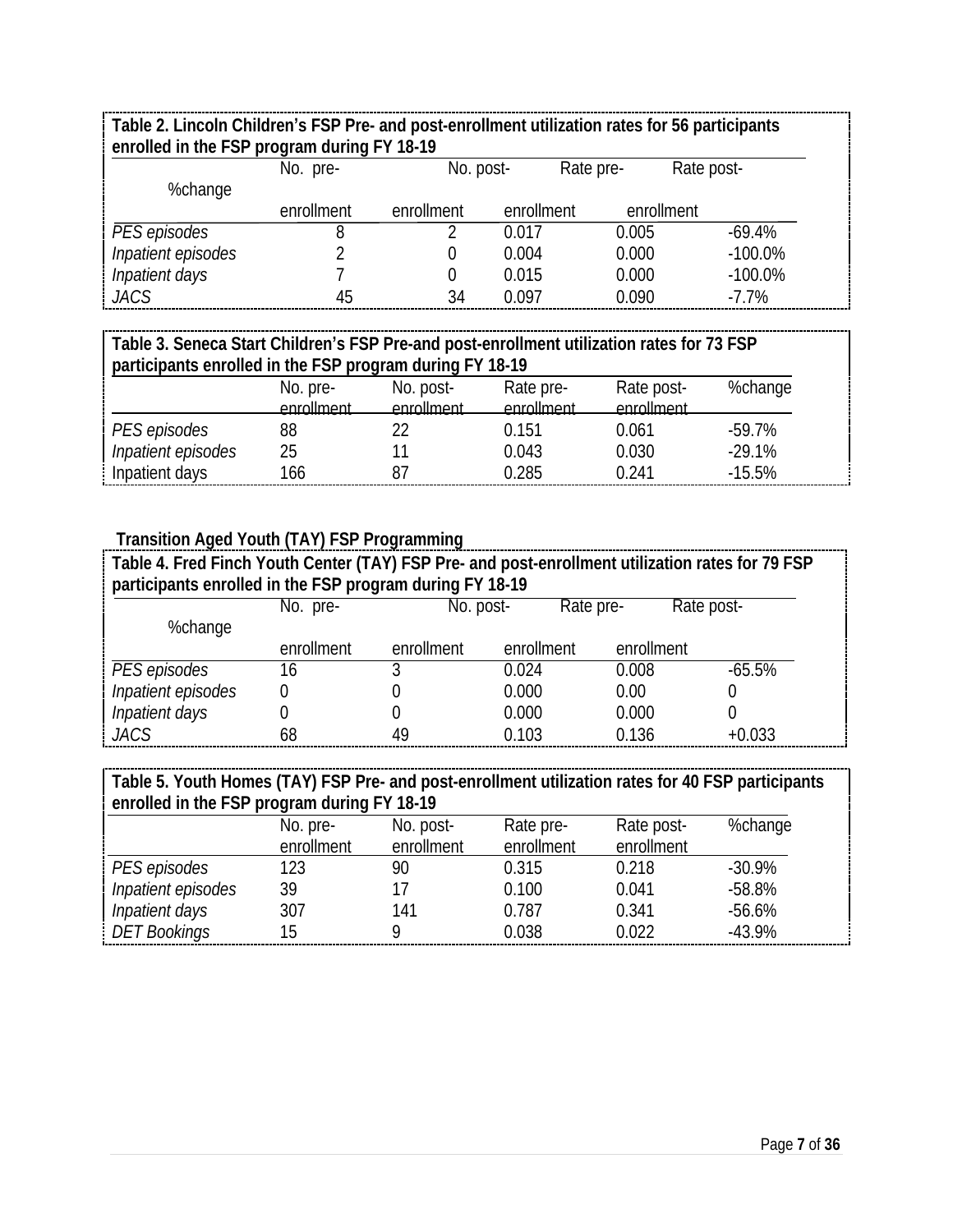#### **Adult and Older Adult FSP Programming**

| Table 6. Familias Unidas (Desarrollo Familiar, Inc.) Adult FSP Pre-and post-enrollment utilization<br>rates for 20 FSP participants enrolled in the FSP program during FY 18-19 |            |            |            |            |           |
|---------------------------------------------------------------------------------------------------------------------------------------------------------------------------------|------------|------------|------------|------------|-----------|
|                                                                                                                                                                                 |            |            |            |            |           |
|                                                                                                                                                                                 | No. pre-   | No. post-  | Rate pre-  | Rate post- | % change  |
|                                                                                                                                                                                 | Enrollment | enrollment | enrollment | enrollment |           |
| PES episodes                                                                                                                                                                    | 28         | 14         | 0.126      | 0.061      | $-51.7\%$ |
| Inpatient episodes                                                                                                                                                              | 8          |            | 0.036      | 0.022      | $-39.7%$  |
| Inpatient days                                                                                                                                                                  | 76         | 51         | 0.342      | N 222      | $-81.4%$  |

**Table 7. Mental Health Systems, Inc. – ACTion Adult FSP Pre-and post-enrollment utilization rates for 18 FSP participants enrolled in the FSP program during FY 18-19**

|                    | No. pre-   | No. post-  | Rate pre-  | Rate post- | %change  |
|--------------------|------------|------------|------------|------------|----------|
|                    | Enrollment | enrollment | enrollment | enrollment |          |
| PES episodes       | 80         |            | 0.370      | 0.287      | $-22.5%$ |
| Inpatient episodes |            |            | 0.037      | 0.028      | $-25.0%$ |
| Inpatient days     | 100        |            | 0.463      | 0.565      | $-22.0%$ |

**Table 8. The Portia Bell Hume Center (East) Adult FSP Pre- and post-enrollment utilization rates for 65 FSP participants enrolled in the FSP program during FY 18-19**

|                    | No. pre-   | No. post-  | Rate pre-  | Rate post- | %change   |
|--------------------|------------|------------|------------|------------|-----------|
|                    | enrollment | enrollment | enrollment | enrollment |           |
| PES episodes       |            | 150        | 0.408      | በ 209      | $-48.8\%$ |
| Inpatient episodes |            |            | 0.057      | 0.031      | $-46.2%$  |
| Inpatient days     | 572        | 519        | 0.966      | 0.848      | $-12.2%$  |

**Table 9. The Portia Bell Hume Center (West) Adult FSP Pre- and post-enrollment utilization rates for 68 FSP participants enrolled in the FSP program during FY 18-19**

|                    | No. pre-   | No. post-       | Rate pre-  | Rate post-    | %change  |
|--------------------|------------|-----------------|------------|---------------|----------|
|                    | enrollment | enrollment      | enrollment | $Pn$ rollment |          |
| PES episodes       | '42        | 107             | 0.188      | 0.143         | $-23.9%$ |
| Inpatient episodes |            |                 | 0.022      | 0.011         | $-52.5%$ |
| Inpatient days     | '56        | 19 <sup>1</sup> | 0.206      | 0.255         | $-23.6%$ |

Data analyses supports that all FSP programs are supporting clients and there is a decrease in psychiatric emergency services episodes, inpatient episodes (hospitalization), the number of inpatient days, as well as a decrease with probation and detention facilities.

## **Positions Supporting Cultural Competency**

BHS has a Training Manager and a Workforce Education & Training/ Ethnic Services Coordinator that supports the role of Ethnic Services Manager (ESM), as well as MHSA efforts. The acting ESM meets regularly with the BHS Director. The BHS Director and executive leadership have open dialogue and are regularly involved with stakeholder meetings and forums. Recent strategies to strengthen the work outlined in the Cultural Humility Plan will also include targeted consultation with Doctor Kenneth Hardy, not only to offer anti-racist, culturally humility and implicit bias training, but also to work with key managerial staff to support managerial development with a culturally humble approach.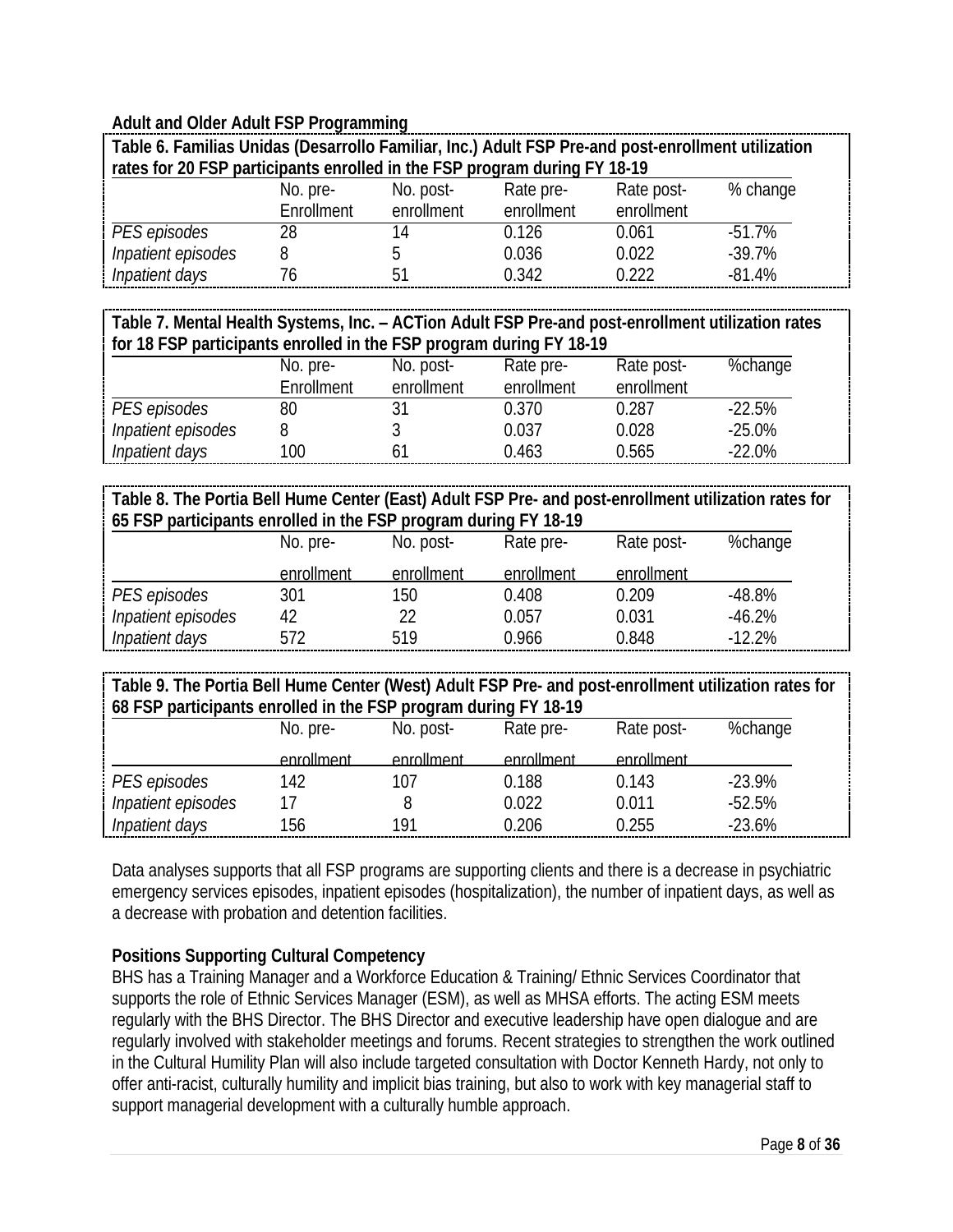**Budget Resources Targeting Culturally Responsive Activities** Budgeting for culturally competent programming is outlined in detail throughout the *MHSA Plan Update Fiscal Years 2019-2020<sup>10</sup>* and soon to be finalized MHSA Three Year Plan for Fiscal Years 2020-2023; as well as the *AODS Substance Use Disorder Services Strategic Prevention Plan Fiscal Years 2018-2023*<sup>11</sup> *.* 

- 1. For interpretation services, BHS uses the Health Care Interpreter Network (HCIN). For translation, United Language Group is utilized. These services are supported through various efforts with the larger Health Services Department while the acting ESM also hold regular dialogue with the Language Access Program Manager.
- 2. A summary of some of the programming and services that support specific cultural niches are listed below. The information below displays agency name, the MHSA component the program is under, a brief description of the program, and the dedicated budget. For detailed outcomes information, please refer to the MHSA Three Year Plan – Appendix B.

| Agency Name: Brief Description of Services                                                                                                                                                                                                                                                                                                                                                                                                                                                                                                                                                                     | Projected<br>Funds FY<br>$20 - 21$ |
|----------------------------------------------------------------------------------------------------------------------------------------------------------------------------------------------------------------------------------------------------------------------------------------------------------------------------------------------------------------------------------------------------------------------------------------------------------------------------------------------------------------------------------------------------------------------------------------------------------------|------------------------------------|
|                                                                                                                                                                                                                                                                                                                                                                                                                                                                                                                                                                                                                |                                    |
| Asian Family Resource Center: provides culturally sensitive education & access to mental<br>health services for immigrant Asian communities, especially Southeast Asian & Chinese<br>population of County. Staff provide outreach, medication compliance education, community<br>integration skills, & mental health system navigation. Early intervention services provided to<br>those exhibiting symptoms of mental illness. Participants assisted in actively managing recovery<br>process.                                                                                                                | \$146,317                          |
| Building Blocks for Kids Collaborative (BBK): offers training to family partners from<br>community with lived mental health experience to reach out & engage at-risk families in<br>activities to address family mental health challenges. Wellness activities assist participants in<br>making & implementing plans of action, access community services, & integrate into higher<br>levels of mental health treatment as needed.                                                                                                                                                                             | \$223,404                          |
| Center for Human Development: Fields two programs, one is an African American wellness<br>group that serves Bay Point community in East Contra Costa County. Services consist of<br>culturally appropriate education on mental health issues through support groups and workshops.<br>Participants at risk for developing a serious mental illness receive assistance with referral &<br>access to County mental health services. Second program provides mental health education<br>and supports for LGBTQ youth in East County to work toward more inclusion and acceptance<br>within schools and community. | \$161,644                          |
| Child Abuse Prevention Council (CAPC) of Contra Costa: provides training curriculum to<br>build parenting skills. Intended to strengthen families & support healthy development of children.                                                                                                                                                                                                                                                                                                                                                                                                                   |                                    |
| Designed to meet needs of Spanish speaking families in East & Central County.<br>Counseling Options Parenting Education (COPE) Family Support Center: utilizes evidence-<br>based practices Positive Parenting Program (Triple P) to help parents develop effective skills to<br>address common child & youth behavioral issues that can lead to serious emotional<br>disturbance. Focus on families in underserved communities, through seminars, training and<br>groups in English & Spanish.                                                                                                                | \$128,862<br>\$253,240             |

<sup>10</sup> <https://cchealth.org/mentalhealth/mhsa/pdf/Plan-Update-FY-2019-2020.pdf>

<sup>11</sup> <https://cchealth.org/aod/pdf/Prevention-Strategic-Plan-2018-2023.pdf>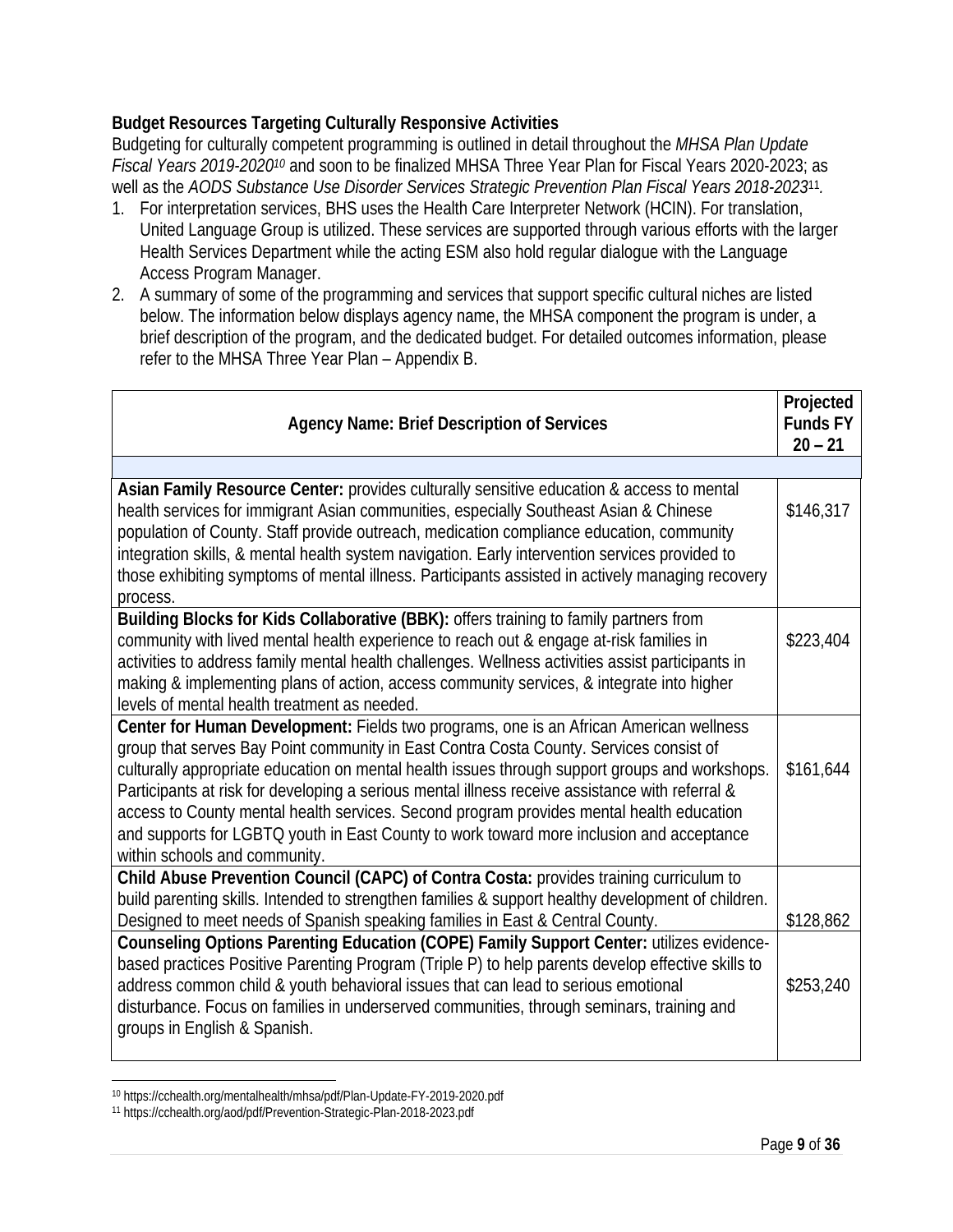| Experiencing the Juvenile Justice System: Within County operated Children's Services<br>mental health clinicians support families experiencing juvenile justice system due to child's<br>involvement with the law. Three clinicians support the juvenile probation offices, and two<br>clinicians work with the Orin Allen Youth Rehabilitation Facility (formerly known as Boy's<br>Ranch). Clinicians provide direct short-term therapy and coordinate appropriate linkages to                                                                                              | \$381,744 |
|-------------------------------------------------------------------------------------------------------------------------------------------------------------------------------------------------------------------------------------------------------------------------------------------------------------------------------------------------------------------------------------------------------------------------------------------------------------------------------------------------------------------------------------------------------------------------------|-----------|
| services and supports as youth transition back into their communities.                                                                                                                                                                                                                                                                                                                                                                                                                                                                                                        |           |
| First Five Contra Costa (First 5): partners with COPE Family Support Center by taking lead on                                                                                                                                                                                                                                                                                                                                                                                                                                                                                 |           |
| training families who have children up to age five. Provides training in Positive Parenting                                                                                                                                                                                                                                                                                                                                                                                                                                                                                   |           |
| Program (Triple P) method to mental health practitioners who serve underserved population.                                                                                                                                                                                                                                                                                                                                                                                                                                                                                    | \$84,416  |
| Hope Solutions (formerly Contra Costa Interfaith Housing): provides on-site services to<br>formerly homeless families with special needs at the Garden Park Apartments in Pleasant Hill,<br>Bella Monte Apartments in Bay Point, & Los Medanos Village in Pittsburg. Services include pre-<br>school & afterschool programs, such as teen and family support groups, assistance with school<br>preparation, and homework clubs. Services are designed to prevent serious mental illness by<br>addressing domestic violence, substance addiction, and life & parenting skills. | \$385,477 |
| James Morehouse Project: provides range of youth development groups designed to increase<br>access to mental health services for at-risk students at student health center at El Cerrito High<br>School that partners with other CBO, government agencies & local universities. Groups address<br>mindfulness (anger/ stress management), violence & bereavement, societal & environmental<br>factors leading to substance abuse, peer conflict mediation & immigration/acculturation.                                                                                        | \$105,983 |
| Jewish Family & Community Services of the East Bay (JFCS): provide culturally grounded,<br>community-directed mental health education & navigation services to refugees & immigrants of<br>all ages in Latino, Afghan, Bosnian, Iranian & Russian communities of Central & East County.<br>Outreach & engagement services provided in context of group setting & community cultural<br>practice, utilizing variety of non-office settings convenient to individuals and families.                                                                                             | \$179,720 |
| La Clinica de la Raza: engages at-risk LatinX in Central & East County by providing behavioral<br>health assessments & culturally appropriate intervention services to address mental illness<br>brought about by trauma, domestic violence & substance abuse. Clinical staff provide psycho-<br>educational groups that address stress factors connected to serious mental illness.                                                                                                                                                                                          | \$288,975 |
| Lao Family Community Development: provides comprehensive & culturally sensitive<br>integrated system of care for Asian & Southeast Asian adults & families in West Contra Costa.<br>Staff provide comprehensive case management services, including home visits, counseling,<br>parenting classes, & assistance accessing employment, financial management, housing, and<br>other service both within and outside agency.                                                                                                                                                     | \$196,128 |
| Lifelong Medical Care: provides isolated older adults in West County opportunity for social<br>engagement & access to mental health & social services. Group & one-on-one approaches<br>employed in three housing developments, provide screening for depression, other mental &<br>medical health issues, & linkage to appropriate services.                                                                                                                                                                                                                                 | \$134,710 |
| Native American Health Center (NAHC): provides variety of cultural methods of outreach and<br>engagement to educate Native Americans throughout County regarding mental health, identify<br>those at risk for developing serious mental illness, and help to access & navigate human service<br>systems in County. Hold an elder support group, a youth wellness group, a traditional arts<br>group, talking circles, Positive Native-American/ American Indian Parenting sessions, and<br>gatherings of Native Americans.                                                    | \$245,712 |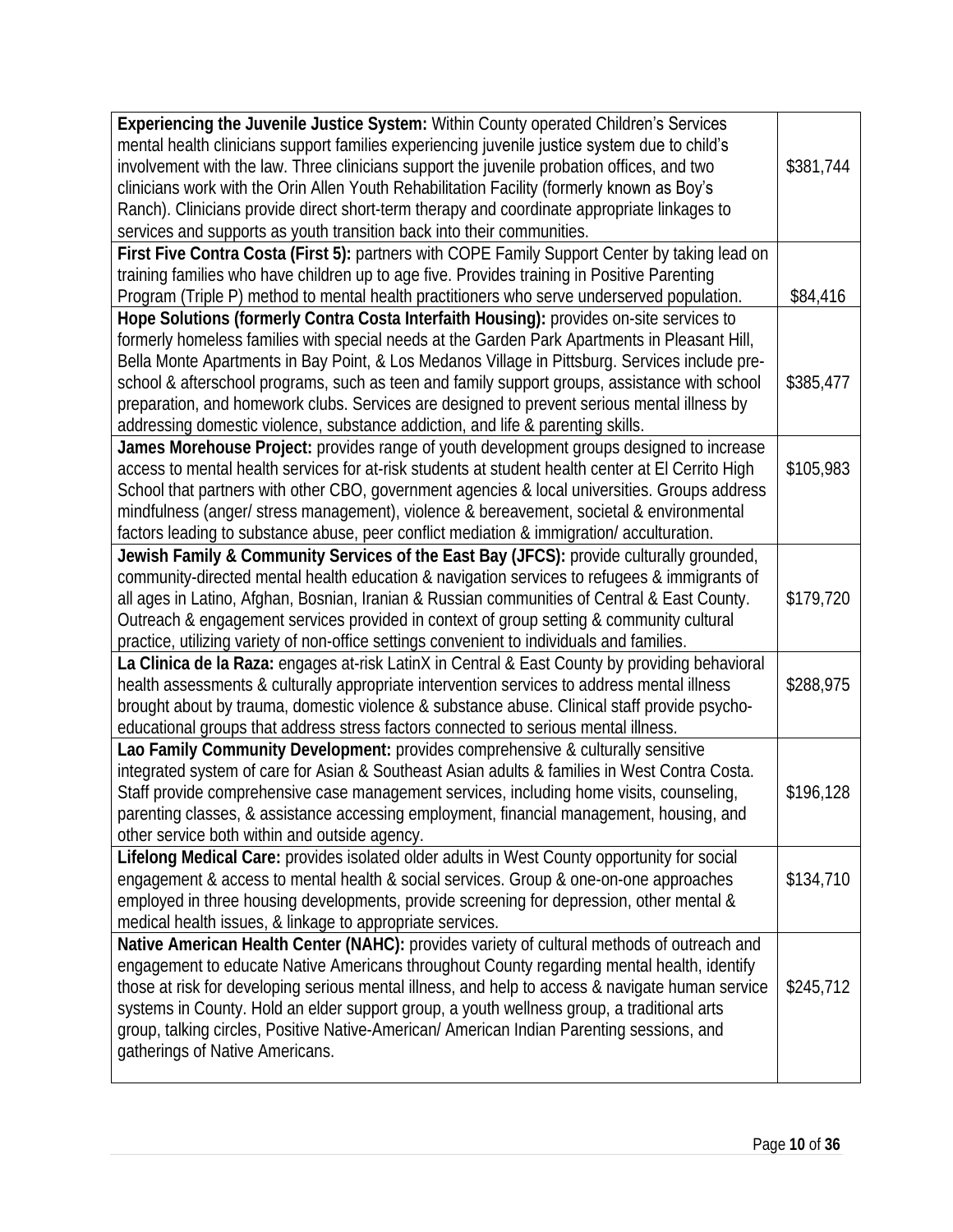| People Who Care (PWC): after school program serving communities of Pittsburg & Bay Point<br>for at-risk youth from schools, juvenile justice system & behavioral health treatment programs.<br>Vocational projects conducted both on & off site, select participants receiving stipends to<br>encourage leadership development. Clinical specialist provides emotional, social & behavioral<br>treatment through individual & group therapy.                                                                                                                                                                 | \$229,795 |
|--------------------------------------------------------------------------------------------------------------------------------------------------------------------------------------------------------------------------------------------------------------------------------------------------------------------------------------------------------------------------------------------------------------------------------------------------------------------------------------------------------------------------------------------------------------------------------------------------------------|-----------|
| Putnam Clubhouse provides peer-based programs for adults in recovery from serious mental<br>illness, includes work focused programming helping individuals develop support networks,<br>career development skills, & self-confidence needed to sustain stable, productive & more<br>independent lives. Provides respite support to family members, peer-to-peer outreach, & special<br>programming for TAY & young adults.                                                                                                                                                                                   | \$600,345 |
| Rainbow Community Center: provides social support program designed to decrease isolation,<br>depression & suicidal ideation among members who identify as lesbian, gay, bisexual,<br>transgender, or who question their sexual identity or gender. Activities include reaching out to<br>community in order to engage individuals at risk, providing mental health support groups that<br>address isolation & stigma & promote wellness/resiliency, & providing mental health treatment.                                                                                                                     | \$782,143 |
| RYSE Center (RYSE): provides activities that enable underserved youth to cope with violence<br>& trauma in community and at home. Trauma informed programs and services include drop-in,<br>recreational & structured activities across areas of health & wellness, media, arts and culture,<br>education and career, technology, & developing youth leadership & organizing capacity. RYSE<br>facilitates city & system-wide training and technical assistance events to educate community on<br>mental health interventions that can prevent serious mental illness as a result of trauma and<br>violence. | \$518,110 |
| STAND! Against Domestic Violence: utilizes established curricula to assist youth successfully<br>address the debilitating effects of violence occurring both at home and in teen relationships.<br>Support groups are held for teens throughout County, teachers & other school personnel are<br>assisted with education & awareness to identify & address unhealthy relationships amongst<br>teens.                                                                                                                                                                                                         | \$138,136 |
| The Latina Center (TLC): serves Latino parents and caregivers in West Contra Costa County<br>by providing culturally and linguistically specific twelve-week parent education classes to high<br>risk families utilizing the evidence-based curriculum of Systematic Training for Effective<br>Parenting (STEP). Offers training to parents with lived experience to both conduct parenting<br>education classes and become Parent Partners to offer mentoring, emotional support and<br>assistance in navigating social and mental health services.                                                         | \$115,177 |
| Vicente Continuation High School, Martinez Unified School District: provides career<br>academies for at-risk/underserved youth that include individualized learning plans, learning<br>projects, internships, & mental health education and counseling support. Students, school staff,<br>parents and community partners work together on projects designed to develop leadership<br>skills, a healthy lifestyle and pursuit of career goals.                                                                                                                                                               | \$191,337 |
| MHSA Component of Community Services and Supports (CSS)                                                                                                                                                                                                                                                                                                                                                                                                                                                                                                                                                      |           |
| Familias Unidas: serves adults (18+) through Full-Service Partnerships (FSP) providing full<br>range of services and utilize a modified assertive community treatment model consisting of a<br>multi-disciplinary mental health team. Team works together to provide majority of treatment,<br>rehabilitation, and support services to client/peer. Provide mental health FSP services for<br>County's Latino/Hispanic population.                                                                                                                                                                           | \$272,167 |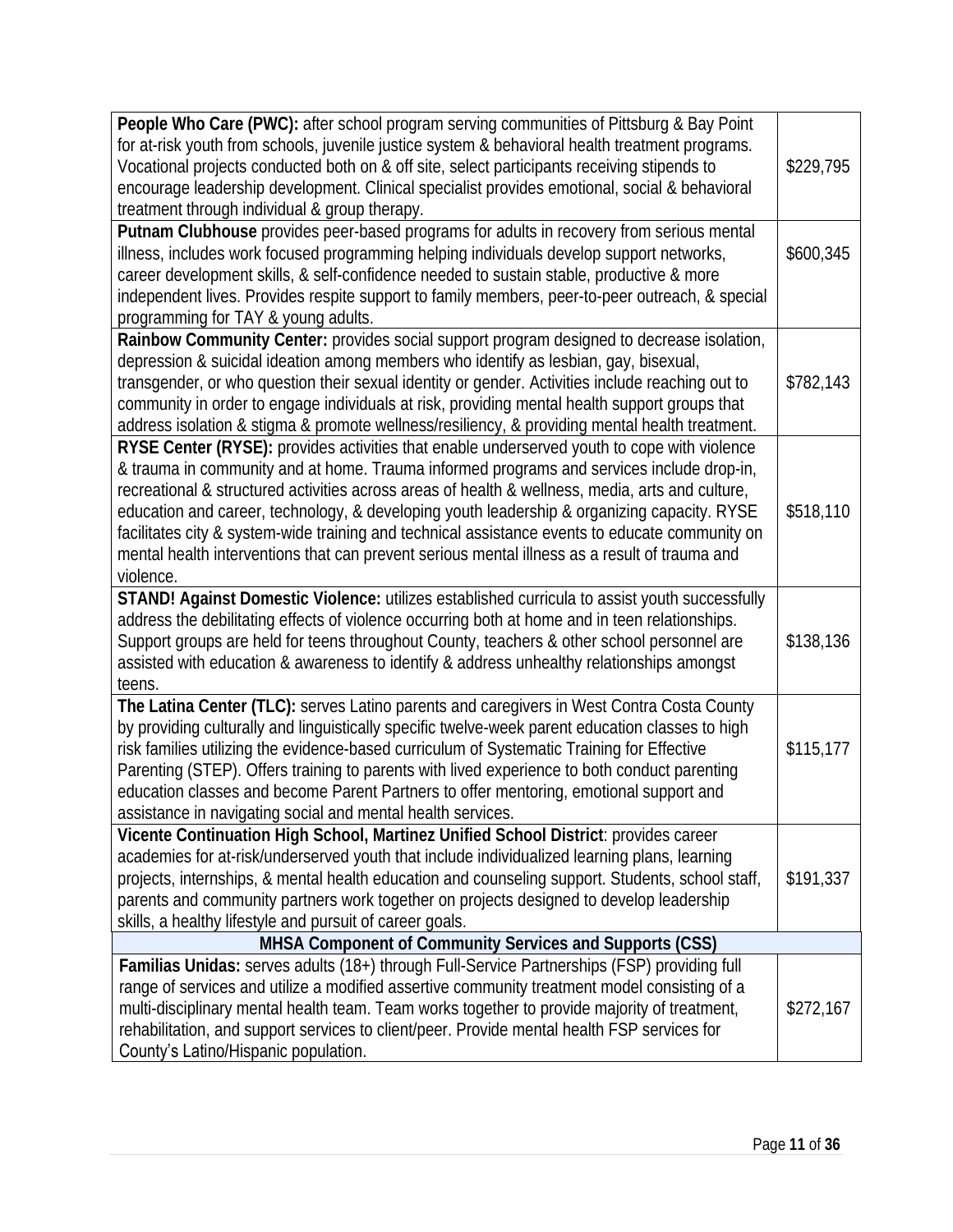| RI International: provides wellness and recovery centers situated in West, Central and East<br>County. These centers offer peer-led recovery-oriented, rehabilitation and self-help groups that |             |
|-------------------------------------------------------------------------------------------------------------------------------------------------------------------------------------------------|-------------|
| teach self- management and coping skills. The centers offer Wellness Recovery Action                                                                                                            | \$1,290,630 |
| Planning (WRAP), physical health and nutrition education, advocacy services and training, arts<br>and crafts, and support groups.                                                               |             |
| MHSA Component of Workforce Education & Training (WET)                                                                                                                                          |             |
| Senior Peer Counseling Program: Program within BHS Older Adult that supports, recruits, &                                                                                                       |             |
| trains volunteer peer older adults to engage other older adults at risk of developing mental                                                                                                    | \$254,496   |
| illness by providing home visits & group support. Clinical staff support efforts aimed at reaching                                                                                              |             |
| LatinX & Asian American seniors. Volunteers receive extensive training & consultation support.                                                                                                  |             |
| National Alliance on Mental Illness (NAMI) Contra Costa: Family Volunteer Support Network                                                                                                       |             |
| (FVSN) staff work to recruit train, & support family members with lived experience to act as                                                                                                    |             |
| subject matter experts in a volunteer capacity to educate & support other family members in                                                                                                     |             |
| understanding, navigating, & participating in different systems of care. Family members/loved                                                                                                   |             |
| ones are provided with training and assistance to enable them to become powerful natural                                                                                                        |             |
| supports in the recovery of loved ones. Under Basics/Faith Net/Family to Family (De Familia a                                                                                                   |             |
| Familia), and Conversations with Local Law Enforcement, program offers evidence-based NAMI                                                                                                      | \$688,596   |
| educational training, relationship building, and education throughout county to family members/                                                                                                 |             |
| care givers, faith communities, first responders and local law enforcement on what individuals                                                                                                  |             |
| experiencing mental health challenges may encounter. Training programs are designed to                                                                                                          |             |
| support and increase knowledge of mental health issues, navigation of systems, coping skills,                                                                                                   |             |
| and connectivity with community resources that are responsive and understanding of                                                                                                              |             |
| challenges & impact of mental illness. Some courses offered in Spanish and Mandarin.                                                                                                            |             |
| Staff Training: Various individual & group staff trainings are funded that support the values of                                                                                                |             |
| the MHSA. BHS offers training to county and contracted staff as identified through the Training                                                                                                 | \$238,203   |
| Advisory Workgroup (TAW), Reducing Health Disparities (RHD) Committee.                                                                                                                          |             |
| Internship Program: graduate level students are placed in various County & CBO programs.                                                                                                        |             |
| Emphasis is on recruitment of individuals with language capacity or connection to communities                                                                                                   |             |
| served by program, and client and/or family member experience. Funding enables up to 75                                                                                                         |             |
| graduate level students to participate in paid internships leading to licensure in mental health as                                                                                             | \$352,350   |
| Marriage and Family Therapists (MFT), Licensed Clinical Social Workers (LCSW), and Clinical<br>Psychologists.                                                                                   |             |
| Service Provider Individualized Recovery Intensive Training (SPIRIT): a college accredited                                                                                                      |             |
| recovery oriented, peer led classroom & experiential-based program for individuals with lived                                                                                                   |             |
| mental health experience as a consumer/client/peer or a family member of a                                                                                                                      |             |
| consumer/client/peer. Classroom and internship experience lead to certification for those who                                                                                                   |             |
| successfully complete program and is accepted as minimum qualifications necessary for                                                                                                           |             |
| employment within BHS in classification of Community Support Worker (CSW). Participants                                                                                                         | \$371,258   |
| learn peer provider skills, group facilitation, Wellness Recovery Action Plan (WRAP)                                                                                                            |             |
| development, wellness self-management strategies and other skills needed to gain employment                                                                                                     |             |
| in peer provider and family partner positions in both County operated and community-based                                                                                                       |             |
| organizations. SPIRIT Program was expanded in MHSA Three Year Plan 2017-2020 to provide                                                                                                         |             |
| support & assistance with placement and advancement for SPIRIT graduates consistent with                                                                                                        |             |
| their career aspirations.                                                                                                                                                                       |             |
|                                                                                                                                                                                                 |             |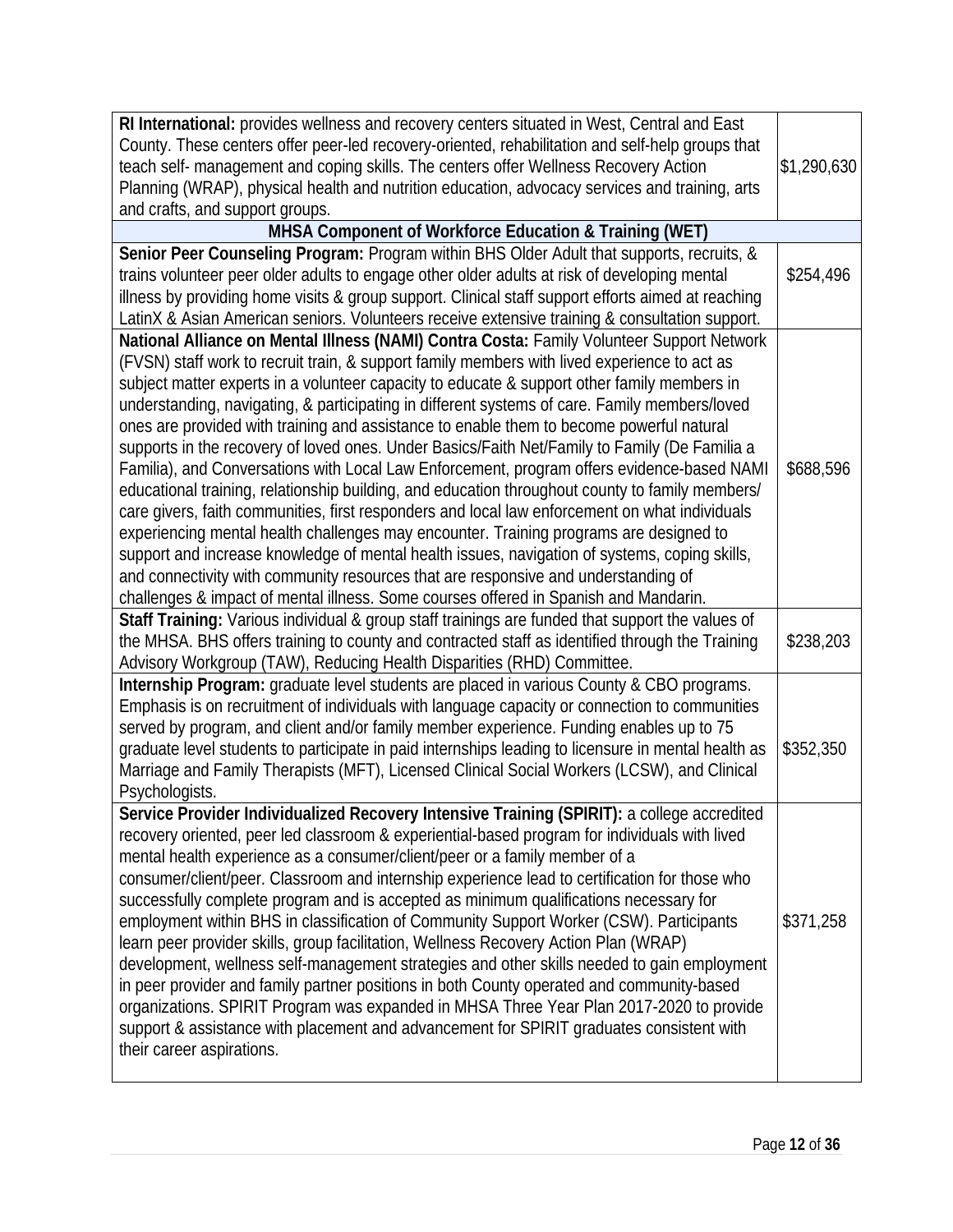1) **Loan Repayment Program (LRP):** BHS implemented County funded LRP to specifically address psychiatry shortages. 2016 Needs Assessment of workforce staffing shortages revealed only 43% of authorized County psychiatrist positions were filled. Contracts for noncounty psychiatrist time have been utilized to make up the shortage, but actual utilization falls significantly short of what is authorized. BHS partners with the California Mental Health Services Authority (CalMHSA) to administer loan repayment program patterned after State level Mental Health Loan Assumption Program (MHLAP) but differs by providing flexibility in amount awarded & County selecting awardees based on workforce needs. Staffing to fit cultural needs is considered in amount awarded. In 2020-2021 the program planning will be expanded to include Peer and Family Partners, as well as clinicians, both within the County system, as well as in contracted community based organizations. \$300,000

All MHSA program focus on outreach to underserved communities, however many of the PEI programs listed above provide specific outreach to cultural niches. Further information on the populations primarily served by these agencies by race/ethnicity can be found in Table 10. This table illustrates *primary populations* served by MHSA funding, but the agency as a whole may be more expansive or focused on additional groups.

| Table 10. Prevention and Early Intervention Cultural and Linguistic Providers |                                                                                                           |
|-------------------------------------------------------------------------------|-----------------------------------------------------------------------------------------------------------|
| Provider                                                                      | Primary Population(s) Served                                                                              |
| <b>Asian Family Resource Center</b>                                           | Asian / Pacific Islander (API)                                                                            |
| <b>Building Blocks for Kids (BBK)</b>                                         | African American / LatinX                                                                                 |
| Center for Human Development                                                  | African American / LGBTQI+                                                                                |
| <b>Child Abuse Prevention Council</b>                                         | LatinX                                                                                                    |
| COPE / First Five                                                             | African American / LatinX                                                                                 |
| Hope Solutions (Interfaith Housing)                                           | African American / LatinX                                                                                 |
| James Morehouse Project                                                       | African American / API / LatinX                                                                           |
|                                                                               | Jewish Family & Community Services of the East Afghan/ Russian/ Middle East (and other recent immigrants) |
| Bay                                                                           |                                                                                                           |
| La Clinica                                                                    | _atinX                                                                                                    |
| Lao Family Development                                                        | API (and other recent immigrants)                                                                         |
| Latina Center                                                                 | LatinX                                                                                                    |
| Lifelong (SNAP Program)                                                       | African American                                                                                          |
| Native American Health Center                                                 | Native American                                                                                           |
| People Who Care                                                               | African American / LatinX                                                                                 |
| Rainbow Community Center                                                      | LGBTQI+                                                                                                   |
| <b>RYSE</b>                                                                   | African American / LatinX                                                                                 |
| Stand!                                                                        | African American / LatinX                                                                                 |

Table 11 summarizes demographic data collected by PEI programs, however a significant number of participants declined to respond to surveys. In addition, 23% of persons served in PEI programs received services in their primary language of Spanish.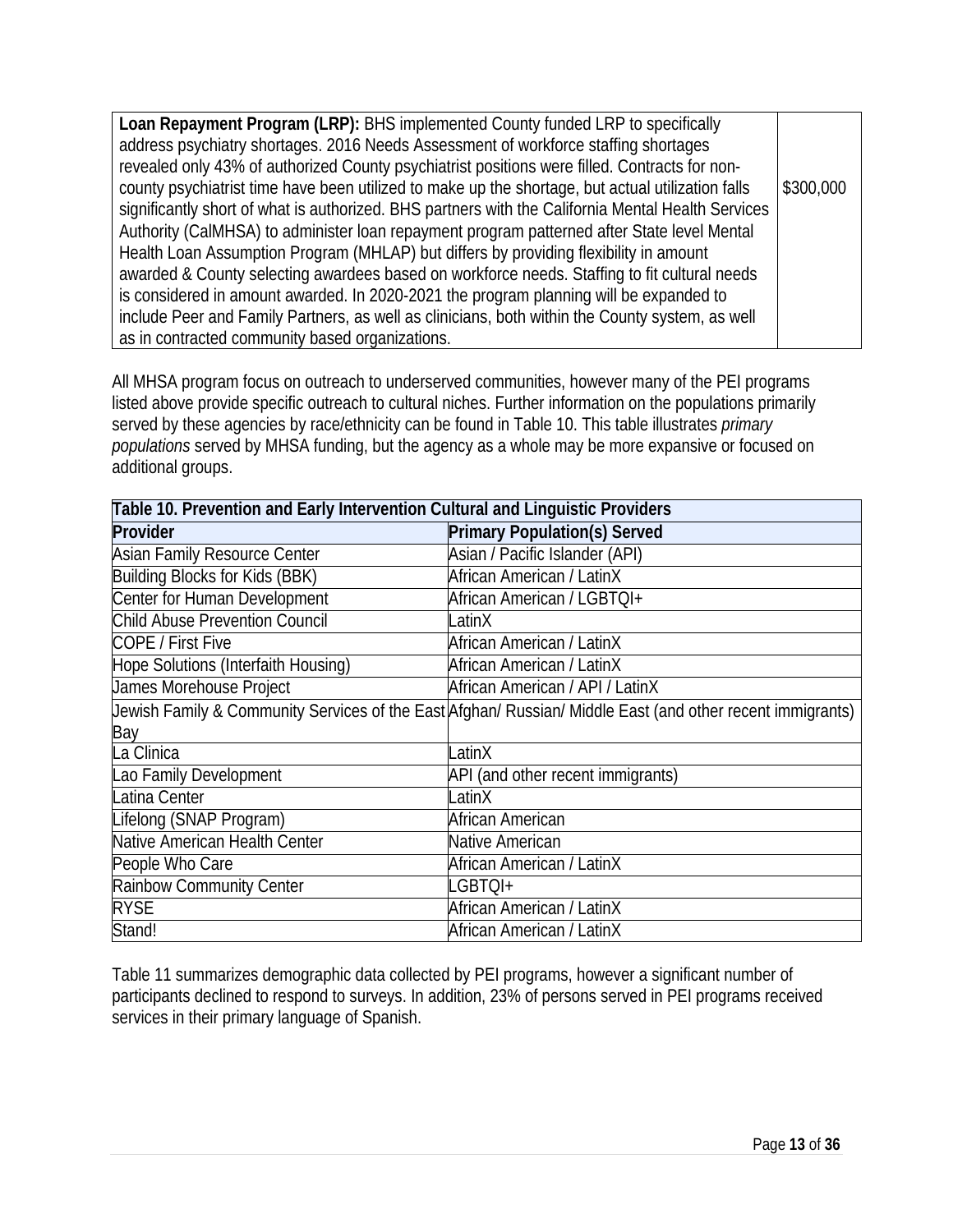| Table 11. Demographic Data in PEI Programs |                                  |
|--------------------------------------------|----------------------------------|
| Demographic sub-group                      | % PEI clients served in FY 18-19 |
| Asian                                      | 7%                               |
| African American / Black                   | 14%                              |
| Caucasian / White                          | 42%                              |
| LatinX / Hispanic                          | 31%                              |
| Native American / Alaskan Native           | $< 1\%$                          |
| Native Hawaiian / Other Pacific Islander   | $< 1\%$                          |
| Multi-Racial                               | 2%                               |

## **Criterion 2: Updated Assessment of Service Needs**

The Needs Assessment for 2019 draws upon input received through the Community Program Planning Process, Various Stakeholder Committees and analyzing data focused on Contra Costa County. Furthermore, this information is detailed in the 2019 Needs Assessment, which includes quantitative and qualitative data studies collected by State and County sources. Priority populations that have been identified are Asian/ Pacific Islander and Latino/Hispanic communities and strengthening cultural and linguistic services, specifically language access for these population groups. Other priority populations involved young children and LGBTQ+ youth. Communication and input from the RHD Committee has also identified focus areas that will support some of this work while building relationships and dialoguing with BHS to strengthen its services in a culturally and linguistically responsive manner. The five focus areas are:

- 1. Continue strengthening dialogue between the Behavioral Health Services RHD Committee and BHS Leadership. Continue to improve and invest in a System of Care that fosters space for healing and difficult discussions, recognizing at times, the complex system complicity of causing harm or distrust in communities that are supposed to be served. Revisit approaches and allow for dialogue to encourage peer/clients/consumers, families, community and staff to build equity, health, wellness and trust.
- 2. Build upon language access in Spanish (County's threshold language), as well as language access that extends to the changing demographic landscape of the community.
- 3. Work to strengthen community engagement, including peer/client/consumer and family voices. Track how and where this is happening, to further build healthy equitable relationships.
- 4. Ongoing investment and support of the BHS workforce and partner community agencies to support the diverse needs of the community. Support more specified cultural humility, anti-racism, self-care and trauma informed systems training.
- 5. Promote professional development programs that support quality staff in BHS including contracted CBOs with specific consideration of those with lived experience, systems involvement experience, or cultural and language capabilities to serve and meet the identified needs of BHS clients and community.

These focus areas will help create more equitable outcomes. Ongoing analysis will be conducted to gauge outcomes and identify gaps to continue future work.

## **Contra Costa County Population Overview**

According to the most recent 2018 U.S. Census Bureau estimates, the population size in Contra Costa County was estimated at 1,150, 215<sup>12</sup>. It's estimated that about 9% of people in Contra Costa County are

<sup>12</sup> <https://www.census.gov/quickfacts/fact/table/contracostacountycalifornia/AGE135218#AGE135218>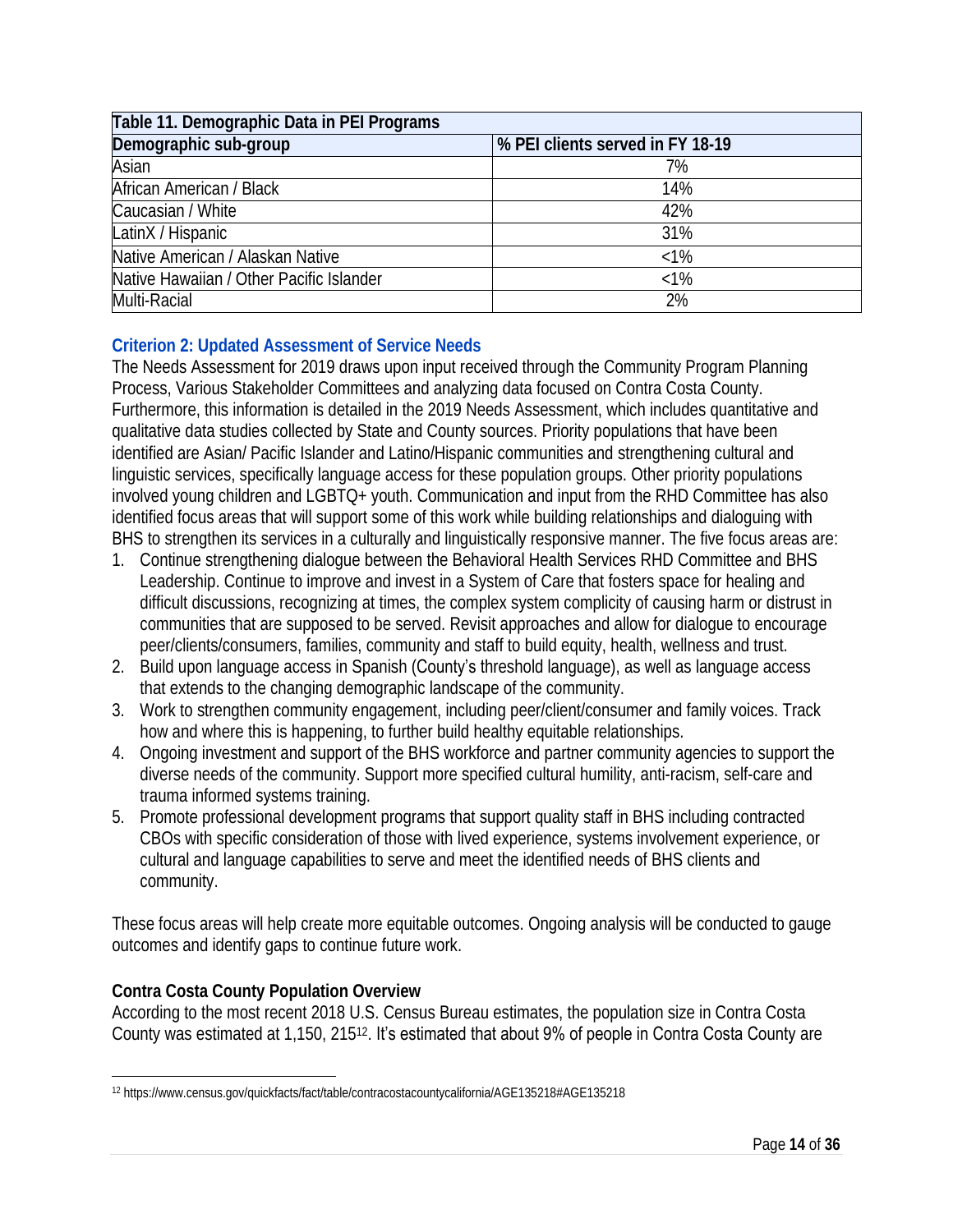living in poverty<sup>13</sup> and about 30% of the non-institutionalized residents have public health coverage14. Due to the passing of the Affordable Care Act (ACA) in 2010, more individuals have become eligible for health insurance coverage which has led to higher enrollment over the years<sup>15</sup>. Information released by the State of California's Department of Finance, projects that population size is expected to grow. Latino/Hispanic and Asian/ Pacific Islander communities will see larger population growth<sup>16</sup>. An estimate of current racial/ethnic demographic data is illustrated below in Figure 1. In addition, much of the population is 18 or older, with about 30% of the population being children.<sup>17</sup> About a quarter of the population is foreign born<sup>18</sup>.



**F***igure 1: Contra Costa County 2019 Projected Racial/ Ethnic Populations*

Contra Costa County is primarily identified by three geographically dispersed regions with each area having unique sub-populations. These three regions are west (includes the cities of El Cerrito, Richmond, San Pablo, Pinole, and Hercules, and the unincorporated communities of Kensington, El Sobrante, North Richmond, Rodeo, Crockett, and Port Costa); central (includes the cites of Lafayette, Moraga, Orinda, Walnut Creek, Pleasant Hill, Concord, Clayton, Martinez, Danville and San Ramon and the unincorporated areas of Canyon, Pacheco, Vine Hill, Clyde, the Pleasant Hill BART station, Saranap, Alamo, Blackhawk, and Tassajara); and east (includes the cities of Pittsburg, Antioch, Oakley, and Brentwood, and the unincorporated communities of Bay Point, Bethel Island, Knightsen, Discovery Bay, and Byron).

A general county overview of population density by region is provided in Figure 2<sup>19</sup>.



*Figure 2: Population Density Data Collected during 2015-2017 Period*

<sup>13</sup> <https://www.census.gov/quickfacts/fact/table/contracostacountycalifornia/RHI325218#RHI325218>

<sup>14</sup> United States Census Bureau – 2018 American Community Survey Available at:

[https://data.census.gov/cedsci/table?q=contra%20costa%20county%20data&hidePreview=false&table=DP03&tid=ACSDP1Y2018.DP03&g=05](https://data.census.gov/cedsci/table?q=contra%20costa%20county%20data&hidePreview=false&table=DP03&tid=ACSDP1Y2018.DP03&g=0500000US06013&vintage=2018&layer=county&cid=DP02_0001E&lastDisplayedRow=124) [00000US06013&vintage=2018&layer=county&cid=DP02\\_0001E&lastDisplayedRow=124](https://data.census.gov/cedsci/table?q=contra%20costa%20county%20data&hidePreview=false&table=DP03&tid=ACSDP1Y2018.DP03&g=0500000US06013&vintage=2018&layer=county&cid=DP02_0001E&lastDisplayedRow=124)

<sup>15</sup> https://www.coveredca.com/pdfs/fpl-chart.pdf

<sup>16</sup> <http://www.dof.ca.gov/Forecasting/Demographics/projections/>

<sup>17</sup> <https://factfinder.census.gov/faces/tableservices/jsf/pages/productview.xhtml?src=CF>

<sup>18</sup> <https://www.census.gov/quickfacts/fact/table/contracostacountycalifornia/RHI325218#RHI325218>

<sup>19</sup> https://www.contracosta.ca.gov/5342/Demographics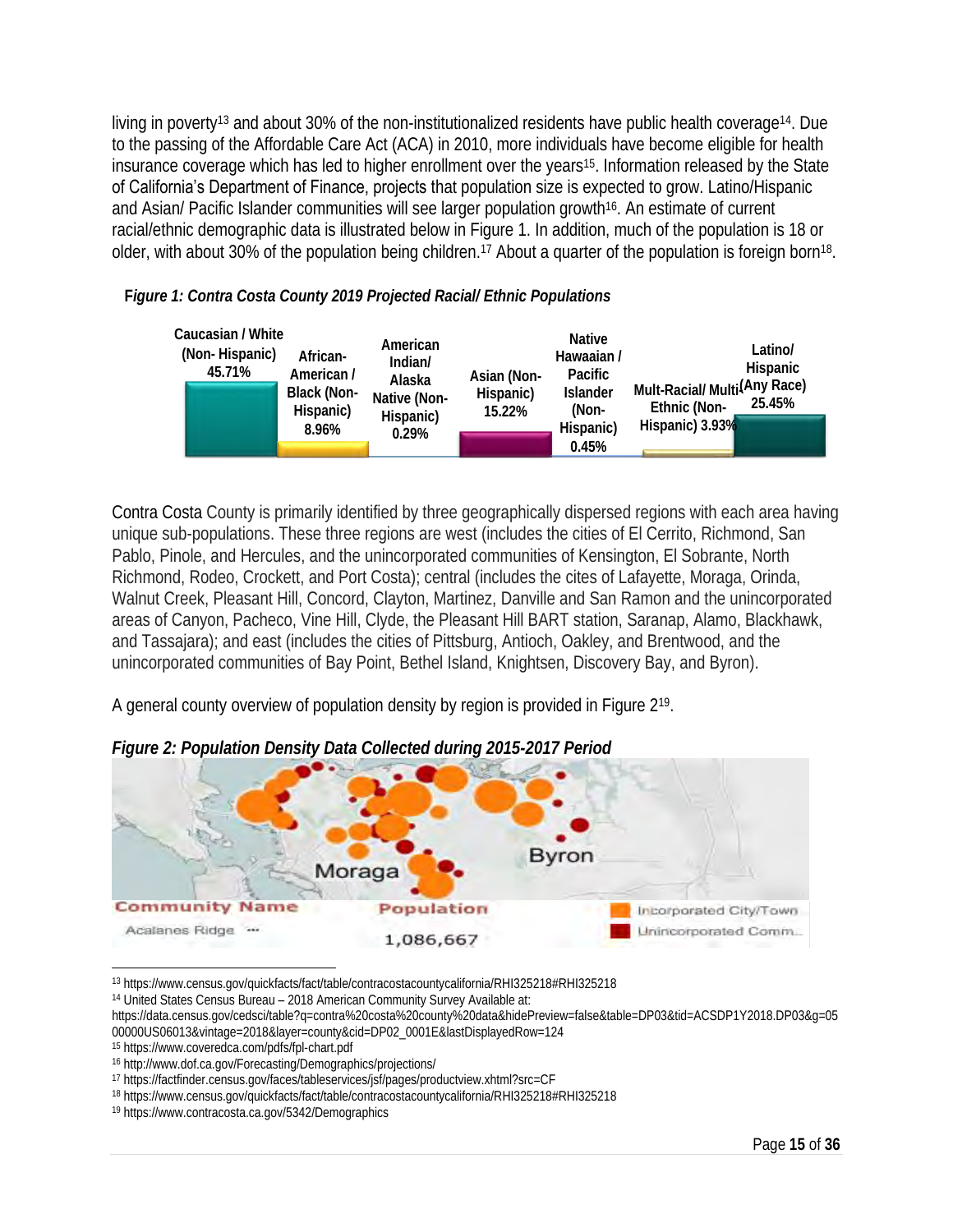*Table 12: Contra Costa County Age Demographic Estimates*

| Age Estimates                                                               | Percentage |
|-----------------------------------------------------------------------------|------------|
| *Compiled from 2013-2017 American Community Survey 5-Year Estimates for Age |            |
| Children, Teens, & Young Adults (Ages 0-26)                                 | About 30%  |
| Adults (Ages 27-59)                                                         | About 50%  |
| Older Adults (Ages 60+)                                                     | About 20%  |

\* Please Note: Age estimates are shown in relation to the BHS System of Care Groups

**Medi-Cal Population and Penetration Rates for Mental Health**

The table in Figure 3 below provides details on penetration rates of the Medi-Cal eligible population served by race/ethnicity for calendar year 2018<sup>20</sup>. The following data can be found in the most recent 2019-2020 Medi-Cal Special Mental Health External Quality Review administered by California Department of Health Care Services (DHCS).

*Figure 3: Medi-Cal Enrollees and Beneficiaries Served in Calendar Year 2018 by Race/ Ethnicity in Contra Costa County Mental Health Plan*

| <b>Race/Ethnicity</b>  | <b>Average Monthly</b><br><b>Unduplicated</b><br><b>Medi-Cal</b><br><b>Enrollees</b> | %<br><b>Enrollees</b> | <b>Unduplicated</b><br><b>Annual Count</b><br><b>Beneficiaries</b><br><b>Served</b> | % Served |
|------------------------|--------------------------------------------------------------------------------------|-----------------------|-------------------------------------------------------------------------------------|----------|
| White                  | 48,947                                                                               | 18.1%                 | 3.929                                                                               | 26.8%    |
| Latino/Hispanic        | 95,652                                                                               | 35.4%                 | 3,889                                                                               | 26.6%    |
| African-American       | 38,169                                                                               | 14.1%                 | 2,931                                                                               | 20.0%    |
| Asian/Pacific Islander | 30,669                                                                               | 11.4%                 | 734                                                                                 | 5.0%     |
| <b>Native American</b> | 733                                                                                  | 0.3%                  | 60                                                                                  | 0.4%     |
| Other                  | 55,708                                                                               | 20.6%                 | 3,102                                                                               | 21.2%    |
| Total                  | 269,876                                                                              | 100%                  | 14,645                                                                              | 100%     |

**Drug Medi-Cal Population and Penetration Rates**

The table in Figure 4 below provides details on penetration rates of the Drug Medi-Cal eligible population served by race/ethnicity for calendar year 2017. The following data can be found in the most recent 2018- 2019 Drug Medi-Cal Organized Delivery System External Quality Review administered by California Department of Health Care Services (DHCS)<sup>21</sup>.

<sup>20</sup> FY 2019-2020 Medi-Cal Specialty Mental Health External Quality Review. Page 14[. https://cchealth.org/mentalhealth/pdf/CAEQRO-Report-](https://cchealth.org/mentalhealth/pdf/CAEQRO-Report-2018-2019.pdf)[2018-2019.pdf](https://cchealth.org/mentalhealth/pdf/CAEQRO-Report-2018-2019.pdf)

<sup>21</sup> https://cchealth.org/aod/pdf/DMC-ODS-EQRO-FY18-19-Report.pdf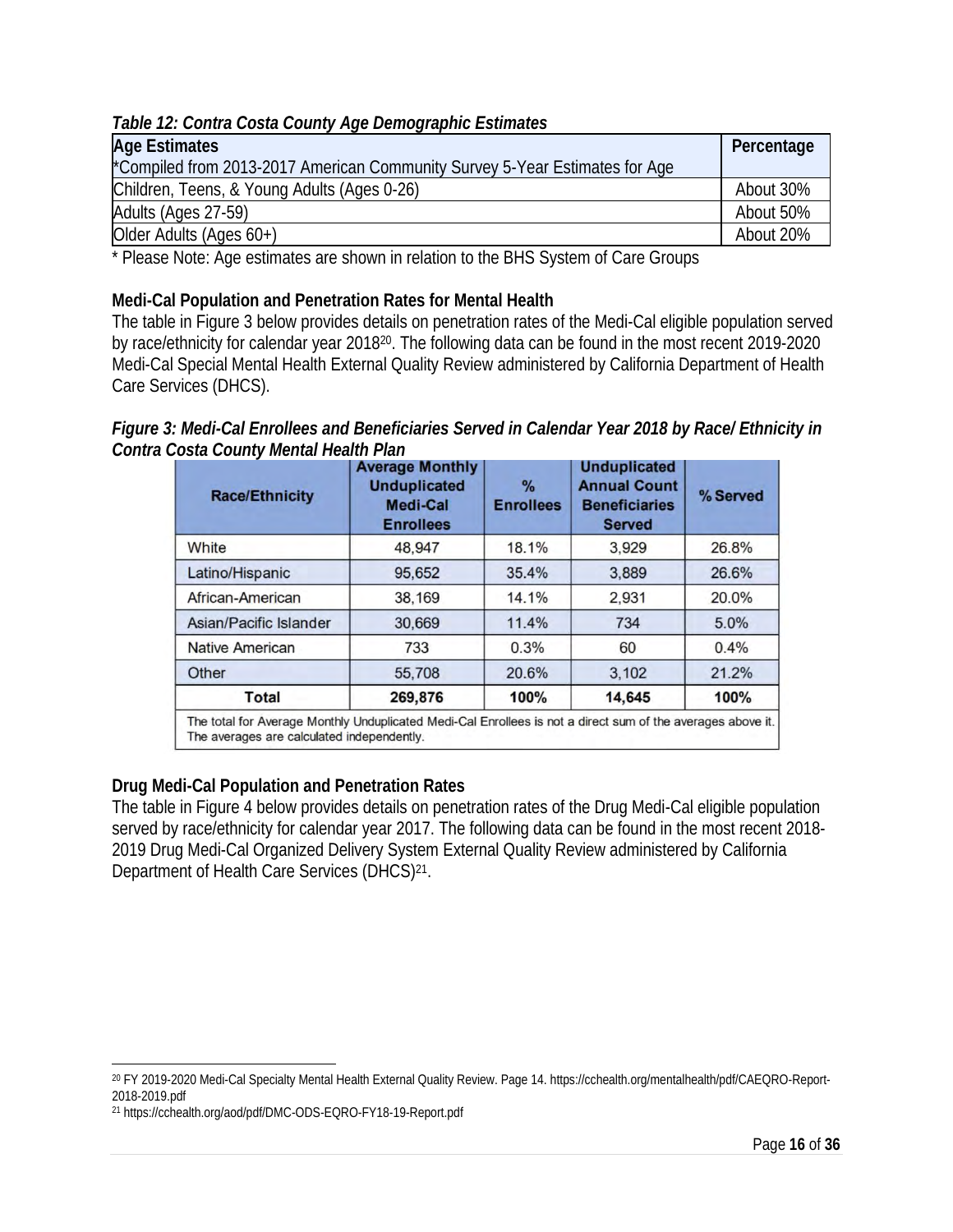*Figure 4: Contra Costa Drug Medi-Cal (DMC) Organized Delivery System (ODS) Enrollees and Beneficiaries Served in Calendar Year 2017 by Race/ Ethnicity*

| <b>Race/Ethnicity</b>  | Average<br><b>Monthly</b><br><b>Unduplicated</b><br><b>DMC-ODS</b><br><b>Enrollees</b> | % Enrollees | <b>Unduplicated</b><br><b>Annual Count of</b><br><b>Beneficiaries</b><br><b>Served</b> | % Served |
|------------------------|----------------------------------------------------------------------------------------|-------------|----------------------------------------------------------------------------------------|----------|
| White                  | 48,709                                                                                 | 20%         | 651                                                                                    | 45.5%    |
| Latino/Hispanic        | 85,656                                                                                 | 35%         | 191                                                                                    | 13%      |
| African-American       | 35,793                                                                                 | 15%         | 309                                                                                    | 22%      |
| Asian/Pacific Islander | 30.078                                                                                 | 12%         | 23                                                                                     | 2%       |
| <b>Native American</b> | 732                                                                                    | 0.3%        | 17                                                                                     | 1%       |
| Other                  | 43,492                                                                                 | 18%         | 241                                                                                    | 17%      |
| Total                  | 244,460                                                                                | 100%        | 1.432                                                                                  | 100%     |

In Figure 5, the bar in blue represents the Contra Costa County Mental Health Plan penetration rates or services provided by BHS and CBO partners to the total people enrolled in Medi-Cal in Contra Costa County on any given month, about 5.5% or about 15,000 individuals received mental health services through a county operated/staffed clinic. Figure 5 and 6 show BHS having higher penetration rates in both the County's Mental Health Plan and in the County's implemented Drug Medi-Cal Organized Delivery System when compared to the average penetration rates statewide.



*Figure 5: Overall Penetration Rates Mental Health Plan (MHP) 2018 Calendar Year<sup>22</sup>*

<sup>22</sup> FY 2019-2020 Medi-Cal Specialty Mental Health External Quality Review. Page 14[. https://cchealth.org/mentalhealth/pdf/CAEQRO-Report-](https://cchealth.org/mentalhealth/pdf/CAEQRO-Report-2018-2019.pdf)[2018-2019.pdf](https://cchealth.org/mentalhealth/pdf/CAEQRO-Report-2018-2019.pdf)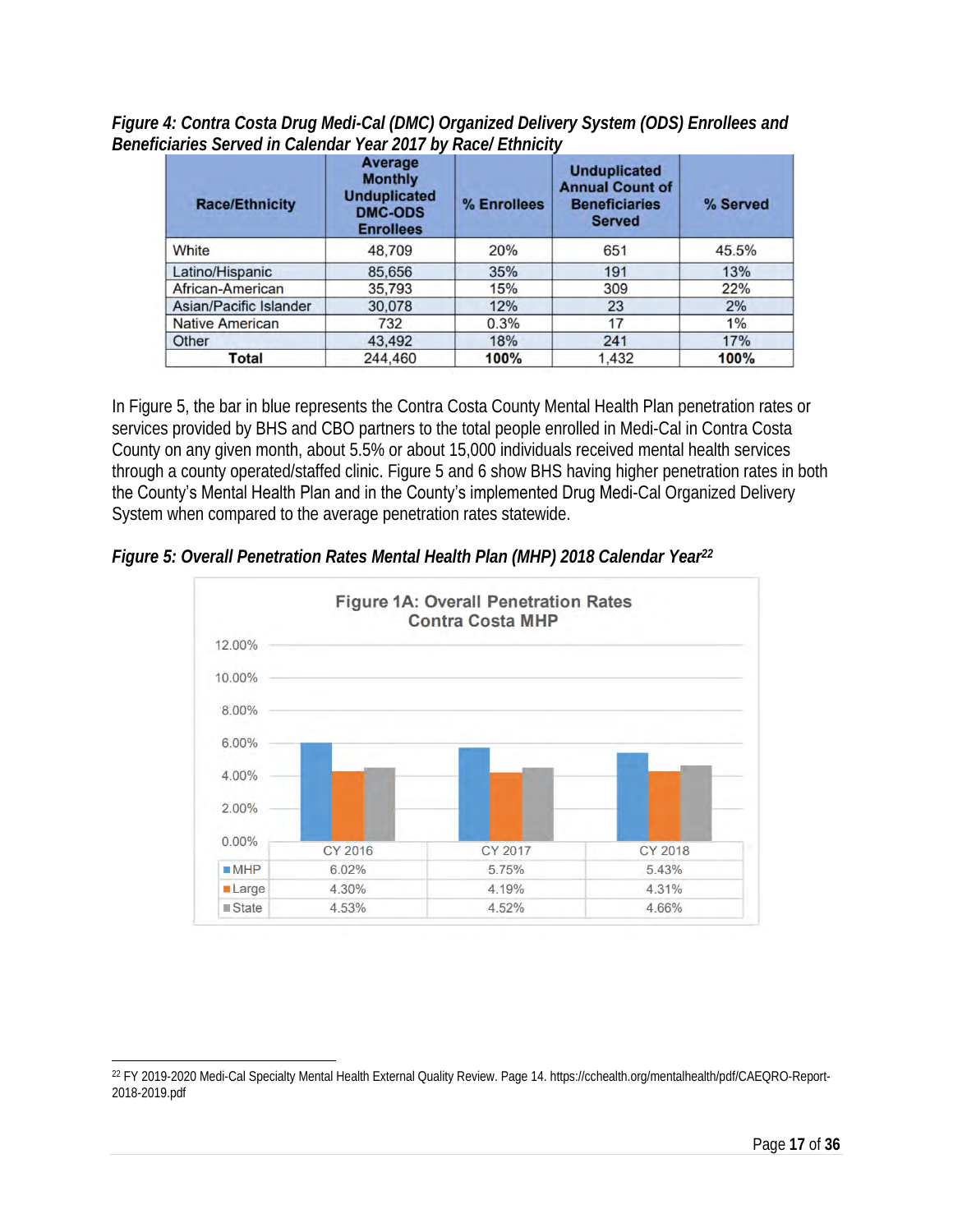|                   | <b>Contra Costa</b>                                              |                                                                             | <b>Statewide</b>           |                            |
|-------------------|------------------------------------------------------------------|-----------------------------------------------------------------------------|----------------------------|----------------------------|
| <b>Age Groups</b> | Average<br><b>Number of</b><br><b>Beneficiaries</b><br>per Month | <b>Number of</b><br><b>Beneficiaries</b><br><b>Served</b><br><b>CY 2017</b> | <b>Penetration</b><br>Rate | <b>Penetration</b><br>Rate |
| Total             | 244,458                                                          | 1.431                                                                       | 0.59%                      | 0.25%                      |
| Age Group 12-17   | 65,957                                                           | 17                                                                          | 0.03%                      | 0.04%                      |
| Age Group 18-64   | 140,676                                                          | 1,206                                                                       | 0.86%                      | 0.36%                      |
| Age Group +65     | 37,825                                                           | 208                                                                         | 0.55%                      | 0.19%                      |

*Figure 6: Penetration Rates Drug Medi-Cal Organized Delivery System 2017 Calendar Year<sup>23</sup>*

Figure 7 represents MHSA funded CBOs which do not require Medi-Cal eligibility. Over 32,000 individuals were served through this programming in FY 2019-2020, in spite of the challenges faced by COVID-19 and the shelter in place. Most individuals served in this area under the MHSA component of Prevention and Early Intervention (PEI). Some limitations that exist in this data is that all programs were not able to collect the same information, especially with shelter in place challenges this year. In general, the identifying data collected represents voluntary information that is self-reported by program participants, thus, the data reflected for CBOs is not a full representation of the sample size or the total number of clients/peers reported to be served by the programs. Ongoing assessment continues to better capture data. In 2020 a more standardized form was created and shared with all MHSA CBOs to better analyze services and needed supports.

Limitations in County reporting data are still present as the recent switch in the last couple of years to an Electronic Health Record (EHR) have yet to be streamlined. The EHR continues to be built upon to support BHS in having more accessible data and ease of access. Electronic reports continue to be in transition from support of the Information Technology (IT) team.

*Figure 7: FY 2019-2020 Racial/ Ethnic Demographic Data for MHSA Funded CBOs Which Do Not Require Medi-Cal Eligibility*



**Alcohol and Other Drugs Services (AODS) Utilization Data by Race and Ethnicity** Data collection and integration continues to take place within BHS. In 2019, AODS began to develop and implement methodologies to capture, report and incorporate data into primary prevention and treatment program planning. Initial efforts to capture data have targeted services provided by each American Society of Addiction Medicine (ASAM) Criteria Level of Care (LOC). Beyond service level data AODS continues to

<sup>23</sup> https://cchealth.org/aod/pdf/DMC-ODS-EQRO-FY18-19-Report.pdf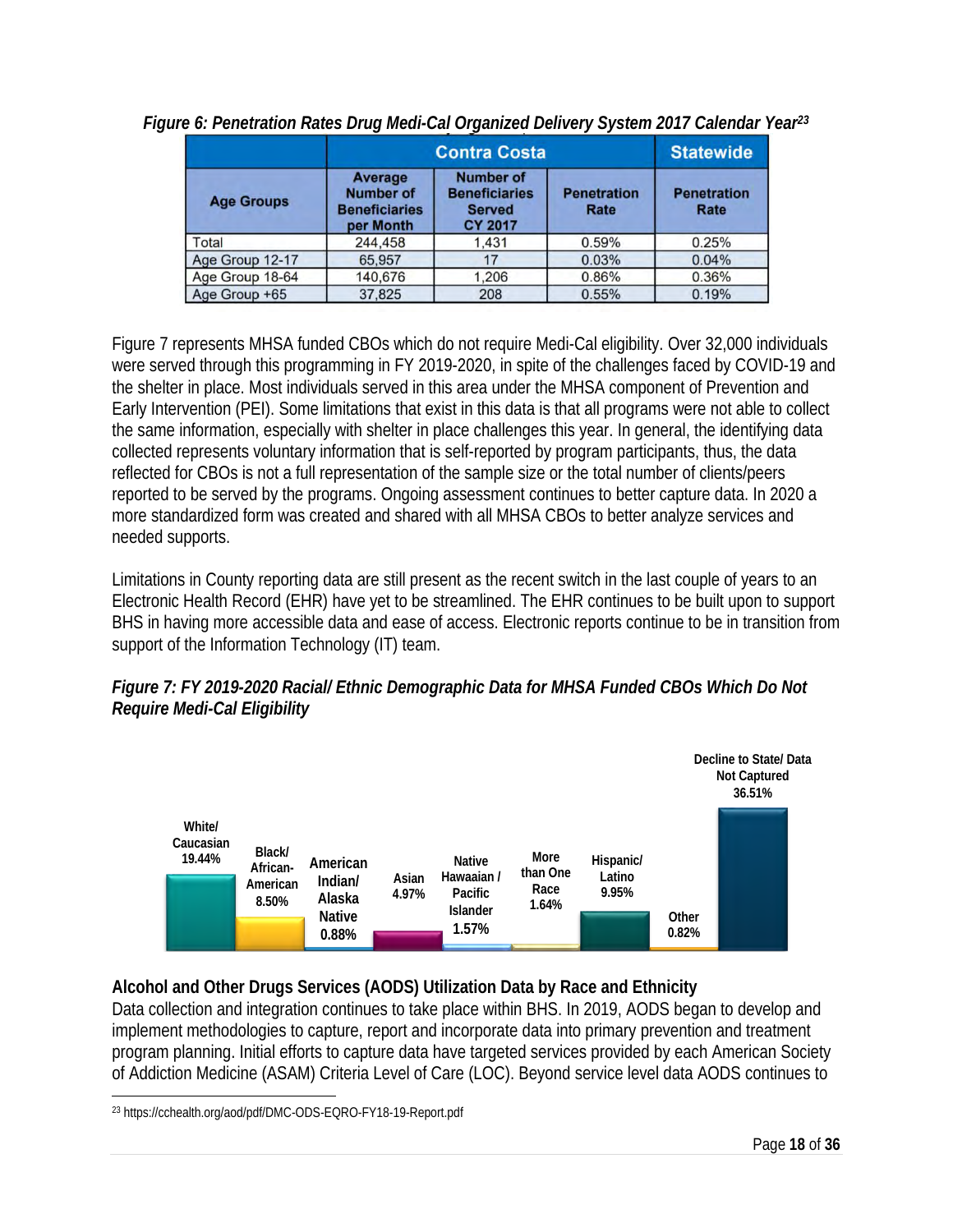collect data on staff demographics, training, and provider network language capacity.

In addition to development of data collection methodologies, AODS maintains a number of programs to target underserved and specialty populations. In the first ten months of 2020, AODS served an estimated 3,474 individuals. Data for race/ethnicity as well as the programming is outlined in Figure 8. For more detailed information, please refer to the Substance Use Disorder Services Strategic Prevention Plan 2018- 2023<sup>24</sup> .



*Figure 8: Racial/ Ethnic Data for Individuals Served by AODS*

\*Please Note: The category of Asian includes Asian Indian, Chinese, Filipino, Japanese, Korean, Other Asian, Other Southeast Asian, Vietnamese. The category of Other Race/ Ethnicity includes Alaskan Native, Cambodian, Guamanian, Laotian, Latin American, Mixed Race, Native Hawaiian, Other, Other Hispanic, Other Pacific Islander, Samoan, Unknown / Not Reported.

**Mental Health Services Act -Community Based Organization Data**

The following figures and tables represent MHSA CBO non-Medi-Cal service data. Figure 9 represents data in relation to age. A challenge faced was obtaining data to understand the children's ages, specifically children under 12 years old. A recommendation would be to try to capture more specific data for those agencies that are serving children to better analyze specific needs for children and their families.

<sup>24</sup> <https://cchealth.org/aod/pdf/Prevention-Strategic-Plan-2018-2023.pdf>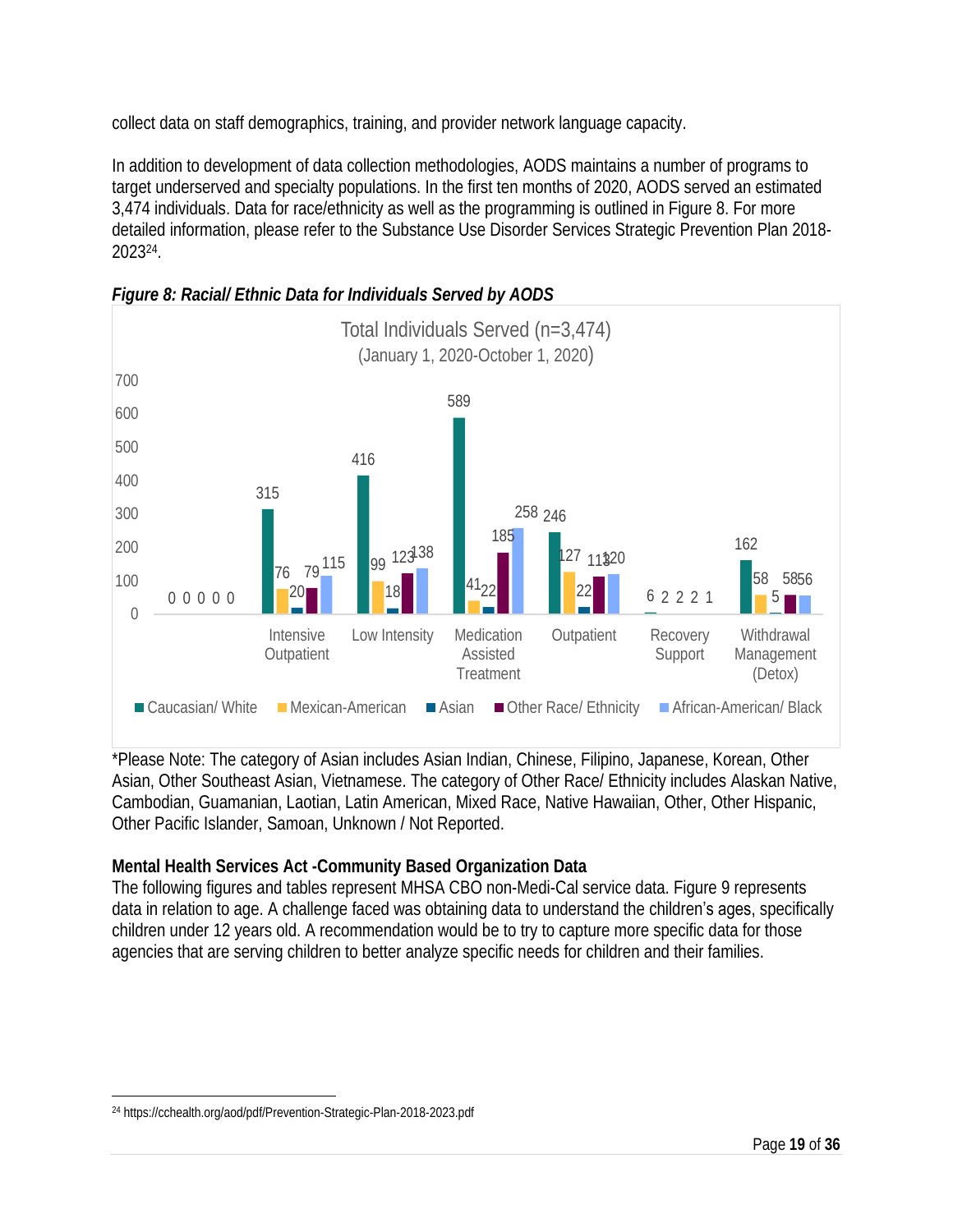*Figure 9: FY 2019-2020 Age Demographic Data for MHSA CBOs Not Requiring Medi-Cal Eligibility*



Among the languages mentioned as Other by MHSA CBOs, Tagalog and Farsi were listed more frequently, followed by Mandarin, Arabic, and Portuguese, Russian, Mien/Lao, Nepali, Chamorro, Bengali, and American Sign Language (ASL). Furthermore, in analyzing internal County Data collected from the newly implemented EHR, the five top languages where interpreter services were accessed during the 2018-2019 year in order of utilization were Spanish, Vietnamese, Farsi, American Sign Language, and Cantonese. Capturing data to further support language needs and conducting focus groups will be a focus area of the RHD Committee. This will allow BHS to gauge more equitable access to cultural and language needs both in County operated services and CBO partnerships. This will also allow for a better understanding to support individuals that may have language barriers as well as mental health or substance challenges in accessing services.

| Table 13. FY 2019-2020 Primary Language Spoken for MHSA CBO Client Data |  |
|-------------------------------------------------------------------------|--|

| Primary Language Spoken               | Numbers Served |
|---------------------------------------|----------------|
| English                               | 24,331         |
| Spanish                               | l 959          |
| Other                                 | 033            |
| Decline to State or Data Not Captured | 5.784          |

#### *Table 14. Sexual Orientation for MHSA CBO Client Data*

| Sexual Orientation                          | <b>Numbers Served</b> |
|---------------------------------------------|-----------------------|
| Heterosexual or Straight                    | 11,766                |
| Gay or Lesbian                              | 99                    |
| Bisexual                                    | 156                   |
| Queer                                       | 18                    |
| Questioning or Unsure of Sexual Orientation | 25                    |
| Another Sexual Orientation                  | 82                    |
| Decline to State/ Data Not Captured         | 20.956                |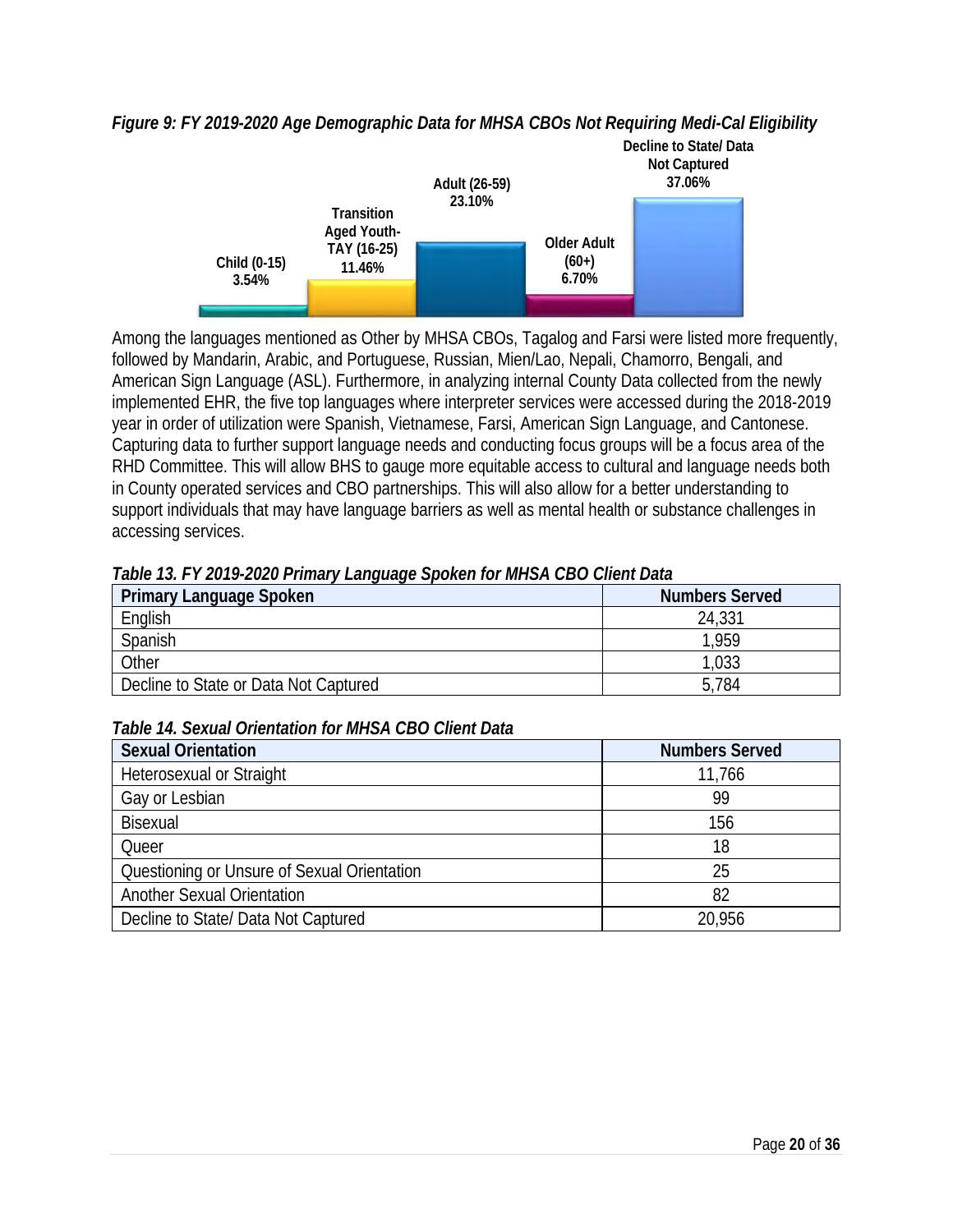#### *Table 15. Current Gender Identity for MHSA CBO Client Data*

| Gender                                   | <b>Numbers Served</b> |
|------------------------------------------|-----------------------|
| Man                                      | 10,431                |
| Woman                                    | 11,386                |
| Transgender                              | 146                   |
| Genderqueer                              |                       |
| Questioning or Unsure of Gender Identity |                       |
| Another Gender Identity                  | 15                    |
| Decline to State/ Data Not Captured      | 1.096                 |

#### *Table 16. Military Connected Status for MHSA CBO Client Data*

| <b>Active Military</b>              | <b>Numbers Served</b> |
|-------------------------------------|-----------------------|
| Yes                                 |                       |
| N <sub>0</sub>                      | 2,873                 |
| Decline to State/ Data Not Captured | 30,189                |
| Veteran Status                      | <b>Numbers Served</b> |
| Yes                                 | 103                   |
| N <sub>0</sub>                      | 3,667                 |
| Decline to State/ Data Not Captured | 29.323                |

#### *Table 17. Disability Status for MHSA CBO Client Data*

| Gender                              | <b>Numbers Served</b> |  |  |
|-------------------------------------|-----------------------|--|--|
| Yes                                 | 735                   |  |  |
| N <sub>o</sub>                      | ,835                  |  |  |
| Decline to State/ Data Not Captured | 30,500                |  |  |

In reviewing data and correlation between BHS partner CBOs most people that identified as LGBTQI+ are youth and young adults. Further focus studies for these groups may serve to better understand methods for strengthening support. Although, Rainbow Community Center is a partner CBO specifically designated to serve LGBTQI+ people, other CBOs that serve youth also had higher numbers of individuals that identified as LGBTQI+ in relation to ones that served predominantly adult populations. Youth and LGBTQI+ people of color are considered vulnerable populations25. It is recommended that continued training be offered to the workforce on how to better support this population.

#### **Mental Health Statistics Improvement Project (MHSIP)**

BHS conducts semi-annual Mental Health Statistics Improvement Project (MHSIP) in the County operated mental health clinics for children and adults. One of the survey questions states, "staff were sensitive to my cultural background (race, religion, language etc.)" and "I was able to get services I need." This survey was administered to youth, families, adult, and older adults that received services in one of the clinics. Results showed the majority of individuals agreed that staff were sensitive to their cultural background while they received services. Results in Figure 10 illustrate the surveys, the percent of clients who agree or strongly agree with the following26:

<sup>25</sup> [a https://www.ncbi.nlm.nih.gov/pmc/articles/PMC4337813/](https://www.ncbi.nlm.nih.gov/pmc/articles/PMC4337813/)

<sup>&</sup>lt;sup>26</sup> BHS Director's Report 2018-2019, page 26.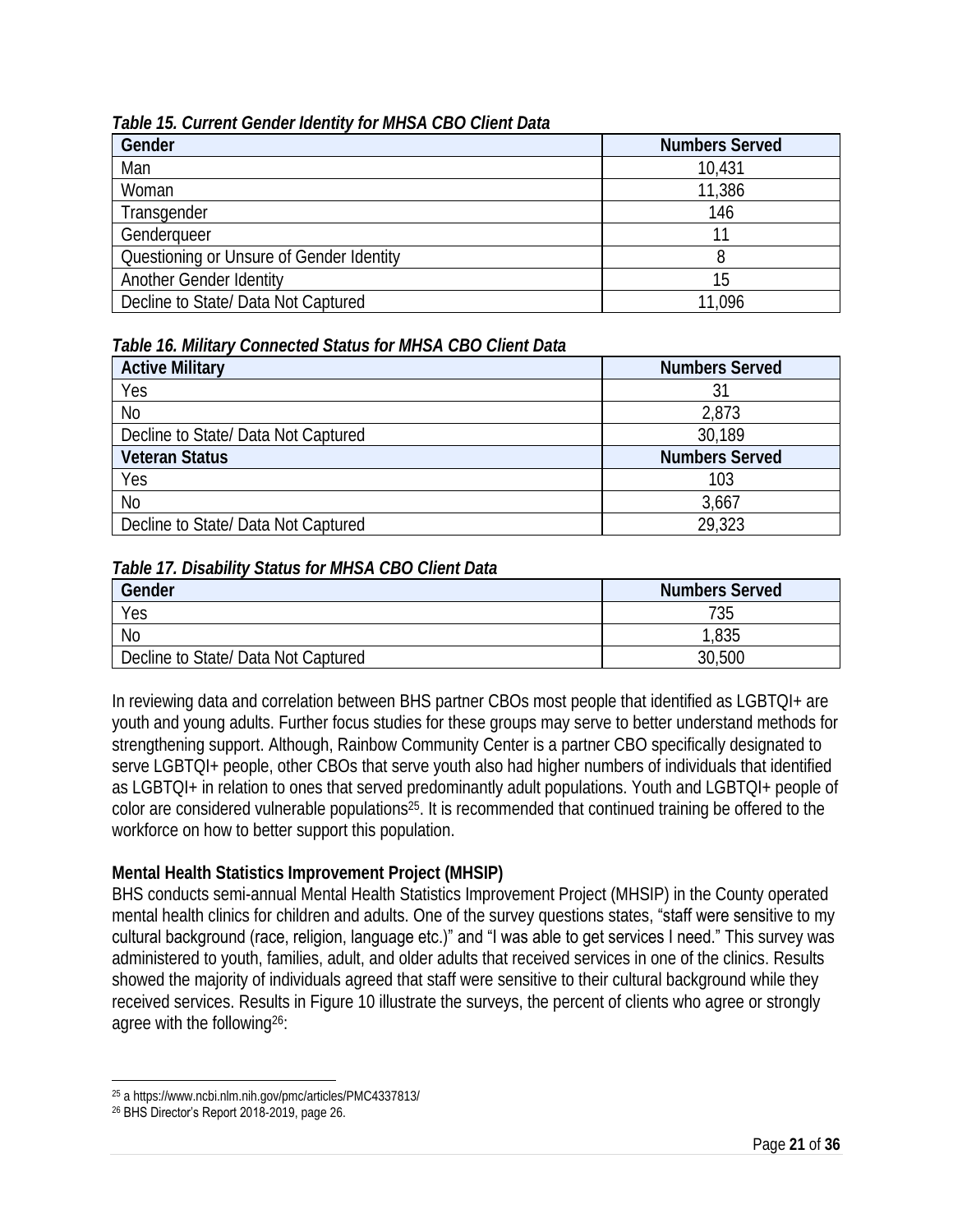

*Figure 10: From Surveys, the Percent of Clients who Agree or Strongly Agree with the following:*

From the November 2018 surveys, the percent of clients who agree or strongly agree with the following:

| Statement on MHSIP                             | Youth | Adults | <u>otal</u> |
|------------------------------------------------|-------|--------|-------------|
| I was able to get the services I needed        | ඊᲘ    |        | ŏt          |
| Staff were sensitive to my cultural background | ඊᲘ    |        | ŏt          |
| I am better able to take care of my needs      |       |        |             |

From the May 2019 surveys, the percent of clients who agree or strongly agree with the following:

| Statement on MHSIP                             | Youth | Adults | intal |
|------------------------------------------------|-------|--------|-------|
| I was able to get the services I needed        |       |        |       |
| Staff were sensitive to my cultural background |       |        |       |
| I am better able to take care of my needs      |       |        |       |

**Process to Identify Priority Populations**

Statewide MHSA PEI Regulations were established in October 2015. Programs in the PEI component now focus their programming on one of the following seven PEI categories:

- Outreach for Increasing Recognition of Early Signs of Mental Illness
- **Prevention**
- Early Intervention
- Access and Linkage to Treatment
- Improving Timely Access to Mental Health Services for Underserved Populations
- Stigma and Discrimination Reduction
- Suicide Prevention

All programs under PEI help create access and linkage to mental health treatment, with an emphasis on utilizing non-stigmatizing and non-discriminatory strategies, as well as outreach and engagement to those populations who have been identified as traditionally underserved. PEI regulations also have new data reporting requirements that will enable BHS to report on Outreach to Underserved Populations. Various mechanisms are used to measure and monitor the effectiveness of identified strategies to reduce disparities. For all strategies identified the county has developed reporting requirements that include outcome statements; measures of success; and tools to measure success. Some examples include surveys, questionnaires, patient health questionnaire (PHQ-9), parent/caregiver information forms, and programspecific evaluation tools.

The strategies identified for the population served by PEI programs are structured around the initiatives of fostering resilience in, (i) underserved cultural communities; (ii) older adults; (iii) children and their families; and (iv) at risk youth and young adults. Under each of these initiatives there are a total of nine strategies that are geared towards reducing disparities in service for the selected populations.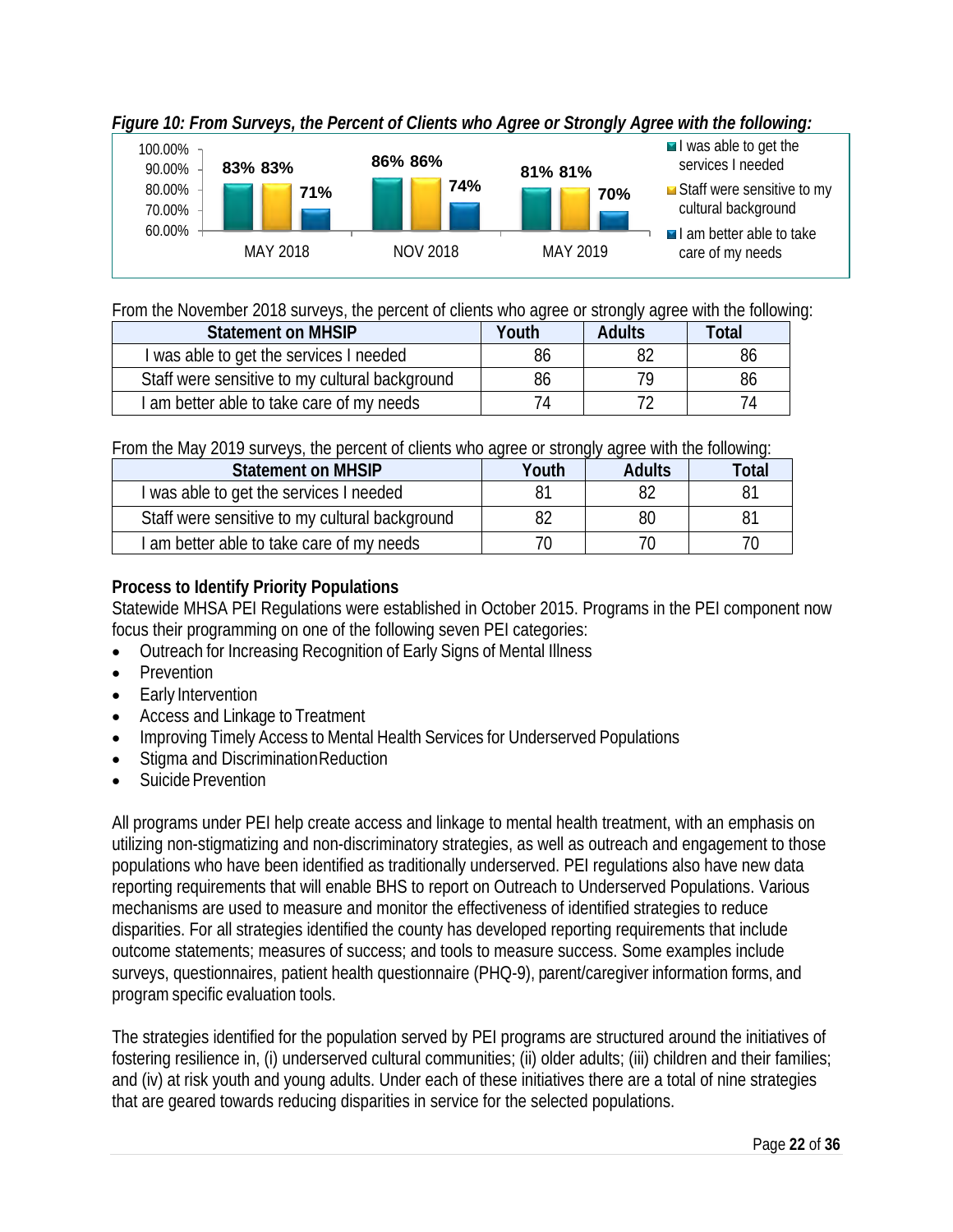1: Building Connections in Underserved Cultural Communities: This strategy is designed to strengthen traditionally undeserved cultural communities in ways that are specific to increase wellness and reduce stress and isolation, decrease the likelihood of needing services of many types, and to help support strong families. This is accomplished through a contracting process that allows members of underserved cultural communities, in conjunction with BHS, to strengthen communication and provide mental health education and system navigation support.

2: Coping with Trauma Related to Community Violence: This strategy includes coping with community violence by linking with community mental health first responders to trauma. Youths and families of African American and Latino/Hispanic communities that are exposed to trauma are the target groups for this strategy, and include providing immediate direct early crisis intervention, being available in the community to law enforcement, and identifying and offering linkages to other trauma-related resources.

3: Stigma and Discrimination Reduction Awareness: Development of stigma and discrimination reduction and awareness include the efforts of the Mental Health Reducing Health Disparities Workgroup, and stakeholders and BHS staff sponsoring recovery-based, culturally diverse forums for local providers, consumers and family members that address stigma reduction in the mental health system.

4: Suicide Prevention: This strategy has the elements of a Suicide Prevention Committee that collaborates and coordinates with state and regional efforts and maintains a county-wide Suicide Prevention Plan; and a Crisis Line Capacity – a local nationally certified suicide crisis line that operates on a 24/7 basis with multilingual staffing capacity.

5: Supporting Older Adults: This strategy consists of two programs: (i) the Senior Peer Counseling Program is based on the senior peer counseling model from the Center for Healthy Aging, and (ii) Community Based Social Supports for Isolated Older Adults. BHS contracts with several community providers for social supports and activities for isolated older adults. The community-based organizations demonstrate their access to the target population, along with an understanding of the methods for successful participation by seniors in their communities.

6: Parenting Education and Support: This strategy is designed to educate and support parents and caregivers in high risk families to support the strong development of their children and youth. There are three programs, (i) Partnering with Parents Experiencing Challenges (ii) Parenting Education and Support; and (iii) Multi-Family Support Groups.

7: Families Experiencing the Juvenile Justice System: This is an early intervention strategy with two programs to identify youth in the juvenile justice system and provide family supports that will help at risk youth to become healthy, law abiding members in their communities. Interacting programs for this project include: (i) Community Supports to Youth on Probation; and (ii) Screening, Early Intervention, and discharge Support at the Orin Allen Youth Rehabilitation Facility.

8: Families Experiencing Mental Illness: This strategy includes two programs with out-of-home activities for mental health consumers that would allow respite for family caregivers, to include provision of transportation to consumers from home, to include evening and weekends.

9: Youth Development: BHS funds youth service entities to implement and carry out youth development projects that are relevant to their target population. Youth development projects are defined as strengthbased efforts that build at risk youths' wellness and resiliency, especially in underserved cultural communities.

## **Identified Priority Populations**

Priority populations that have been identified are Asian/Pacific Islanders and LatinX/Hispanic populations. Besides these populations, children ages 0-5 years; including supporting the families of these young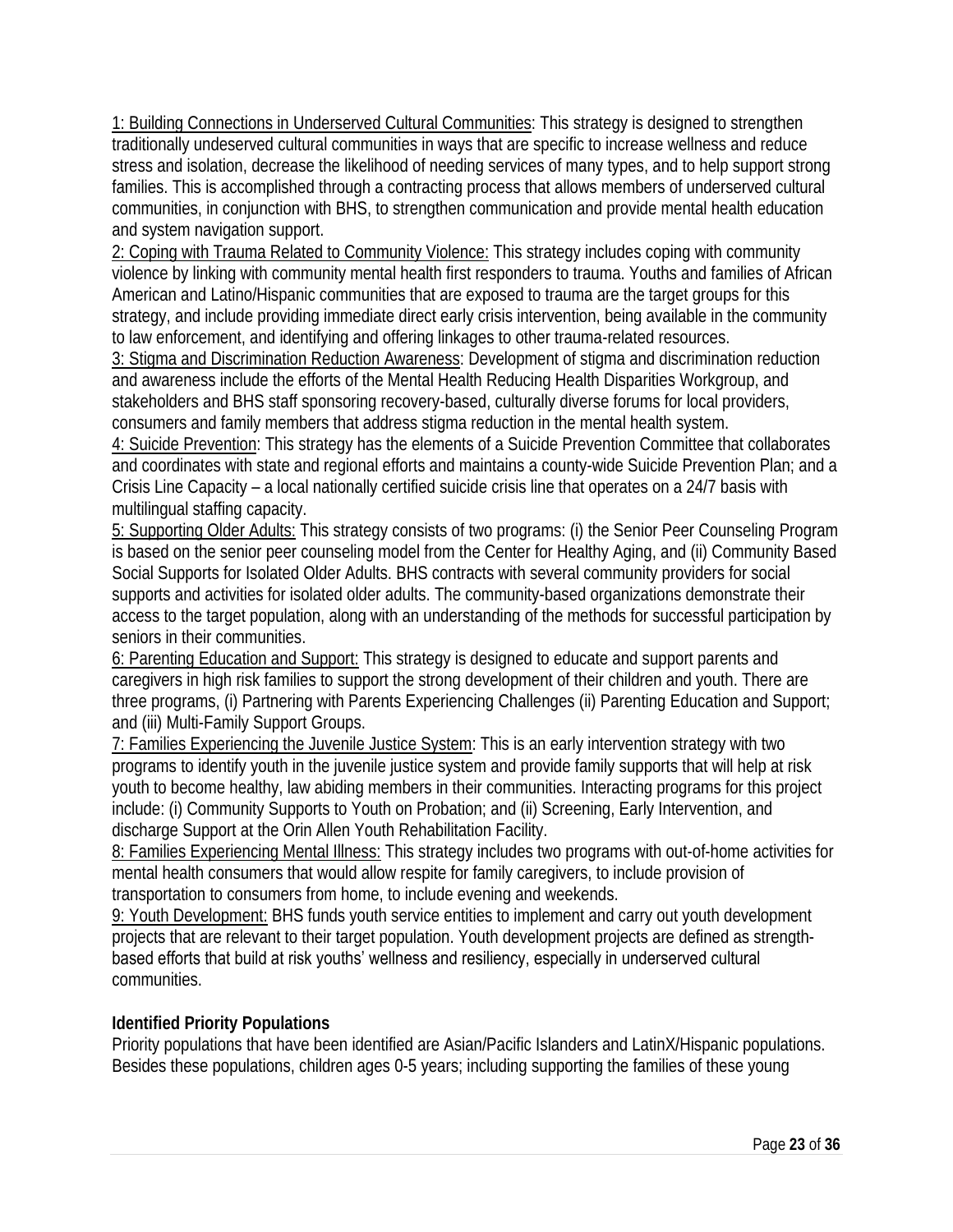children and LGBTQI+ youth-0 <sup>27</sup>. Asian/Pacific Islanders and Latino/Hispanic populations have been identified as priority due to the penetration rates, in comparison to the enrollment rates when considering Medi-Cal eligibility for other racial/ethnic groups.

Priority populations are identified and based on prevalence estimates and penetration rates (meaning proportion of people being served in BHS in comparison to total Medi-Cal eligible population in the County). Although data analysis supports that overall, BHS is serving most clients/consumers/peers and families requiring services, and that BHS serves more eligible clients than most counties in California, there must be ongoing evaluation of how to improve service response in a culturally responsive manner. Whether consumers are appropriately served in ways that align with their cultural values and linguistic needs is an issue that has been raised by community stakeholders and advocates and is something that warrants ongoing assessment. BHS must continue to build trusting relationships with communities that have been historically marginalized, such as African-American. Latin-X, undocumented, LGBTQI+, and in general Black, indigenous, people color (BIPOC). This has become even more relevant during the pandemic, as existing social and racial inequities have been exacerbated.

#### **Criterion 3: Strategies and Efforts for Reducing Racial, Ethnic, Cultural and Linguistic Mental Health and Substance Use Disparities**

#### **Strategies to Reduce Disparities in Behavioral Health**

In examining the data captured above, specifically in County administered programs, it seems there are areas where penetration rates in Medi-Cal eligible services for specific ethnic/racial groups in comparison to other groups are lower, when considering the population percentages of those enrolled. Specifically, penetration rates for the Latino/Hispanic and Asian/Pacific Islander communities seem to be disproportionately lower when taking into consideration the number of enrollees for these racial/ethnic groups. There also seems to be the same trend in AODS. Additionally, community input in various stakeholder meetings have voiced the need for more culturally appropriate services for the African American/ Black community. Although penetration rates show serving at minimum or above rates for this population, stakeholders have voiced a need for more culturally responsive supports for this specific group. Ongoing evaluation is warranted in BHS's commitment to equity. It is always necessary to have difficult conversations, assess and continue dialogue in pursuit of equity and recognize that as a system, there must always be work to dismantle systemic racism and continue to move forward with systemic change.

Factors that may play into low penetration rates for some communities may be due to the current political climate as well as immigrant ousting. HSD is aware that immigrant communities may choose to not seek services due to the current events<sup>28</sup>. Prior to the Shelter in Place Orders, this had also been communicated through some Program Reviews of MHSA funded programs as well as the MHSA Community Forum focused on Serving Immigrant Communities where program participants, staff and community members have voiced this groups concern for seeking County services. Although HSD and Contra Costa County have committed and made multiple public statements to voice that services will be provided to these communities regardless of documentation status; the challenge in these communities is feeling safe when accessing the services.

One example of how this could be addressed is by aiming to recruit staff that have the capacity to offer services and more translation of written documents in Spanish or specified Asian/Pacific Islander

<sup>27</sup> <https://cchealth.org/mentalhealth/mhsa/pdf/PEI-evaluation-report-2015-2018.pdf>

<sup>28</sup> https://cchealth.org/insurance/pdf/Public-Charge-Comment-12-7-18.pdf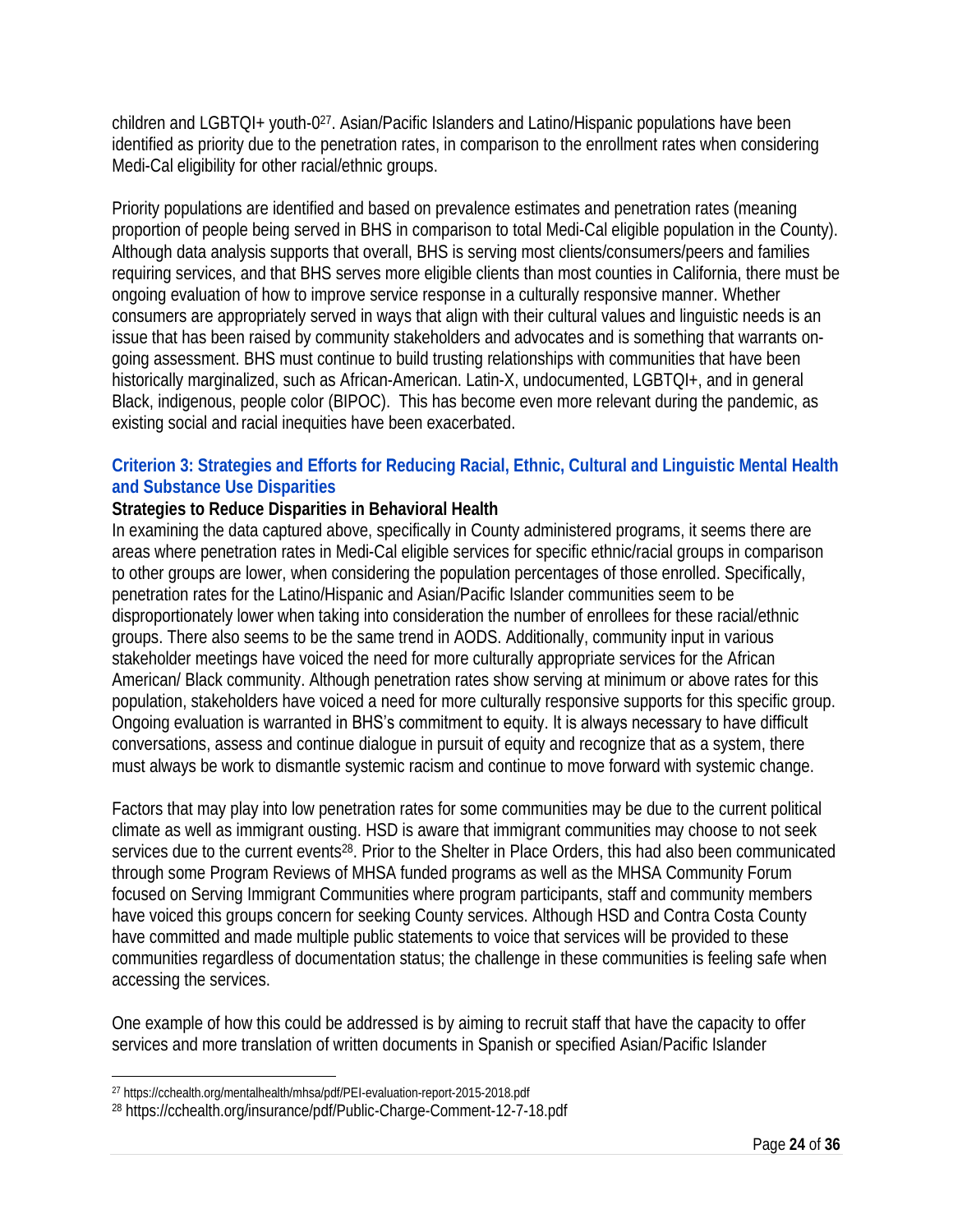languages. Similarly, through conversations with the RHD Committee, the group recommends that signage be displayed in the top five languages of need for enrollees in large print in County sites. Although translation services are available via a teleconference; communications provided by the RHD Committee seem to indicate that there is little knowledge of this option for those seeking services.

Another exploration is further supporting CBOs that are providing services to these specific populations that may not require collection of reporting or personal information. BHS must conduct specific study groups for the Asian/Pacific Islander population, and further language data analysis to identify target language needs under this category as Asian/Pacific Islander languages are many and there needs to be targeted signage. It is also recommended that specific data for language appropriate needs be better captured from all CBOs to have a much more inclusive set of information which represents BHS as well as partner CBOs. For these reasons, BHS has identified Asian/ Pacific Islanders and Latino/Hispanics as a priority population. There have also been efforts towards further systems change in relation to equity, as HSD is in process of appointing a Health Services Equity Officer that will work with the various divisions and offices in Health Services to align efforts.

BHS is committed to pushing equity efforts and systems change. BHS is also working with the larger Health Services system to focus on crisis response for mental health and BHS staff along with stakeholders will be participating in a Value Stream Mapping event to start working in partnership to better support crisis response.

**Efforts for Access to Substance Use Disorder (SUD) Services for Underserved Populations** Pueblos del Sol – Residential Services – SUD Treatment: Operated by BiBett Corporation, Pueblos del Sol is a 16-bed residential facility that serves monolingual Spanish speakers and bilingual clients whose primary language and preference is Spanish. This facility is in Concord, the Central Region of the county. To support effective transitions of care, in FY18-19 a pathway to outpatient services was created and the number of Spanish speaking counselors was increased from 2 to 3FTEs. Currently, outpatient Level 1 services for Spanish speakers is provided under the Recovery Connection (Conexiones para la Recuperación) program, also located in Concord.

The Latino Commission – Residential Services SUD Treatment: After years struggling with providing effective treatment support to pregnant and perinatal women in residential services, AODS contracted with the Latino Commission based in San Mateo County. Initially, existing providers were encouraged to hire bilingual staff, but the practice was not always effective at engaging the client work toward more inclusion and acceptance within schools and in the community. The new contract supports the cultural and linguistic needs of women with Substance Use Disorder (SUD) and their children.

Driving Under the Influence (DUI) Programs – SUD Intervention/Diversion**:** DUI diversion programs are offered in both English and Spanish in the East and Central part of Contra Costa. All Spanish speaking groups are well attended.

Center for Human Development – Project Success- SUD Prevention: Project Success is a primary prevention program that focuses on education strategies. A component of Project Success, which is an Evidence Based SUD prevention program, aims at educating parents about the risks and protective factors for SUD. There are some geographic areas in the county comprised of prominently monolingual Spanish speaking parents, cultural and linguistical adaptations were made in order to effectively serve parents. The Center for Human Development has been a champion in supporting hiring practices that support the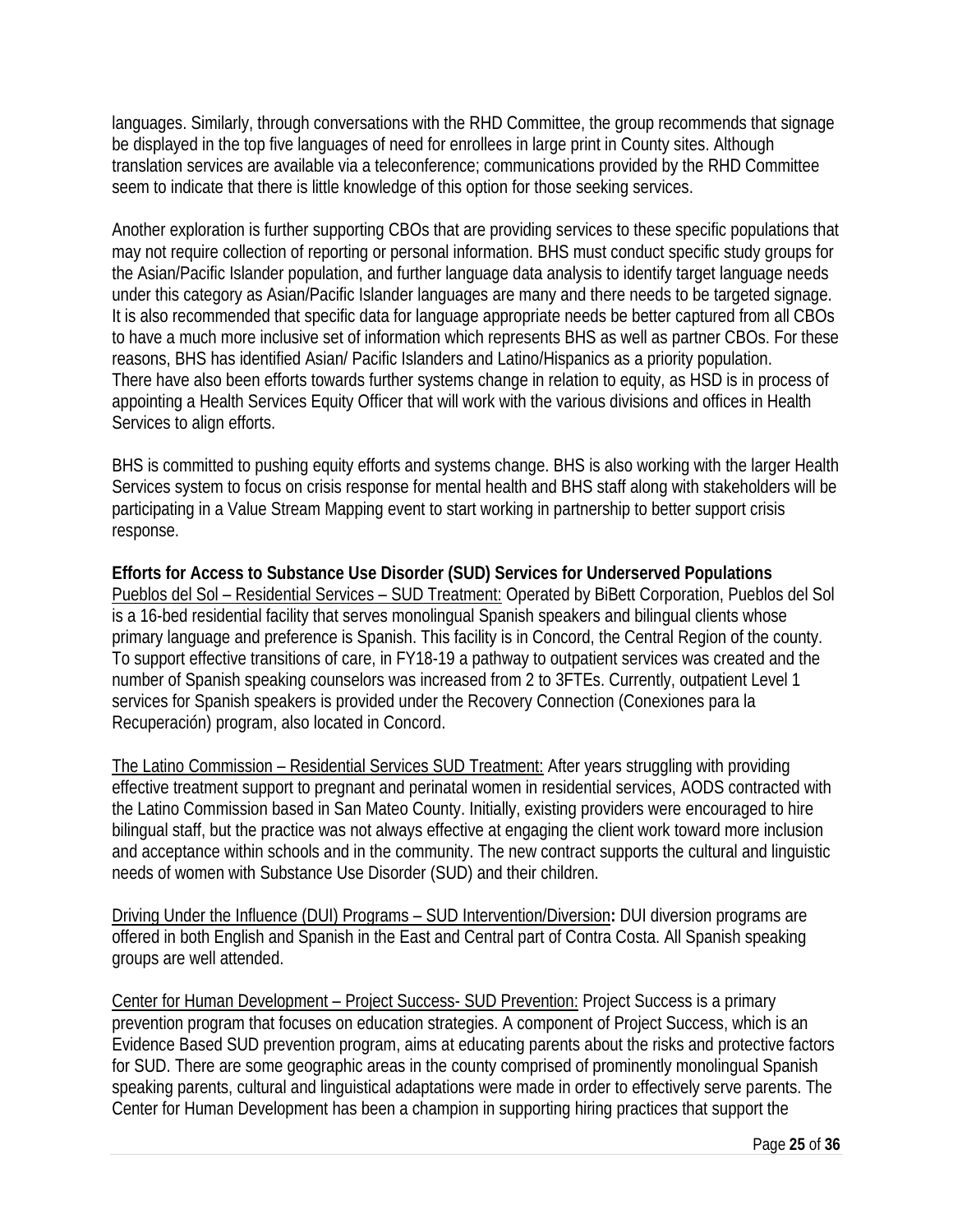linguistic needs of the parents. Currently, parent education classes are delivered in Spanish. As with all other prevention programs, the classes are offered free to the community.

**Alcohol and Other Drug Services (AODS) Primary Prevention and Treatment Strategies**  The following strategies are designed to provide primary prevention and treatment targeted strategies for underserved populations to better reach the multi-varied cultural communities that make up Contra Costa County.

## **Table 18. AODS Workforce Development Strategies**

#### **Workforce Staff Support**

1. Provide dedicated County staff to participate in BHS's RHD Committee ongoing efforts to ensure that all aspects of Workforce Education and Training coordination further the NCLAS standards, which aim to improve health care quality and advance health equity pertaining to (SUD). 2. Maintain and support implementation of Latino Outreach efforts in the community to develop a volunteer network of Latino families to provide support and navigation for family members struggling with substance use disorders. 3. Increase efforts to recruit and hire substance abuse counselors who represent the cultural diversity of Contra Costa. This includes efforts to hire bilingual staff, with emphasis in the threshold language in all county operated programs. 4. Insert language in contracts with SUD subcontracted providers that requires CLAS standard implementation and encourage hiring practices of direct service staff who represent Contra Costa's diversity. 5. Ensure that promotional material prepared by AODS is regularly translated into threshold language. This includes all clinical forms signed by the clients or prevention participants. **Training and Technical Assistance** 6. Offer training and education opportunities for staff from both county and community-based organizations that enhance CLAS standards, cultural competency and linguistic proficiency in nondominant languages. 7. For all AODS available and sponsored training ensure that a "cultural component" is included to support treatment and prevention providers in the implementation of "cultural adaptations" that can be

made to maximize client and participant engagement and response into treatment or prevention programs.

**Substance Use Disorder (SUD) Peer Support Career Pathway**

8. In advancement of Behavioral Health Integration, work in collaboration with the Office of Consumer Empowerment to explore opportunities to support and enhance the Service Provider Individualized Recovery Intensive Training (SPIRIT) to include SUD components/module for persons with lived experience as a client and/or family member that leads to paid and volunteer positions in the substance use disorder field. This can be accomplished by creating a pathway of dually trained peer professionals, a pathway for internships, education and employment experiences leading to a career in the Behavioral Health field, both mental health and SUD care. Provide a SPIRIT alumni network for graduates to offer continuing support, mentorship and resource sharing.

**Peer Professional Classification**

- 9. Review and update the county Peer Substance Abuse Counselor classification to reflect changes in the field that promote a career ladder into the SUD system.
- 10. As appropriate consider the development of an integrated BH CCC Service Provider Individualized Recovery Intensive Training (SPIRIT) program model for submission to the Department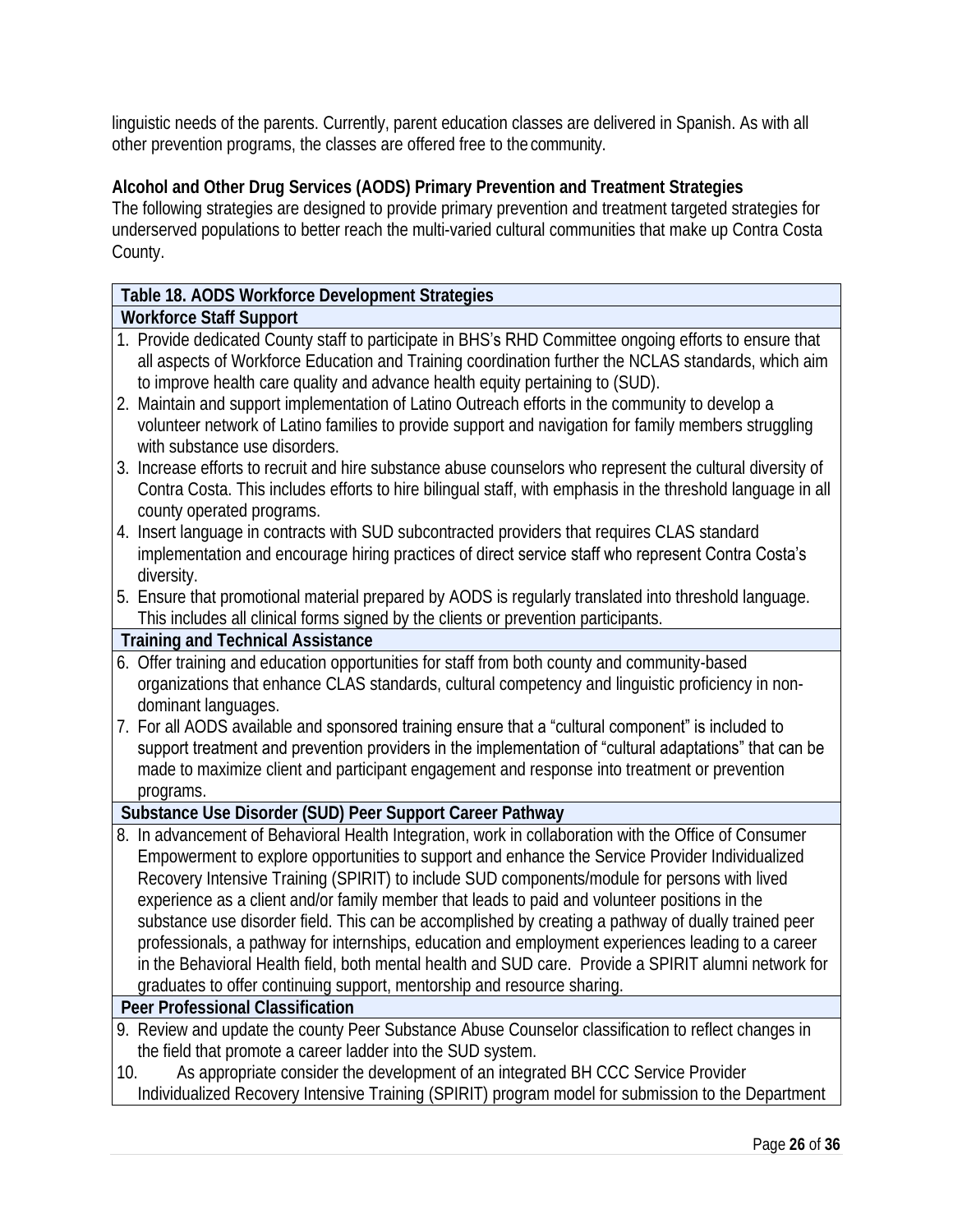of Health Care Services (DHCS)

11. As a long-term plan and once an Integrated SPIRIT program is formalized, ensure that placement and stipends for graduate level interns and trainees throughout county operated programs and community-based organizations are available. Emphasize recruitment of bilingual and bicultural individuals with client/family member experience.

**Strategies to Reduce Disparities in Alcohol and Other Drugs Services** 

Women and youth services clearly represent the most underserved populations in the AODS system. AODS will continue ongoing efforts to track and monitor treatment admission data for these populations. Focus areas for AODS will include:

- Initiate the development of a Strategic Plan that comprehensively address gaps and opportunities including a blueprint with goals, objectives and timelines.
- Offer meaningful opportunities for both youth and women to contribute with their input in the development of strategies intended to improve services for these populations, e.g. create an advisory group.
- Implement a Request for Proposal (RFP) to increase availability of Substance Use Disorder (SUD) treatment services for youth for all required levels of care under the Drug Medi-Cal (DMC) Organized Delivery System (ODS) waiver.

## **Criterion 4: Client/Family Member/Community Committee: Integration of the Committee Within the County Mental Health and Substance Use System**

There are several longstanding committees, meetings, advisory boards, and workgroups that support the integration of mental health and substance use services within BHS. BHS also continually works to promote and involve participation from clients/consumers and family members into all meeting groups.

# **The Mental Health Commission**

Contra Costa County also has the Mental Health Commission that is comprised of the five districts in this County and has a dual mission:

- 1. To influence the County's Mental Health System to ensure the delivery of quality services which are effective, efficient, culturally relevant and responsive to the needs and desires of the clients it serves with dignity and respect; and
- 2. To be the advocate with the Board of Supervisors, the Mental Health Division, and the community on behalf of all Contra Costa County residents who need mental health services.<sup>29</sup>

There are three appointed Mental Health Commission members for each of the five districts that represent

- 1. A Consumer Representative- a person who is receiving or has received mental health services.
- 2. A Family Member- a person who has a family member who is receiving or has received mental health services.
- 3. A Member-at-Large- a person who has an interest in and knowledge of mental health issues.<sup>30</sup>

## **Other Committees, Workgroups, and Meetings**

The Reducing Health Disparities (RHD) Committee in BHS has taken lead on working to strengthen the System of Care to continually strive to be culturally responsive and linguistically appropriate. This group comes together on a regular basis to identify, discuss and strategize on methods that can be implemented

<sup>29</sup> <https://cchealth.org/mentalhealth/mhc/>

<sup>30</sup> https://cchealth.org/mentalhealth/mhc/membership.php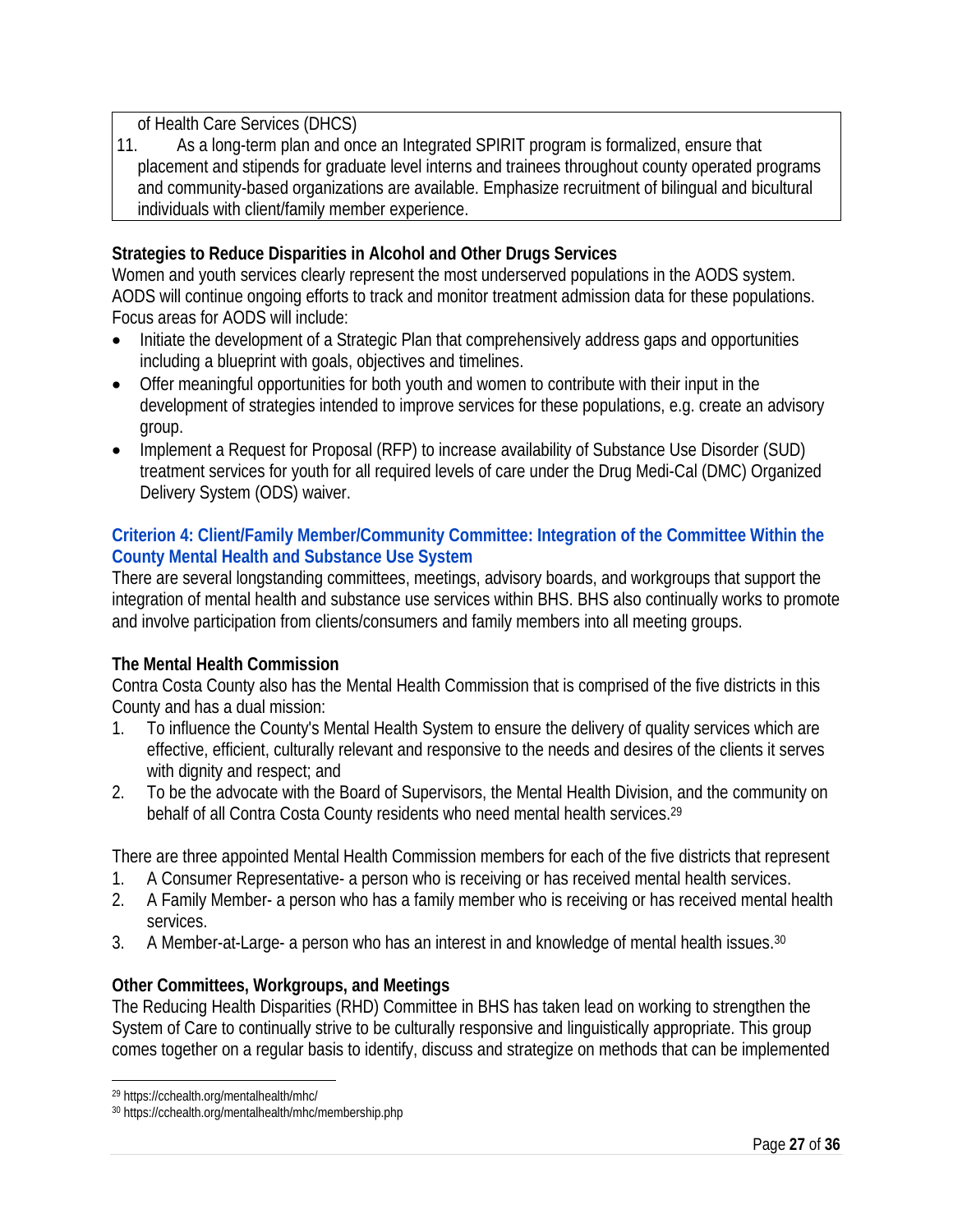into BHS. The mission of the RHD Committee is to reduce disparities in behavioral health and health care delivery by creating a workforce that is culturally competent; promotes wellness, recovery and resiliency; and engages in the building and fostering of relationships with individuals and communities of Contra Costa County. Other meetings, workgroups and committees that meet on an ongoing basis also provide avenues to communicate cultural or language needs. Examples include, but are not limited to:

- Workgroups and Committees such as the Consolidated Planning Advisory Workgroup (CPAW) and its sub-committees of Systems of Care, Suicide Prevention, Innovation, Social Inclusion and the Membership Committee.
- Other meeting groups that are integrated into the System of Care are the Children's, Teens, and Young Adults (CTYA) Committee, Adults Committee, Aging and Older Adults Committee, Health, Housing, and Homeless (H3) Services – Council on Homelessness Meeting, Training Advisory Workgroup (TAW), Alcohol and Other Drugs (AODS) Advisory Board, and the Historically Marginalized Communities Taskforce created in response to COVID-19.

All meeting groups are open to community members. Ongoing efforts are made to include involvement from clients/peers, family, Community Based Organizations (CBOs), and the workforce to have various voices present in shaping and integrating services and programs. These meetings are part of the Community Program Planning Process (CPPP) practiced in BHS as a method to identify, address, and inform BHS on service needs, and how to build more equitable, and Culturally and Linguistically Appropriate Services (CLAS). These groups also serve to dialogue with BHS Leadership and the overall Health Services in evaluating service responsiveness and quality.

Ongoing effort by method of presentations, information sharing and recruitment for members that represent clients/peers, family, Community Based Organizations (CBOs), and the workforce is made to have various voices present in shaping and integrating services and programs. A challenge some committees face is having appointed members that participate on a consistent and continual basis from culturally and linguistically diverse **communities'** that are representative of BHS clients. Further work to address this challenge must be incorporated through all committees and should involve conversation and strategic planning with leadership to identify methods that may lead to increased participation from the diverse populations served.

## **Community Engagement**

In 2018, the MHSA Community Forums started to be offered in partnership with CBOs to target specific mental health service needs identified through the CPPP. Forum topics to date have been focused on Family Support in Relation to Mental Health, Supporting Mental Health in Youth, Serving Immigrant Communities, Supportive Housing, Suicide Prevention and Early Childhood Mental Health. All input collected is analyzed and included in the MHSA Three Year Plan. These forums host several methods for the community to provide input such as small group discussions where input is collected by scribes. A public comment portion and written input forms are also made available for the community. If an individual prefers to provide input for the public comment period but does not want to speak in front of a large crowd, they can write their input on a card and a BHS staff member will read their comment. Materials are translated into the threshold language of Spanish, and an interpreter in onsite for those needing translation in this language; every attempt is made to provide translation services for other languages if notified in advance. This information is included in all marketing materials for the event. All forum attendees also can prioritize needs by placing adhesive dots on identified service needs at each forum.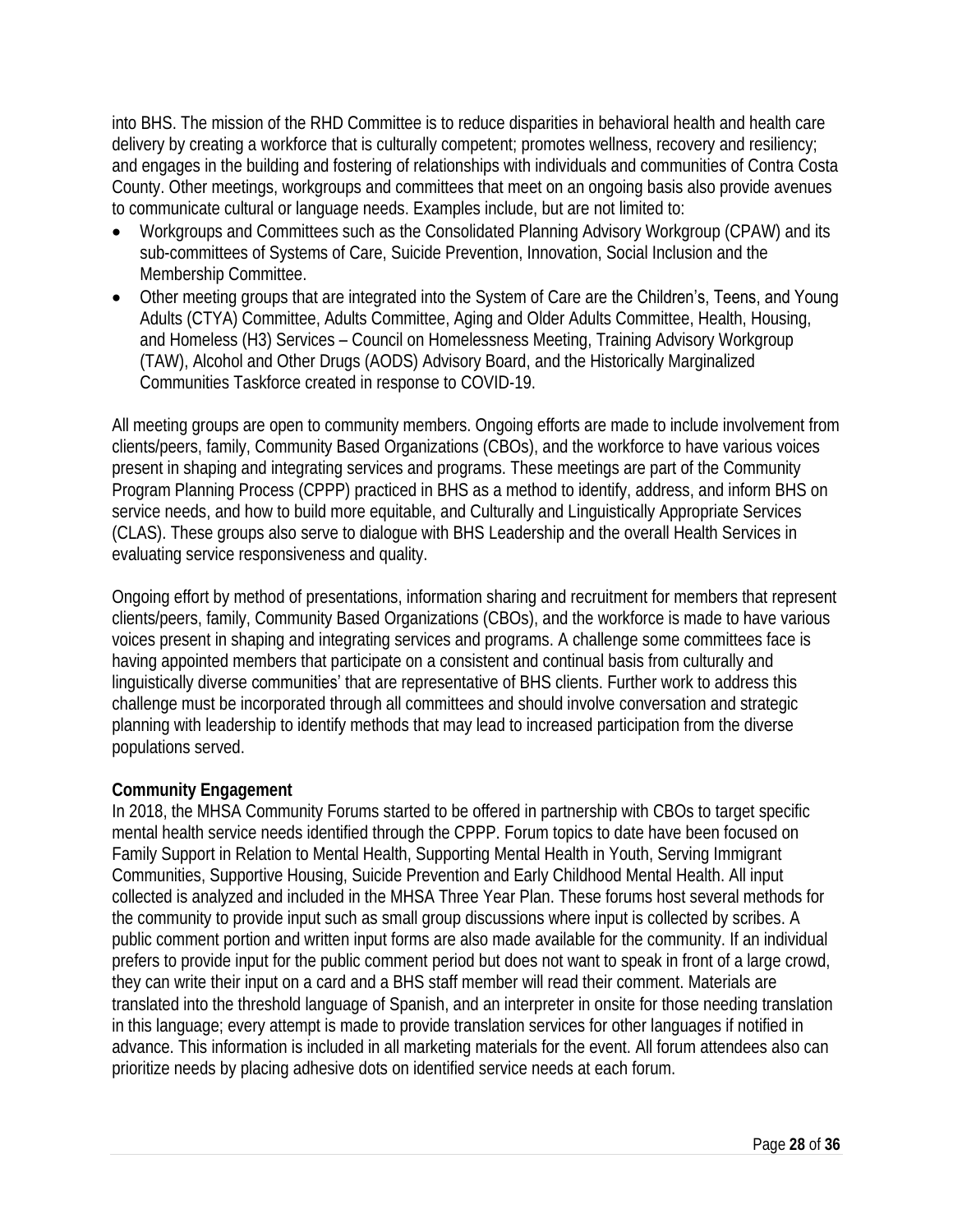On average, about 1,000 participants from various regions of the county participated over the MHSA Three-Year Plan period for FY 2017 - 2019 where nine forums were held. In 2018, the MHSA community forum also started to be live streamed as another method to address accessibility challenges, giving people the opportunity to participate remotely. People that view the forums can provide input through email. In 2020, the first virtual forum was held during the shelter in place. The forum was focused on the Evolution of the Peer Movement and BHS partnered with the Native American Health Center (NAHC), recognizing the first form of peer support came from indigenous communities. Over 110 people attended the event.

## **Criterion 5: Cultural Humility Training Activities**

Regularly, BHS holds several ongoing and regular trainings throughout the year and requires that all County employed and contracted staff, as well as partner community based organizations and contracted provider complete Cultural Humility (Competence) Training. County employees and all contracted staff must complete Cultural Humility Training on an annual basis.

Some examples of culturally responsive training that have taken place during the last year are;

- Working Effectively with Bilingual Staff offered by Matthew Mock, Ph.D.
- Working Effectively with Immigrants and Refugees offered by Matthew Mock, Ph.D.
- Trauma Informed Systems offered by Gerold Loenicker, LMFT & Amanda Dold, LMFT
- Surviving Compassion Fatigue: Tools to Process and Integrate Traumatic Stress offered by Beverly Kyer MSW, ASW
- Creating LGBTQ-Affirming Services offered by Willy Wilkinson, MPH
- Reducing Mental Health Stigma offered by the Office of Consumer Empowerment Staff
- Wellness Recovery Action Plan (WRAP) offered by the Office of Consumer Empowerment Staff
- Asian Americans: Cultural Humility and Clinical Engagement in Therapeutic Practices offered by Matthew Mock, Ph. D. – virtual training

In 2020, training transitioned to virtual platforms, in response to COVID-19. The number of training offered has decreased, as staffing transitions have taken place. BHS continues to identify opportunities for training. Staff and interested stakeholders may provide input for training through the Training Advisory Workgroup (TAW). In 2020, the BHS Workforce Survey collected responses from almost 300 County and contracted provider staff to gauge for training interests and needs. The following top five training were identified by County staff as being the most helpful in assisting in staff's work at BHS:

- 1. Trauma-informed care
- 2. Cultural humility/ cultural responsiveness
- 3. Implicit Bias
- 4. Ethics
- 5. Assessing/ treating suicide risk/ harm

County staff also identified the following top five general trainings they would like to see offered in the future:

- 1. Self-care/ self-compassion
- 2. Training to work with people who may have a dual diagnosis (mental health & substance use challenges)
- 3. Communication with co-workers in a remote setting/ or physically distant setting
- 4. Training to work with people who may be criminal justice involved
- 5. Training to work with people who may have borderline personality disorder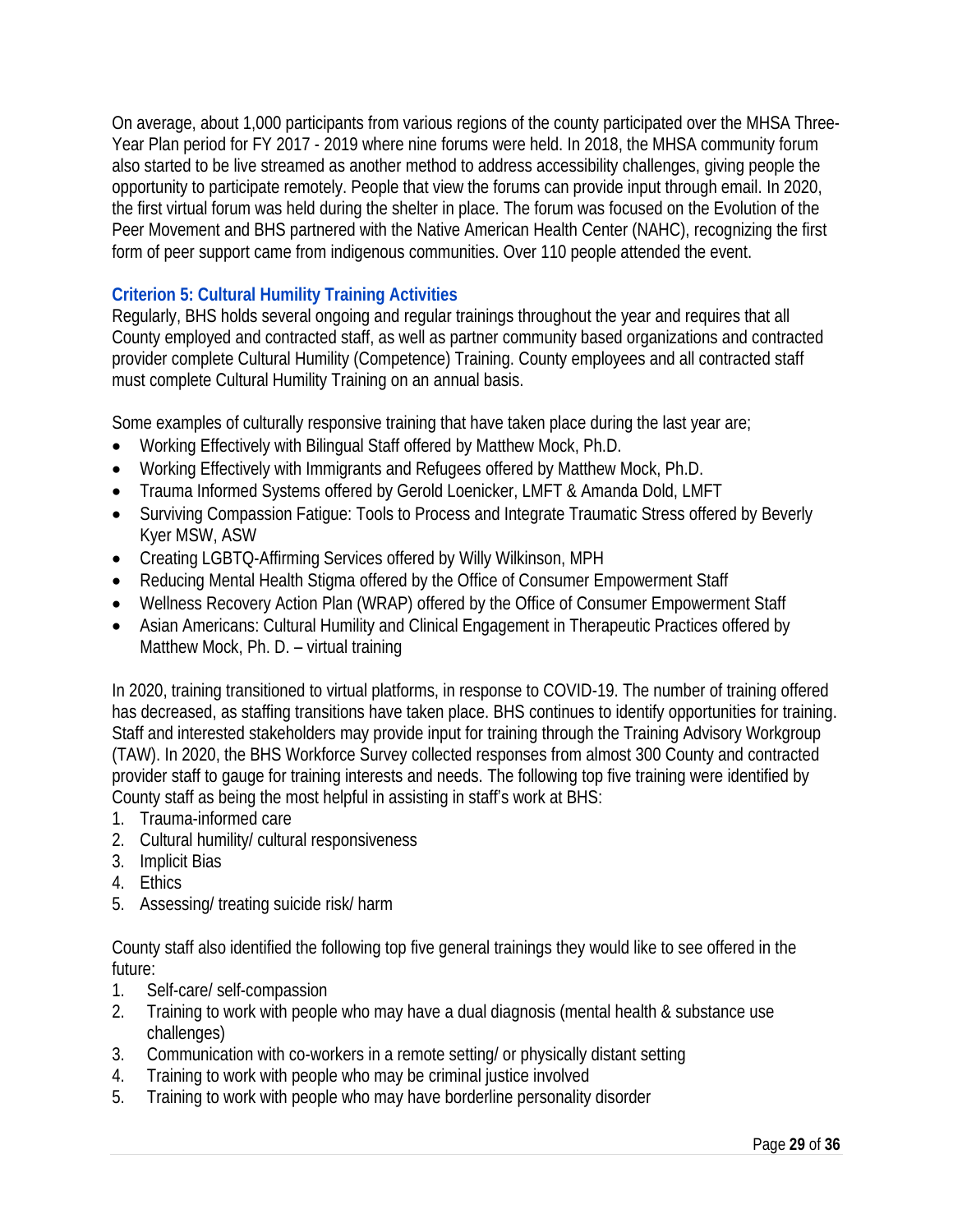The following trainings were identified as the top five training needs in relation to cultural humility/ responsiveness that County staff would like to see offered in the future:

- 1. Training in relation to Racial Trauma
- 2. Training in relation to working with the African American/Black Community
- 3. Training in relation to working with LGBTQ+ Community
- 4. Training in relation to working with the LatinX/ Hispanic Community
- 5. Training in relation with working with undocumented people

Contracted community partners were also surveyed and identified the following top five general trainings they would like to see offered in the future:

- 1. Training in relation to working to work with people who may have anxiety or depression
- 2. Training to work with people who may have a dual diagnosis (mental health & substance use challenges)
- 3. Training to work with people who may be criminal justice involved
- 4. Training in relation to Self-care/ Self-Compassion
- 5. Training to work with people who may have borderline personality disorder

The following trainings were identified as the top five training needs in relation to cultural humility/ responsiveness by contracted community partners:

- 1. Training in relation to Racial Trauma
- 2. Training in relation to working with the African American/Black Community
- 3. Training in relation to working with the LatinX/ Hispanic Community
- 4. Training in relation to working with immigrants
- 5. Training in relation to Sexual Orientation/ Gender Identity (SOGI)

As part of BHS commitment to equity and to better facilitate workforce development and systems change, BHS plan to utilize the input received from the workforce survey to focus on offering training in relation to the indicated topics.

#### **Criterion 6: County's Commitment to Growing a Multicultural Workforce-Hiring & Retaining**

#### **Culturally and Linguistically Responsive Staff Workforce Data**

The BHS County workforce is culturally diverse. From data made available in 2019, roughly 73% of staff were female and 27% were male, with racial/ ethnic data captured in the following table. BHS data language capacity is captured from staff, however accessing this data has proved challenging to capture as not all those who may speak other languages utilize their languages or self-report.

The following table summarizes the racial/ethnic estimates made available in 2019.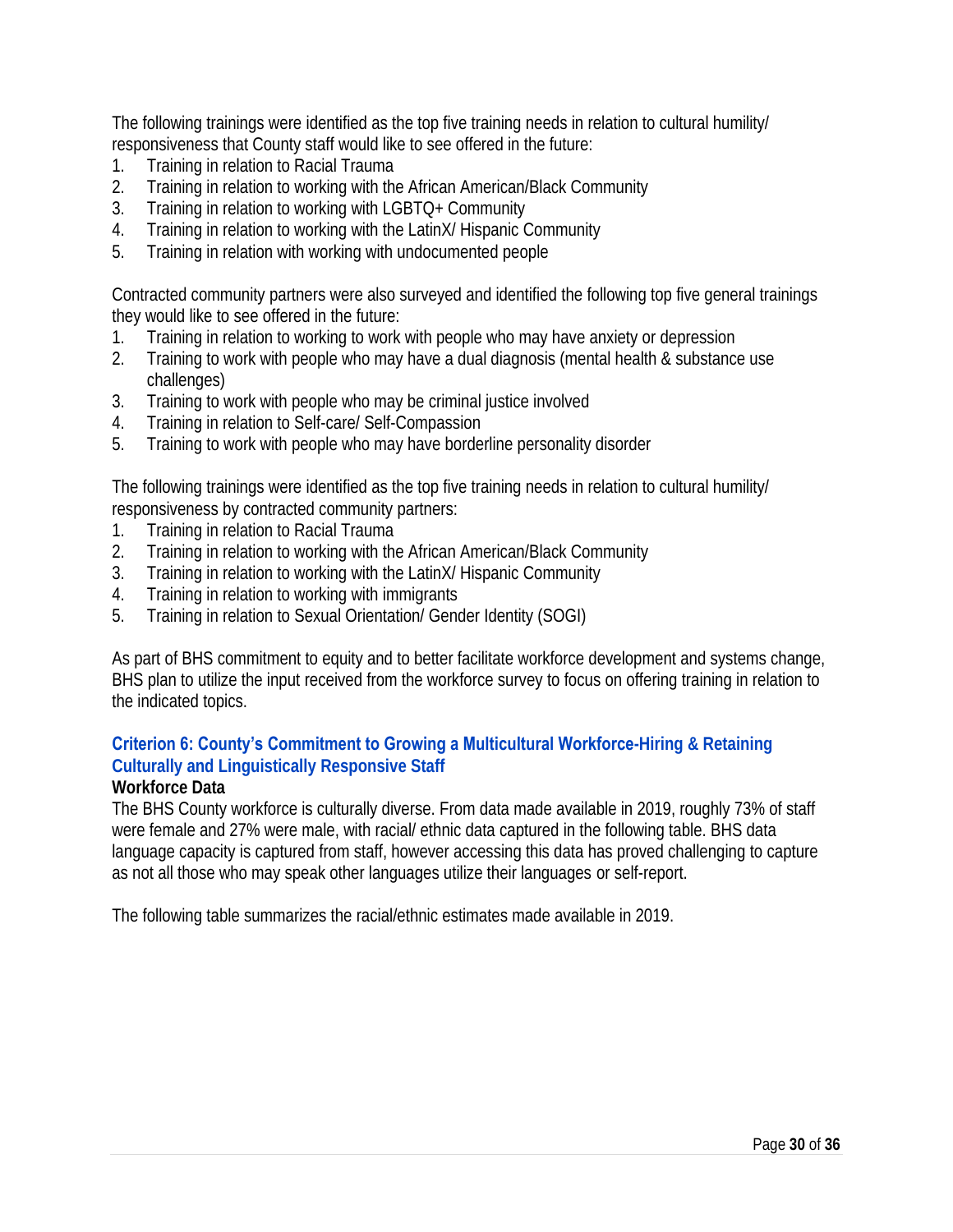| Table 19. BHS County Racial/Ethnic Estimates as of June 2019 |
|--------------------------------------------------------------|
|--------------------------------------------------------------|

| Racial/Ethnic Data Estimates         | <b>Staff Employed</b> |
|--------------------------------------|-----------------------|
| Latino/Hispanic                      | 14%                   |
| Caucasian/White                      | 38%                   |
| African-American/Black               | 14.5%                 |
| Asian                                | 5%                    |
| Native American/ American Indian     | 0.5%                  |
| Pacific Islander                     | 2%                    |
| 2 or More Races/ Ethnicities         | 5%                    |
| Data Not Captured/ Data Not Reported | 21%                   |

In the fall of 2020, BHS conducted a voluntary workforce survey. Below is a summary of the responses received from County staff. A total of 219 County staff that participated in the survey, however some individuals did not respond to all questions, as this was a voluntary anonymous survey, and all individuals had the option to skip questions, or decline to respond.

The data collected from the survey illustrated that about 67% of the staff that participated in the survey provide some form of direct service to peers/clients/consumers, about 78% lived in Contra Costa County, and about 50% had at some point in their life either received services or had a close family member receive services through BHS or another public mental health system. Additionally, about 50% of the survey participants had a master's degree. About 29% or 60 individuals self-identified as being fluent in another language, but of that number 61% or 37 individuals did not use their other spoken language in their line of work. Of the reasons given for not using their language; 13 stated the other language they spoke was not needed in their line of work, 4 stated they were not in a role where their other language was needed, 3 stated they did not feel comfortable using their other language in their line of work, and 10 declined to respond.

Figure 11 shows the race/ethnic data for those that responded to this question of the survey.



*Figure 11. 2020 BHS Workforce Survey Race/ Ethnicity of Respondents*

Individuals that preferred to self-describe identified as: Human Race, Mexican, European & South American, White & LatinX, Caucasian & Pacific Islander, Hungarian & Japanese, Mix raced assumed white,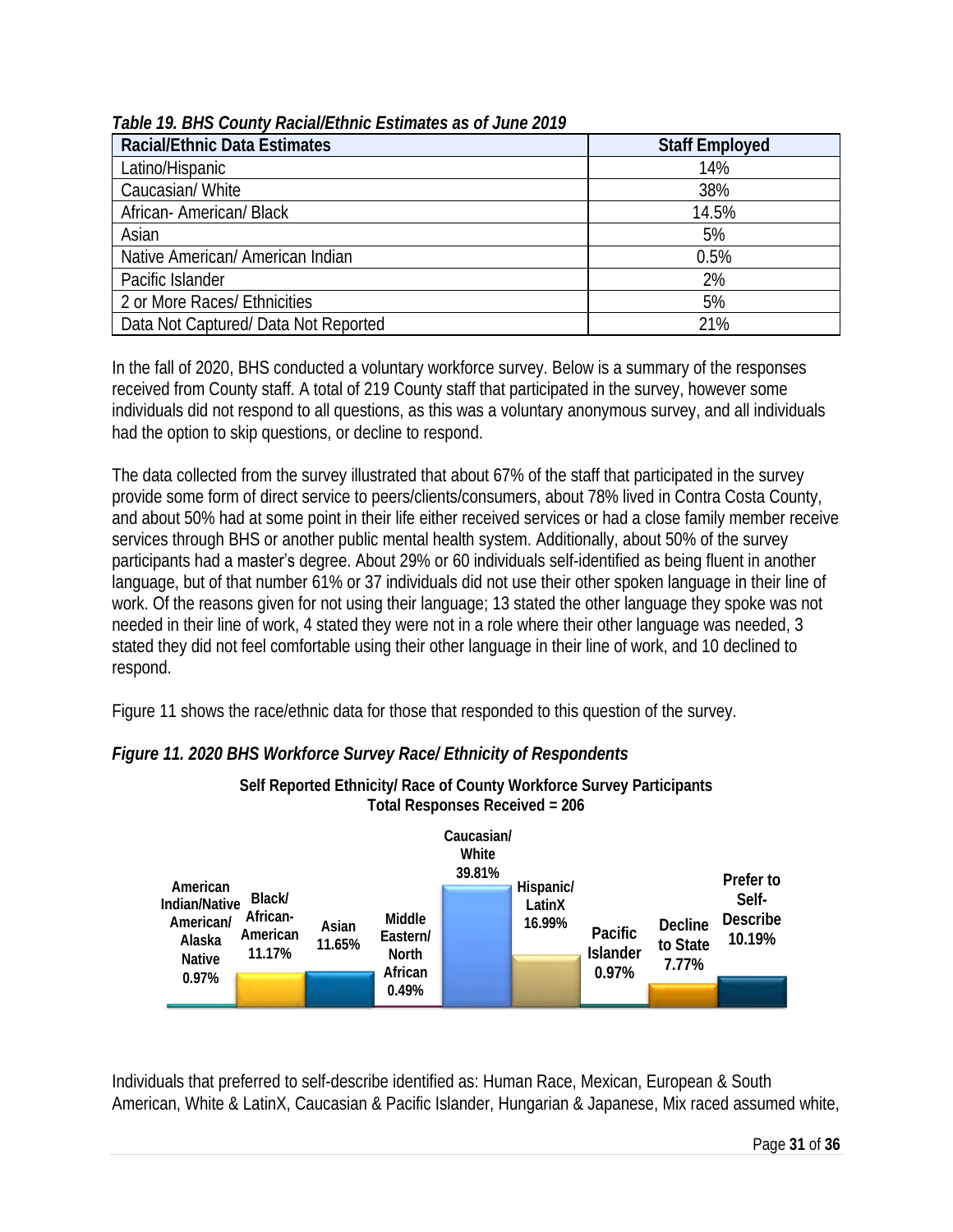Asian & Caucasian, Spanish/ Native American/ Irish, Mixed Race, Black/ White/ Hawaiian, Middle Eastern/ Pacific Islander, Bi-Racial, Black & White, and one individual identified as none.

Following tables display the positions of staff that participated in the survey, race/ ethnicity, age, sexual orientation, gender identity and the average length of time worked in BHS or any other public mental health system for the BHS County staff which participated in the survey. It is important to note that not all individuals responded to all questions.

| Position                                             | Totals         |
|------------------------------------------------------|----------------|
| <b>Executive Leadership</b>                          |                |
| <b>Clinical Supervisor</b>                           | 9              |
| <b>Clinical Manager</b>                              | 6              |
| Mental Health Clinical Specialist-Licensed           | 57             |
| Mental Health Clinical Specialist- Licensed Eligible | 11             |
| Administration- Clerical or Secretarial              | 32             |
| Administration-Supervisor or Manager                 | 16             |
| Administration-Other                                 | 11             |
| Community Support Workers- Peer Provider             | 14             |
| Community Support Worker- Family Support Worker      | 4              |
| Community Support Worker- Family Partner             | 3              |
| Mental Health Specialist                             | 11             |
| Family Practitioner (Psychiatric Nurse Practitioner) |                |
| Psychiatrist                                         | 6              |
| Substance Abuse Counselor                            | 13             |
| <b>Registered Nurse</b>                              |                |
| <b>Patient Financial Services Specialist</b>         | $\overline{2}$ |
| MH Employment Placement Specialist                   | $\overline{2}$ |
| MH Rehabilitation Counselor                          | $\overline{2}$ |
| Intern                                               |                |
| Number of Individuals that Answered Question         | 213            |
| Number of Individuals that Skipped Question          | 6              |

*Table 20. 2020 BHS Workforce Survey Participant Responses- County Staff Positions*

*Table 21. 2020 BHS Workforce Survey Participant Responses- County Staff Age Range*

| Age                                          | Totals |
|----------------------------------------------|--------|
| 18-25 years                                  |        |
| 26-35 years                                  | 24     |
| 36-45 years                                  | 64     |
| 46-55 years                                  | 55     |
| 56-65 years                                  | 36     |
| $66+$ years                                  |        |
| Decline to State                             | 8      |
| Number of Individuals that Answered Question | 204    |
| Number of Individuals that Skipped Question  | 15     |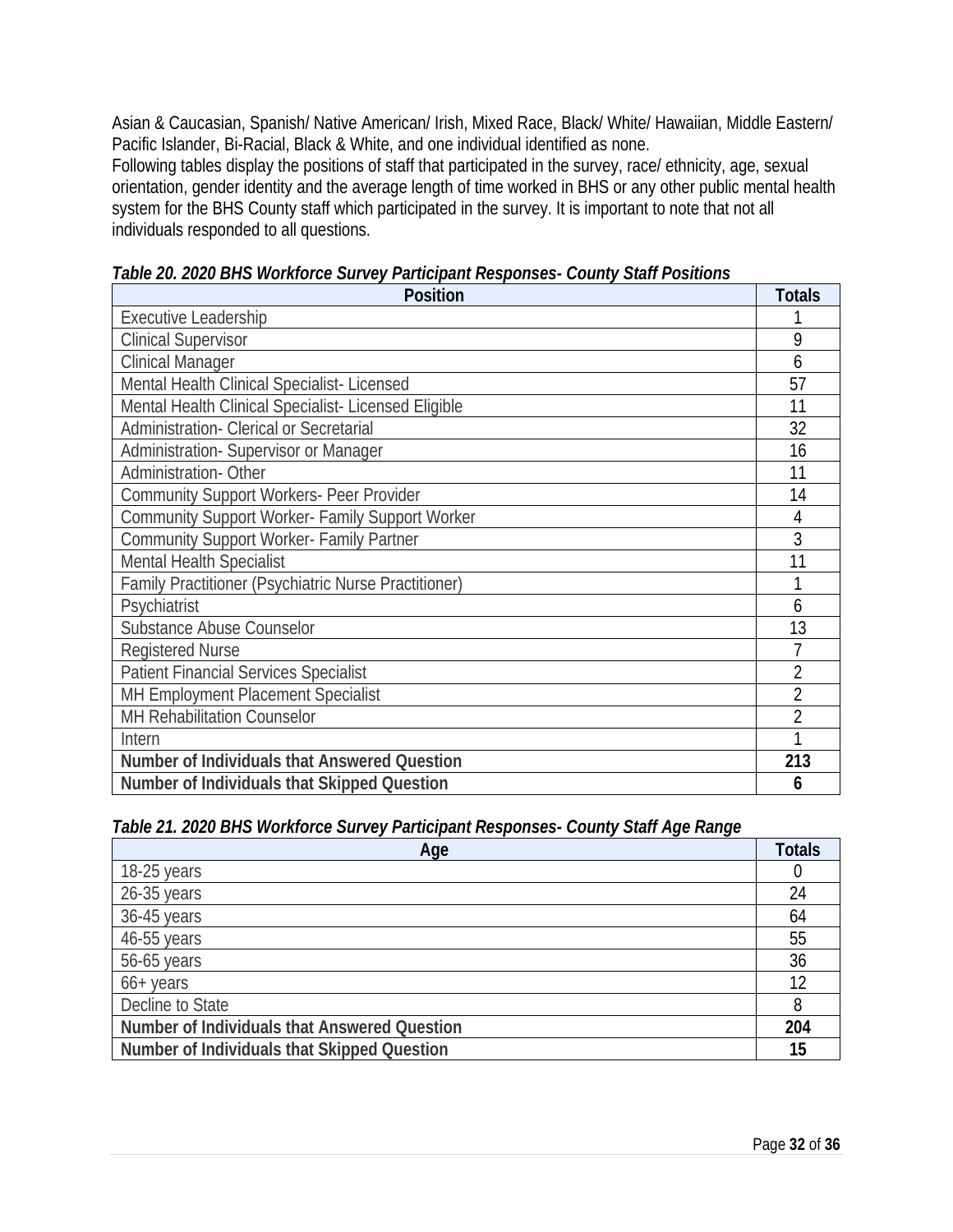## *Table 22. 2020 BHS Workforce Survey Participant Responses- County Staff Gender Identity*

| Gender Identity                              | <b>Totals</b> |
|----------------------------------------------|---------------|
| Female                                       | 151           |
| Male                                         | 43            |
| Transgender                                  |               |
| Genderqueer                                  |               |
| Questioning                                  |               |
| Decline to State                             |               |
| Prefer to self-describe: Her/She             |               |
| Number of Individuals that Answered Question | 203           |
| Number of Individuals that Skipped Question  | 16            |

*Table 23. 2020 BHS Workforce Survey Participant Responses- County Staff Sexual Orientation*

| Sexual Orientation                                     | Totals   |
|--------------------------------------------------------|----------|
| Bisexual                                               | h        |
| Gay                                                    | 5        |
| Heterosexual or straight                               | 167      |
| Lesbian                                                |          |
| Queer                                                  |          |
| Questioning                                            |          |
| Decline to State                                       | $\gamma$ |
| Prefer to self-describe: multi-sexual, queer/bi-sexual |          |
| Number of Individuals that Answered Question           | 205      |
| Number of Individuals that Skipped Question            | 14       |

#### **Average Length of Time Working in Public Mental Health System Total Responses Received = 206**



# **Contracted Community Partner Providers Workforce Data**

Contracted providers were also asked to participate in a workforce survey. 77 responses were collected from the voluntary survey. The data collected illustrated that about 55% of the staff that participated in the survey provide some form of direct service to peers/clients/consumers, about 51% lived in Contra Costa County, and only about 39% stated they had at some point in their life either received services or had a close family member receive services through BHS or another public mental health system. Additionally, about 52% of the survey participants had a master's degree. About 21% self-identified as being fluent in another language, but of that number only about 10% use their other spoken language in their line of work.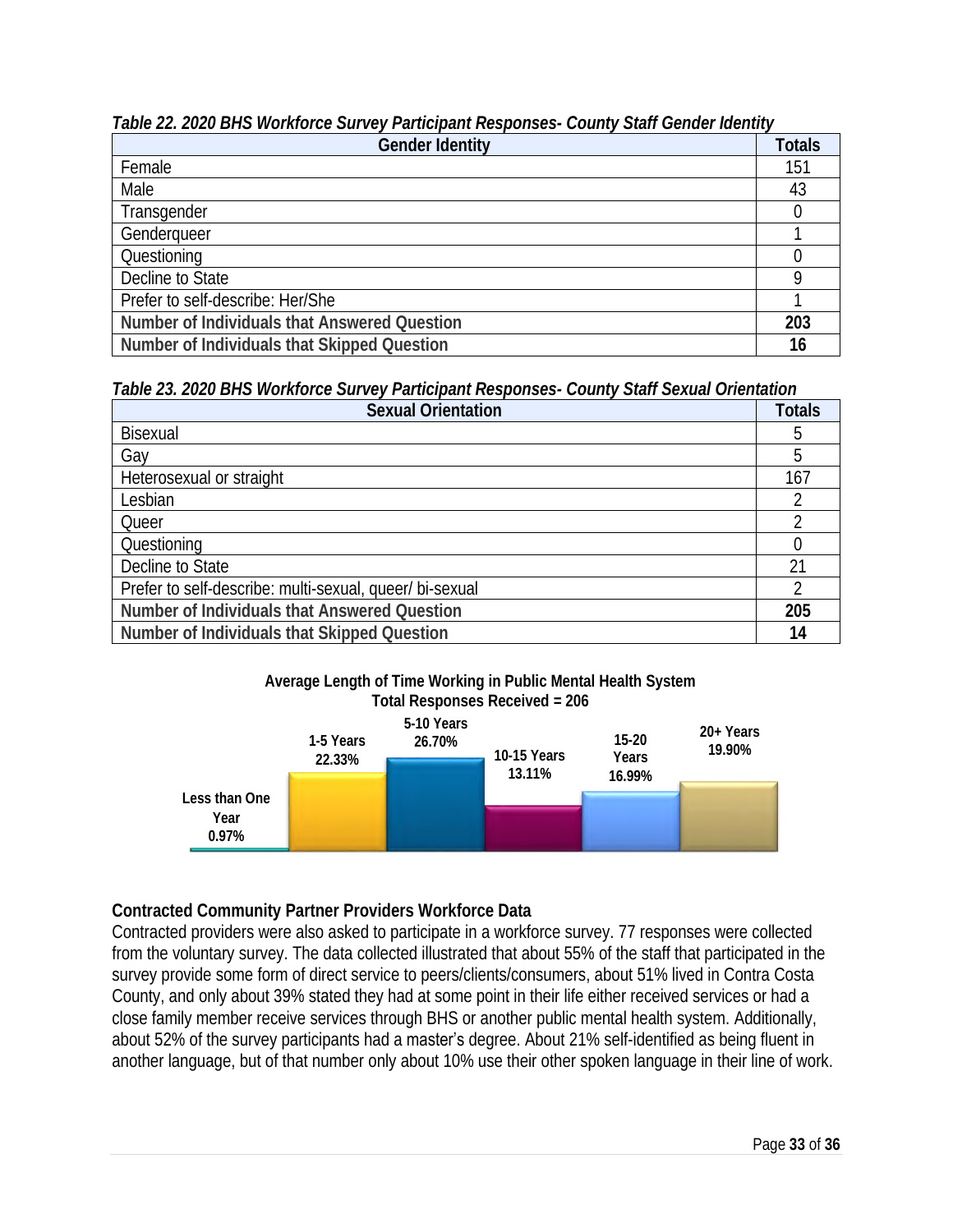| Racial/Ethnic Data Estimates   | <b>Staff Employed</b> |
|--------------------------------|-----------------------|
| Hispanic/ LatinX               | 13%                   |
| Caucasian/White                | 45.5%                 |
| Black/ African-American        | 18%                   |
| Asian                          | 13%                   |
| American Indian/ Alaska Native | 1%                    |
| Pacific Islander               | 3%                    |
| Middle Eastern/ North African  | 0%                    |
| Decline to State               | 0%                    |
| Prefer to Self-Describe        | 6.5%                  |

#### *Table 24. BHS County Contracted Partner Providers Racial/Ethnic Estimates 2020*

The following tables display information in relation to contracted community provider staff that participated in the survey, and answered questions about race/ ethnicity, age, sexual orientation, gender identity and the average length of time worked in behavioral health or any other public mental health system.

*Table 25. 2020 BHS County Contracted Partner Providers Workforce Survey- Age Range*

| Age                                          | Totals |
|----------------------------------------------|--------|
| 18-25 years                                  |        |
| 26-35 years                                  | 20     |
| 36-45 years                                  | 28     |
| 46-55 years                                  | 14     |
| 56-65 years                                  |        |
| $66+$ years                                  |        |
| Decline to State                             |        |
| Number of Individuals that Answered Question |        |

#### *Table 26. 2020 BHS County Contracted Partner Providers Workforce Survey- Gender Identity*

| Gender Identity                              | Totals |
|----------------------------------------------|--------|
| Female                                       | 60     |
| Male                                         | 17     |
| Transgender                                  |        |
| Genderqueer                                  |        |
| Questioning                                  |        |
| Decline to State                             |        |
| Prefer to self-describe:                     |        |
| Number of Individuals that Answered Question |        |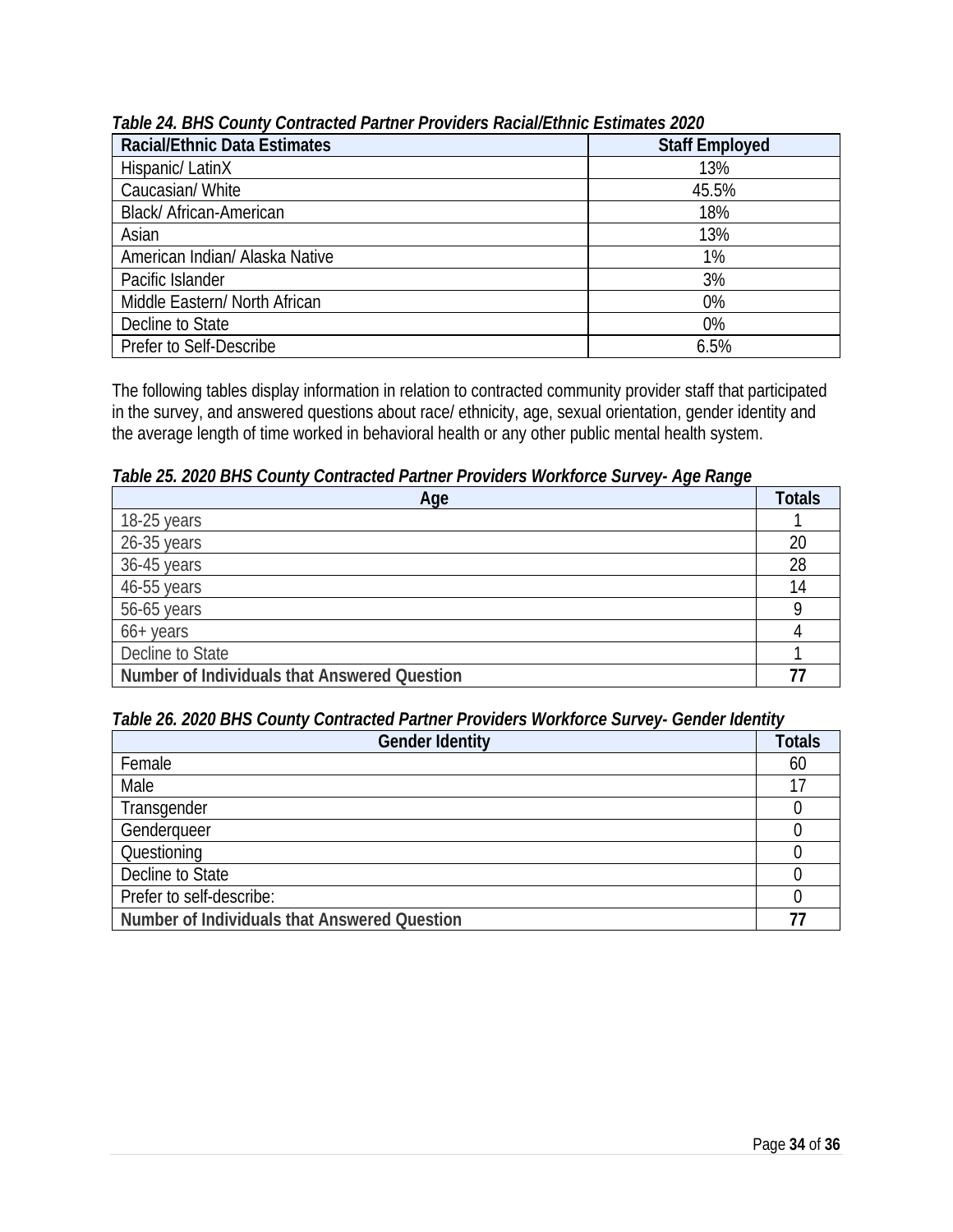## *Table 27. 2020 BHS County Contracted Partner Providers Workforce Survey- Sexual Orientation*

| Sexual Orientation                           | Totals |
|----------------------------------------------|--------|
| Bisexual                                     |        |
| Gay                                          |        |
| Heterosexual or straight                     | 59     |
| Lesbian                                      |        |
| Queer                                        |        |
| Questioning                                  |        |
| Decline to State                             |        |
| Prefer to self-describe: heteroflexible      |        |
| Number of Individuals that Answered Question | 76     |
| Number of Individuals that Skipped Question  |        |





## **Criterion 7: Language Capacity**

Specific programming for language access for mental health programs has been identified throughout the Cultural Humility Plan. Some key efforts that will address language capacity are consideration in staff recruitment and retention efforts with language capacity needed for loan repayment opportunities over the course of the next few years. These efforts are supported under the MHSA Workforce Education & Training (WET) component. Additionally, BHS is exploring the possibility of implementing the capacity for automatic website translation programming to further support information access in other languages. Language needs continue to be communicated to the Language Access line to improve the overall system response.

## **Criterion 8: Adaptation of Services**

**Client Driven Recovery and Wellness Programs**

The Office of Consumer Empowerment (OCE) is comprised of primarily Community Support Workers (CSWs) and a manager. The office is a County operated program that supports BHS and offers a range of trainings and supports by and for individuals who have experience receiving mental health services. The staffing has various lived experience and reflect a culturally diverse workforce. The goals of OCE are to increase access to wellness and empowerment for peers/clients/consumers of BHS.

• The Service Provider Individualized Recovery Intensive Training (SPIRIT) is a recovery-oriented, peer led classroom and experientially based college accredited program that prepares individuals to become providers of service. Certification from this program is a requirement for many CSW positions in BHS. BHS staff provide facilitation and administrative support in partnership with a college professor at Contra Costa College. Ongoing support is also provided to graduates, some of whom become